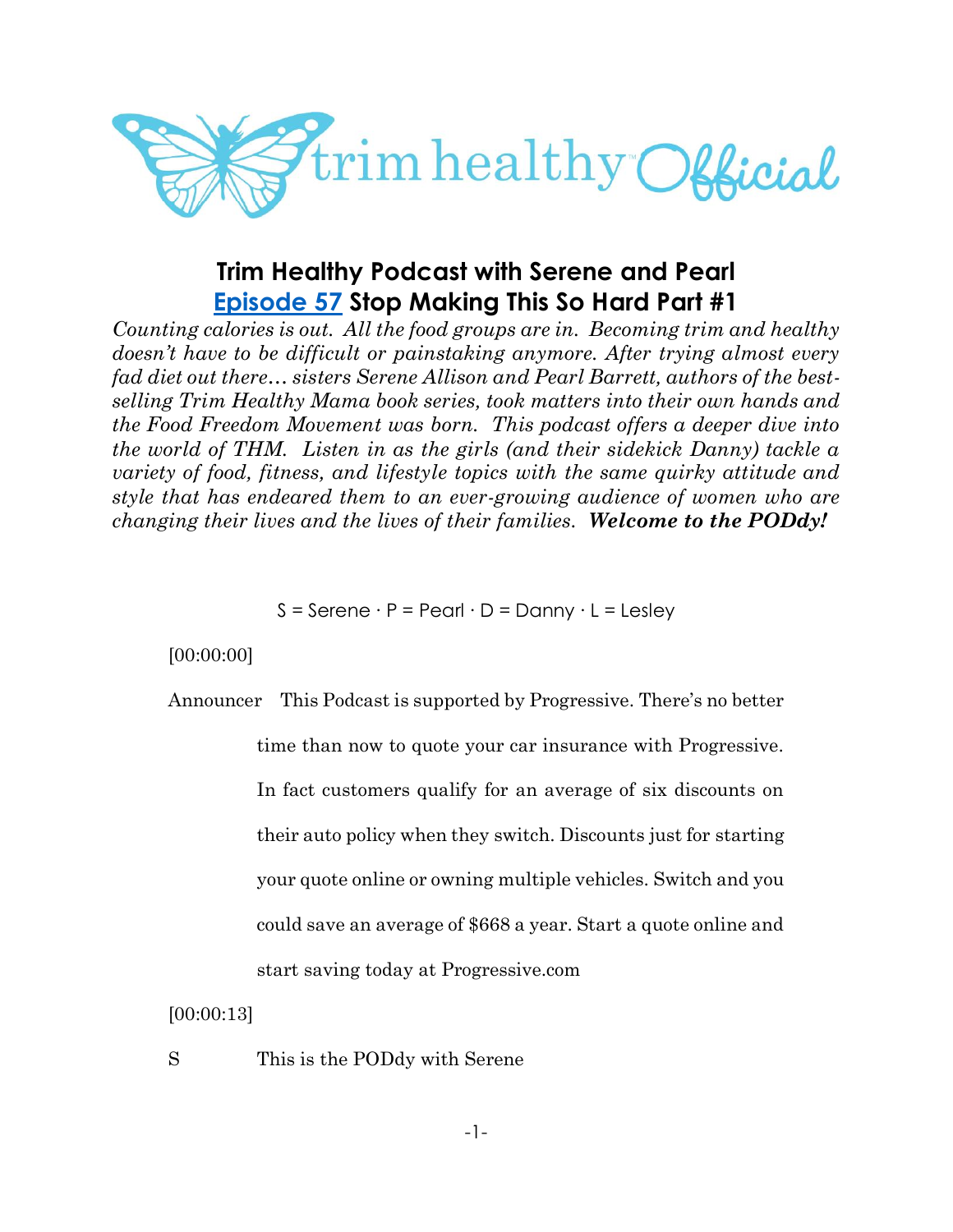- P And Pearl
- S Get it right, P- O- D- D- Y.
- D Women and men, boys and girls, welcome back to another fabulous episode of the Trim Healthy Podcast with your hosts...
- S Solace.
- D Baby Solace, Pearl, and we do want to welcome back Serene who has been absent on baby leave, and we're so glad to have you back, Serene.

S I smell like a little bit of spew and whatnot, but...

- P Yes!
- D And, of course, I'm here, too, and from what I hear, these chicks have some rockin' words for you today.

[00:00:33]

- P Yes, we came armed and loaded today. Serene got two weeks off and she's just so anxious to be back to talk to you all.
- S Oh, I am. She had no sleep, Pete!
- P She got absolutely zero sleep last night, right, because baby's got her days and nights mixed up.
- S So there's going a lot of sanity spoken here today, a lot of...
- P Yes. And look at her little double chin!
- S Yes, so cute, so cute.

-2-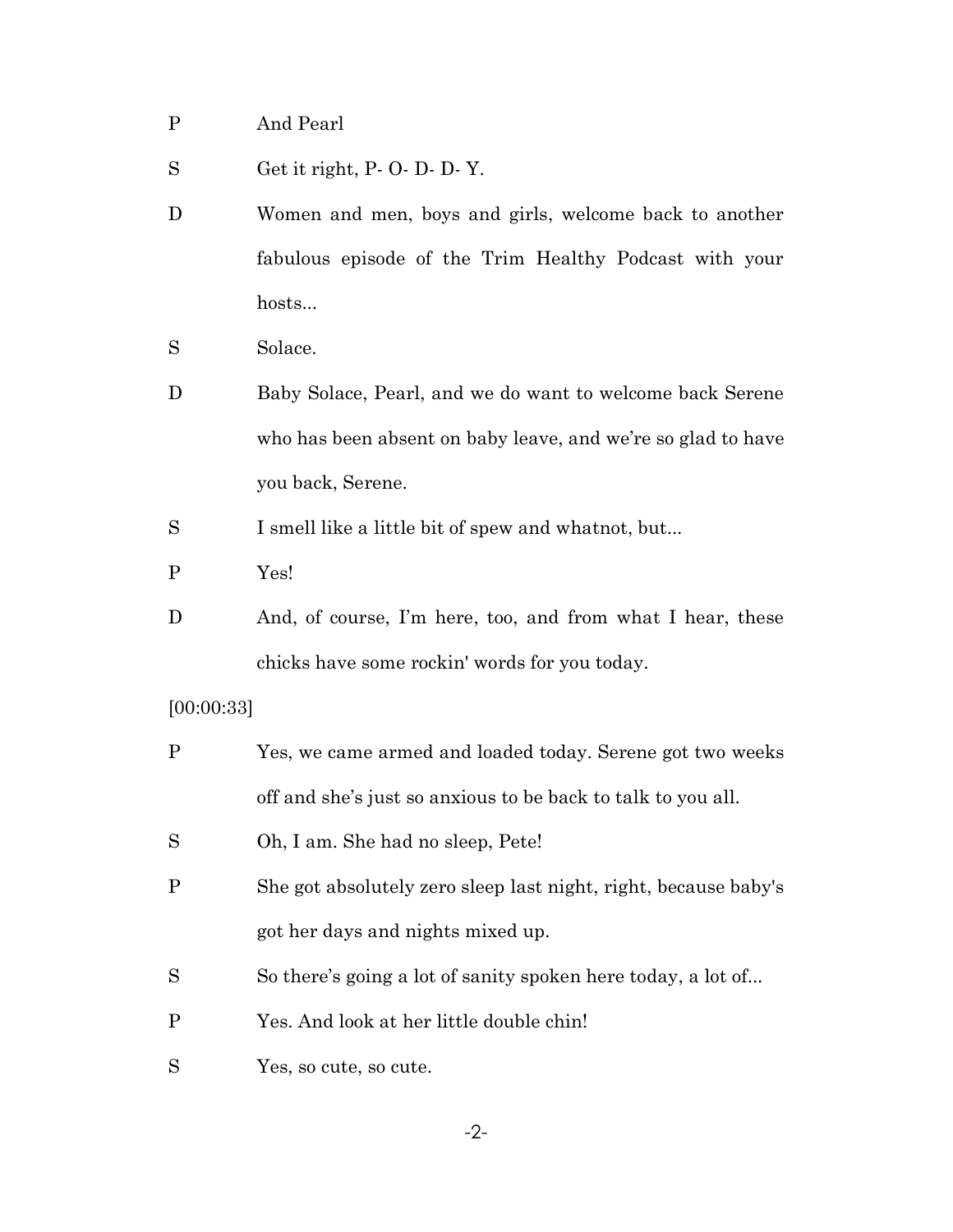- D And she's got quite a head of hair!
- S Yes, mate, she's is a little..
- P Put your voice into the microphone.
- S Oh, sorry, big sister. She's always, like, teaching me how to do stuff the proper way.
- D A little chia baby.
- S Yes, she's a...

[00:01:07]

- P I was bossy to our big sister Vange, too, many of you guys, you've heard Vange on the PODdy, and we're going to bring her back.
- D Oh, for sure.
- S Oh, so we are.
- P Like, once every four to six weeks or something, because Vange doesn't come here and just chat, when she comes, she's got a message for you guys and she will bring it. Apparently she was not done after that hour, she was not.
- S No, Vange was not done.
- P Vange was ready to go for two or three more hours but we cut her off, so we'll have her back.
- D Yes, for sure.
- P Solace is looking at me, she's so cute. Hey, but today, I know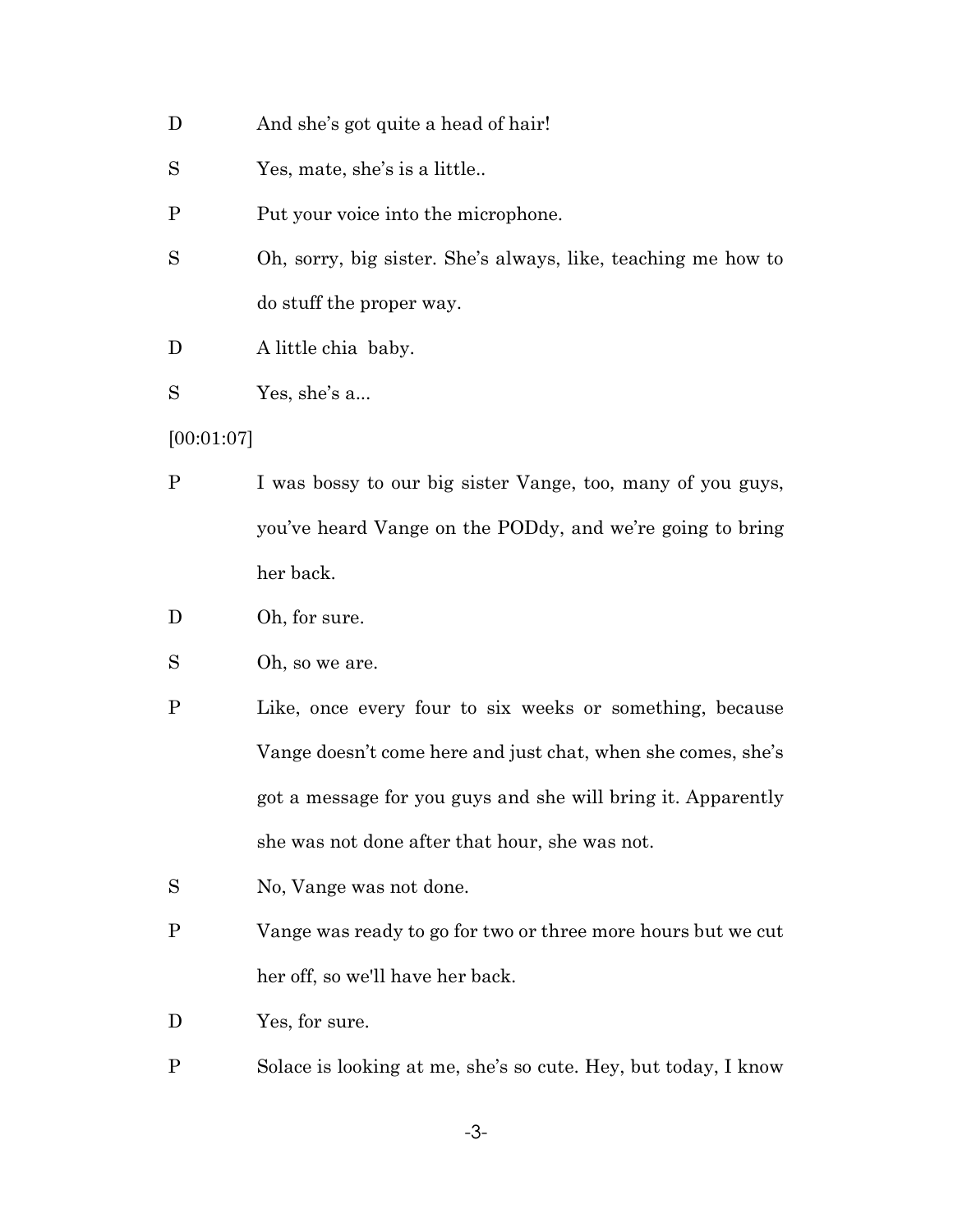we've covered some of these things before but never in one PODdy, okay? So today I want you all to tune in, I want you to take notes, even, I can't believe I'm saying that, or maybe if you're cleaning or driving, don't take notes.

## [00:01:43]

| S            | Have you ever taken notes in your life, Pearl?                     |
|--------------|--------------------------------------------------------------------|
| $\mathbf P$  | No, I have when something's important, Serene.                     |
| S            | Oh, maybe you've, since you've been older in life.                 |
| D            | I'm a note taker. I feel like today's just going to be noteworthy. |
| $\mathbf P$  | Yes. And I see there's so much, even though we've covered it       |
|              | a lot, it needs to be repeated, it's just one of those that needs  |
|              | repeating, you've got to brush your teeth every day, right?        |
| D            | Right.                                                             |
| $\mathbf{P}$ | So you've got to hear this more than once.                         |
| S            | Oh, you mean you have to brush your teeth? I forgot about          |
|              | that in the last two weeks, now I'm thinking.                      |
| $\mathbf P$  | Oh!                                                                |
| S            | I'm just teasing.                                                  |
| $\mathbf P$  | Did you shower today, Serene? You look clean!                      |
| S            | I did a little bit of a sponge wipe.                               |
|              |                                                                    |

[00:02:13]

-4-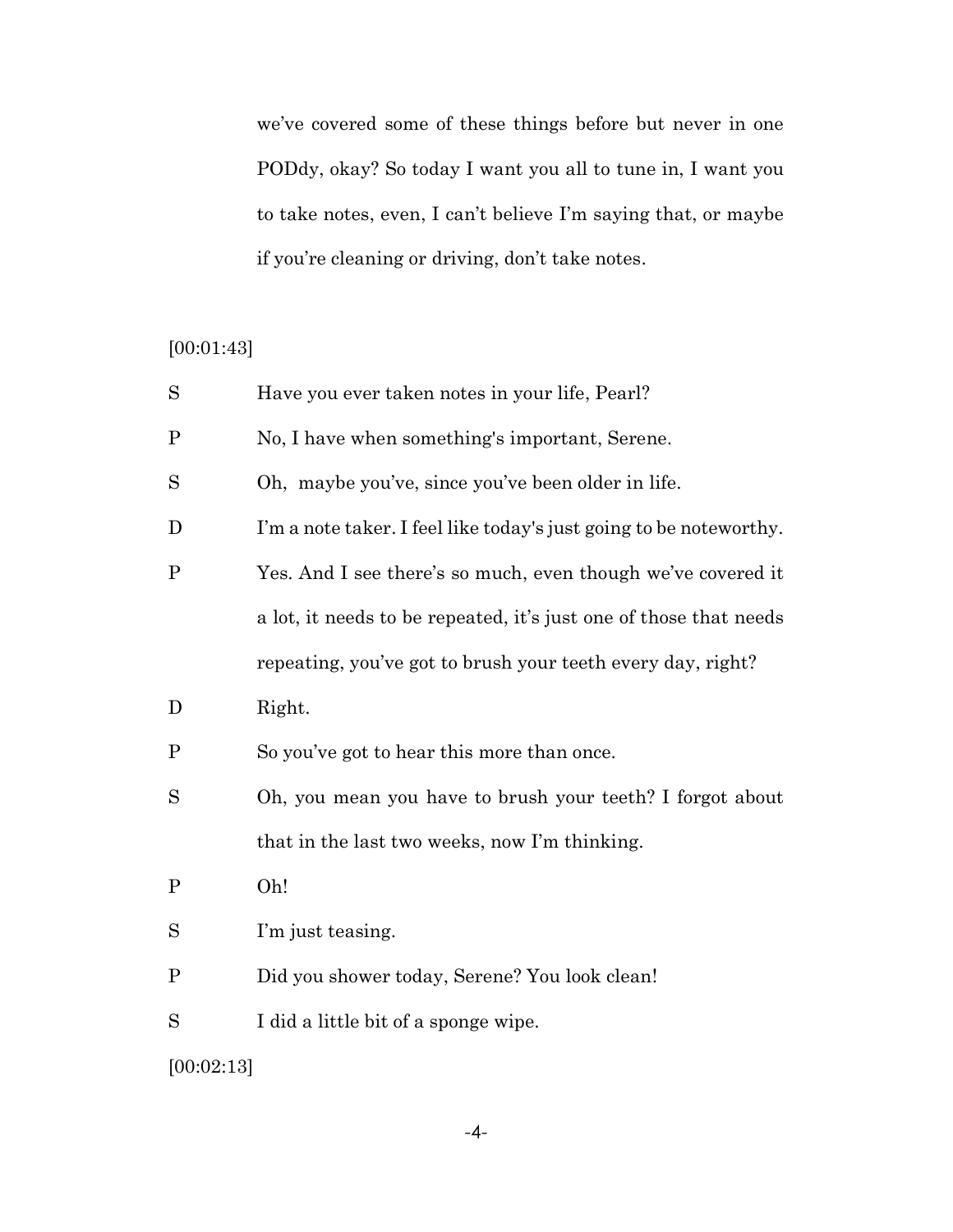- P A sponge wipe!
- D Hey, a little side note, you know, I wanted to be healthier and less chemicals so I went a little season and just completely no deodorant, right?
- P Did you? How long for?
- D Well, about, not too long because my wife said, she goes, you know, I get what you're doing but I'm not ready for that. She was, like, you're smelling like a dirty old man.
- P You should do the Trim Healthy stuff, there's not chems in there.
- D No, well, this was pre.
- P Oh, this was pre, oh, okay.
- D Yes, no.
- P So now you're just good with the healthy stuff.
- D Yes, the Hippie Stick is where we're at.

[00:02:45]

- P Oh, no, total, like, total man, I'm a Spanish man and I'm just letting all my smells hang out, that happened?
- D Yes, and I couldn't smell it myself.
- S No, you can't, you see, when you're around yourself...
- P I can, I do arm check sniffs.
- D No, if you do a deep check, but for the most part I would be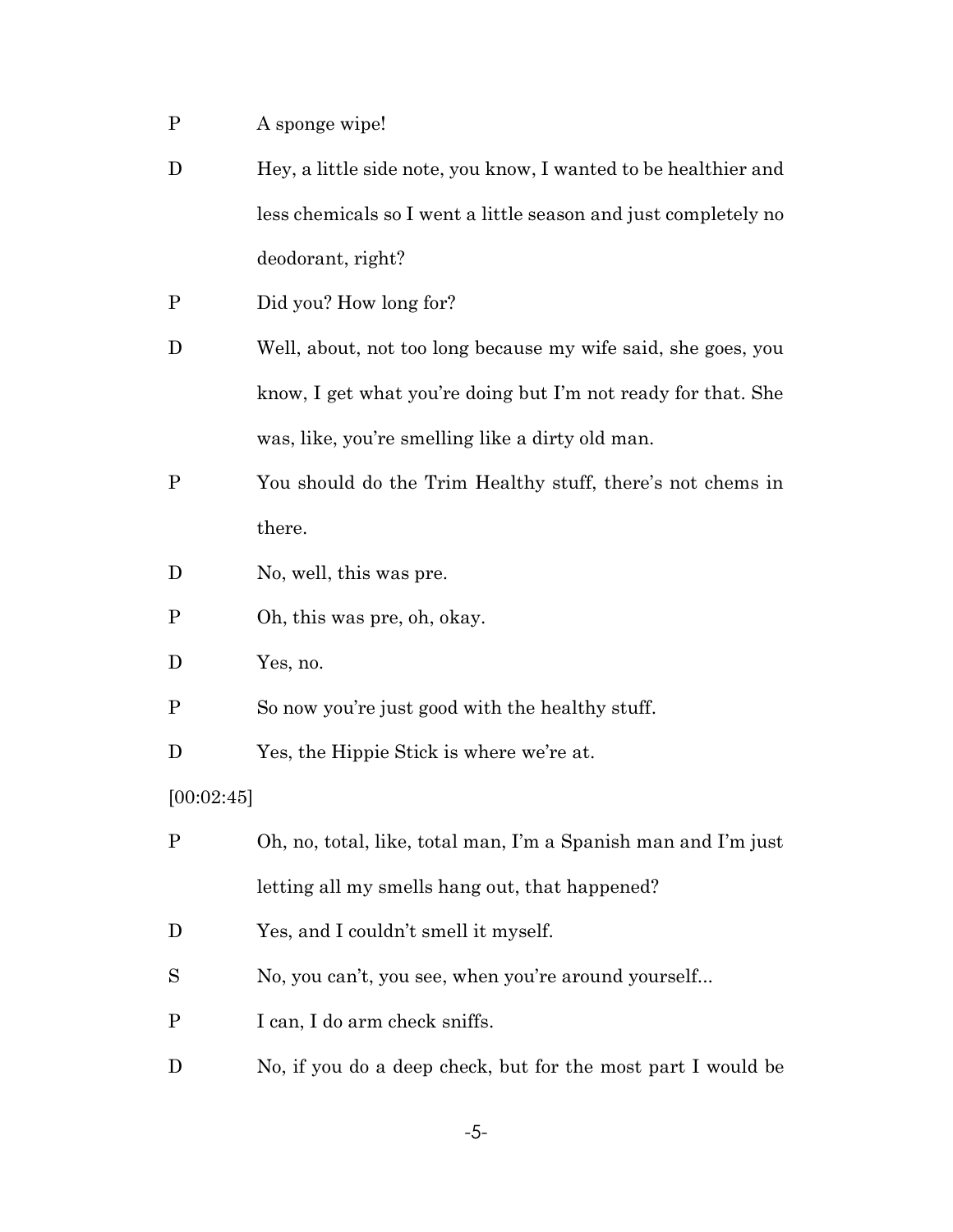just, like, yes, I'm good, I'm good, I'm solid. Wasn't good.

- P Sponge bath standing.
- S Babies don't mind your smells, they don't mind.
- P No. I know the story you're about to tell.
- S No, I'm not telling it.
- P Good.
- D Hey, and the other thing is people are, like, you know, and then, like, in your marriage, too, like, your natural scent, like, activates your lady and all, and it's just, like, like, no, that debate tried to kick me out of the room.
- P Yes, it doesn't activate your lady.
- [00:03:25]
- D I'm sorry. You had some great things to share with these people.
- P Was this the notes they were meant to be taking, Danny?
- S Yes!
- D Write it down!
- P By the way, if anyone needs a notebook for note taking, I'll send you one. My mother is, like, the queen of note taking, and every year for Christmas and birthdays I'd be given a special notebook and then I would think that I should start buying them myself. I've got, like, 50 unwritten notebooks so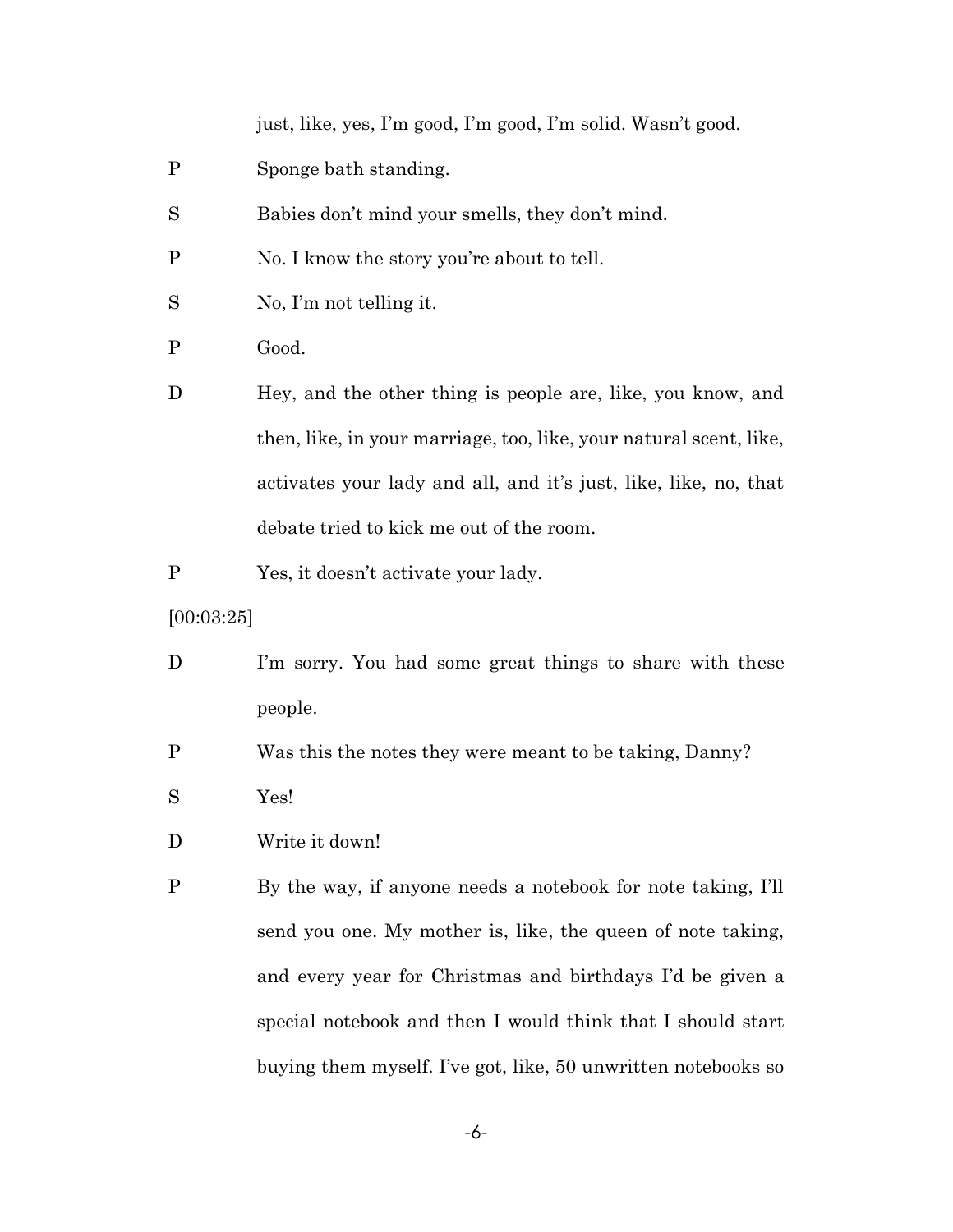you can start sending them out.

- D Okay, I'll keep that in mind.
- P But all of that to say we were going to really get into this today, so that's just like a little intro, we're done with it.
- D Done.
- P Okay, Stop Making This So Hard. Yes, that is the title for today's PODdy, Danny.

[00:04:02]

- D The THM Way!
- P Don't make it harder than it has to be, completely, the whole thing is just a breeze, and we have five points to help you get started and stop making it so hard.

S Yes.

- P We're going to have five points for you to make it easy. Okay, number one... I've got my little piece of paper...
- D Oh, and you've got your paper.
- P I wrote these down before the PODdy like I'm a good girl.
- D Wait, you came here prepared?
- P Yes.
- D All right, let her rip tater chip.
- P It's not like I typed it in and printed it out, I wrote it on a rough little piece of paper.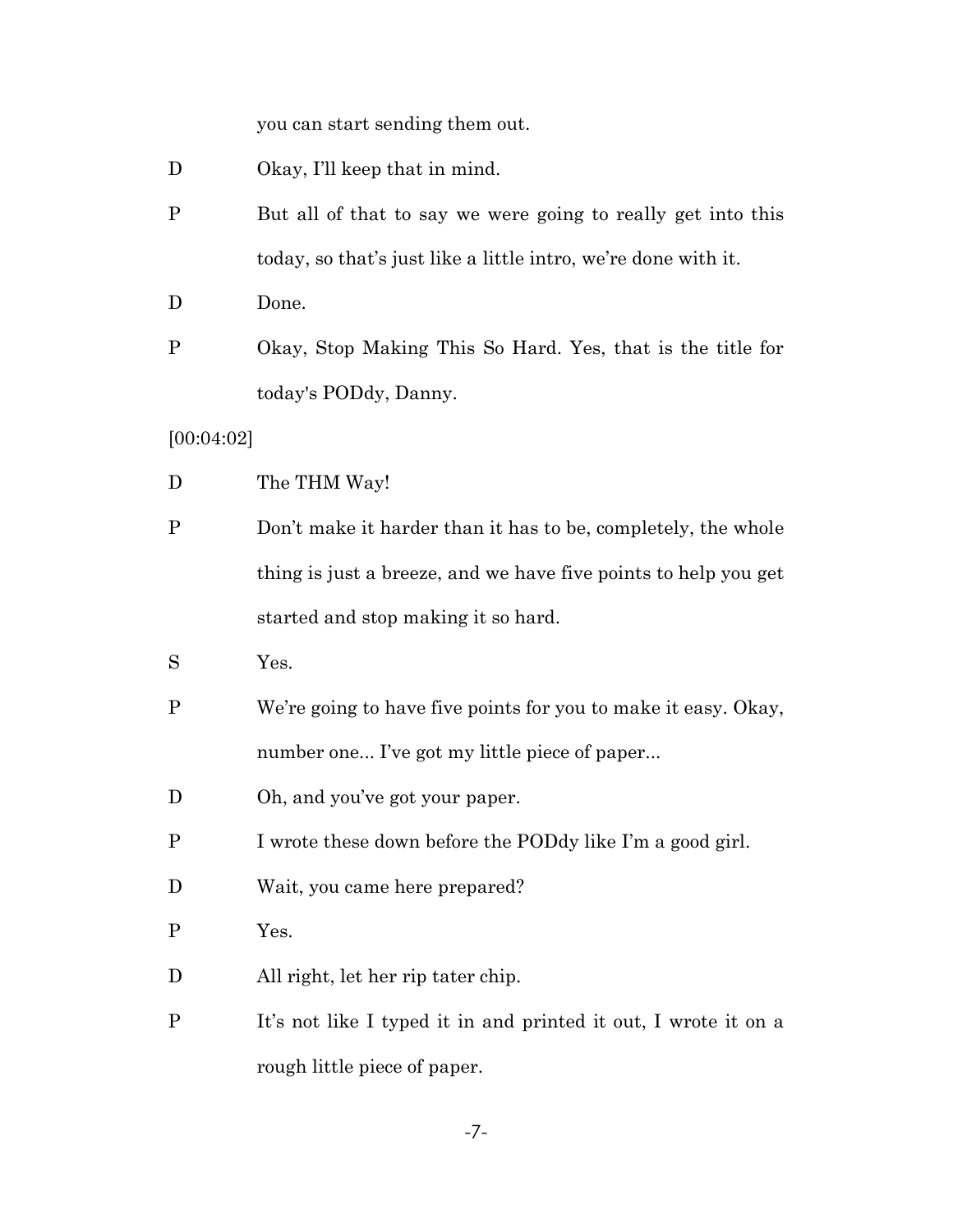- D Okay, well, then, we'll let you off with a caution.
- P Okay. Number one... Oh, Solace!
- [00:04:39]
- S That's all right, just keep going, she's just getting on the beer.
- P She's getting on the beer!
- S Okay, go for it.
- P Oh, our brother , what did our brother used to say when we would, like, take trips with him?
- S No, you will get DCS calling us.
- P Oh, okay, let's not say, two stories we could've shared today, we thought better of it, and it's a good thing.
- D Yes, thanks, DCS.
- P Well, you know, they weren't calling us, they were calling him, so maybe we don't mind, maybe we could tell this story.
- P Well, all he would say was boobs out, babies sucking.
- S You know how most people get in the car and they're, like, seatbelts on, everybody! When we used to go, you know, on a Saturday trip with our brother, because he was kind of, like, best friends with Pearl, growing up, our brother, they were, like, buds, like Pearl and I are buds with Vange and I and Pearl are buds.

[00:05:26]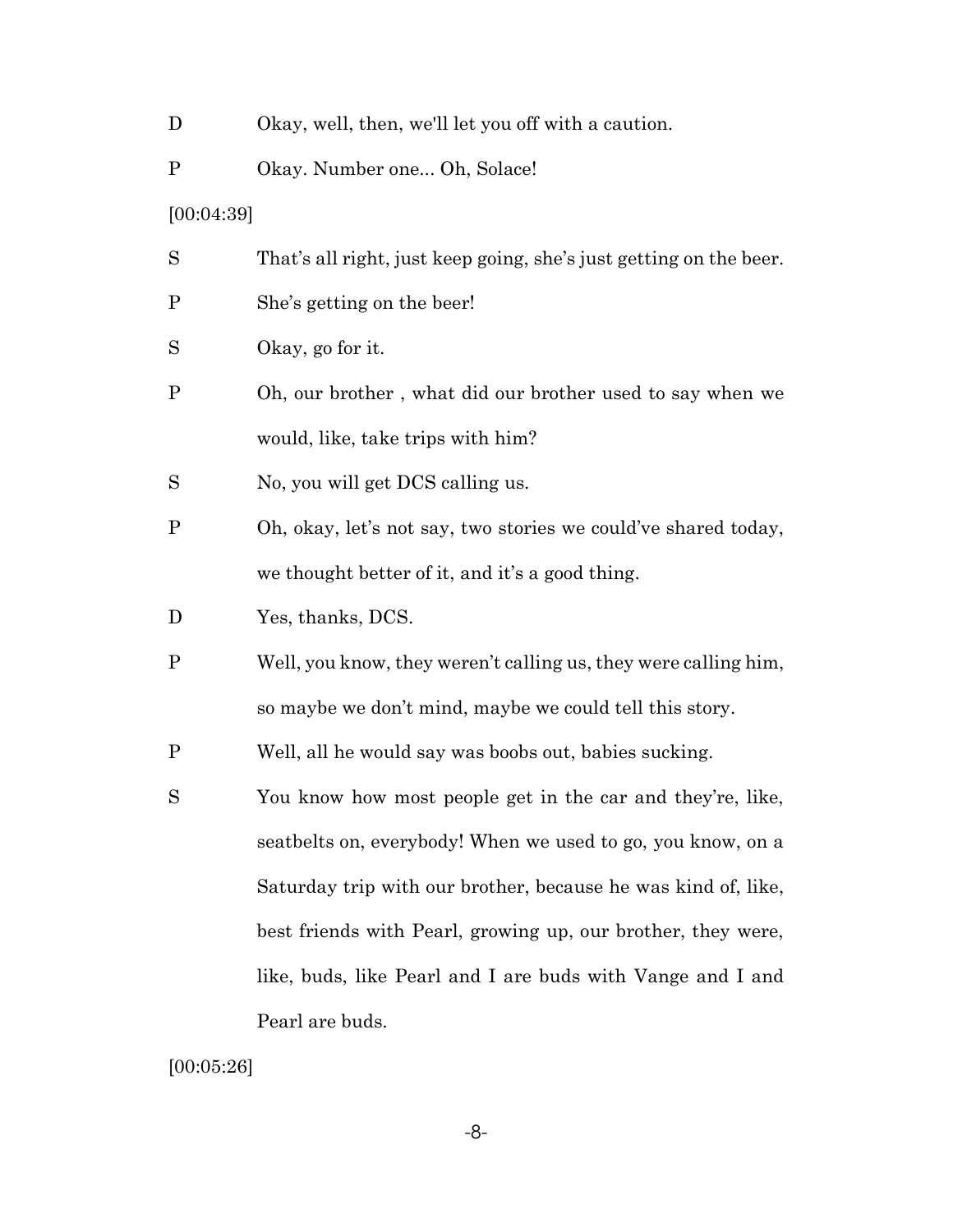- P We're still buds!
- S But Rocky and her were like real buds.
- P And his wife Monique, his wife had a baby at the same time...
- S Yes, so we'd all go out.
- P Serene had a baby, I had a baby and Vange had a baby, and so we would all take my big van and go out on a Saturday, and...
- S And instead of saying, like, seatbelts on, he wouldn't say that, he'd, like,...
- P Boobs out, babies sucking, because he didn't want to hear any crying.
- S He wouldn't leave, he wouldn't start the ignition until every baby was on the beer.
- D I support this!
- P No, actually, back in that day, this is, like, what, a good, this was 13 years ago, you might, people are going to check, but I believe it was the Tennessee Law that you were allow to breastfeed in back seats, because of that, as well, we believed, at the time, I don't know if that was the truth, but we all survived a

S And all those children are alive and well, so don't call DCS. [00:06:10]

-9-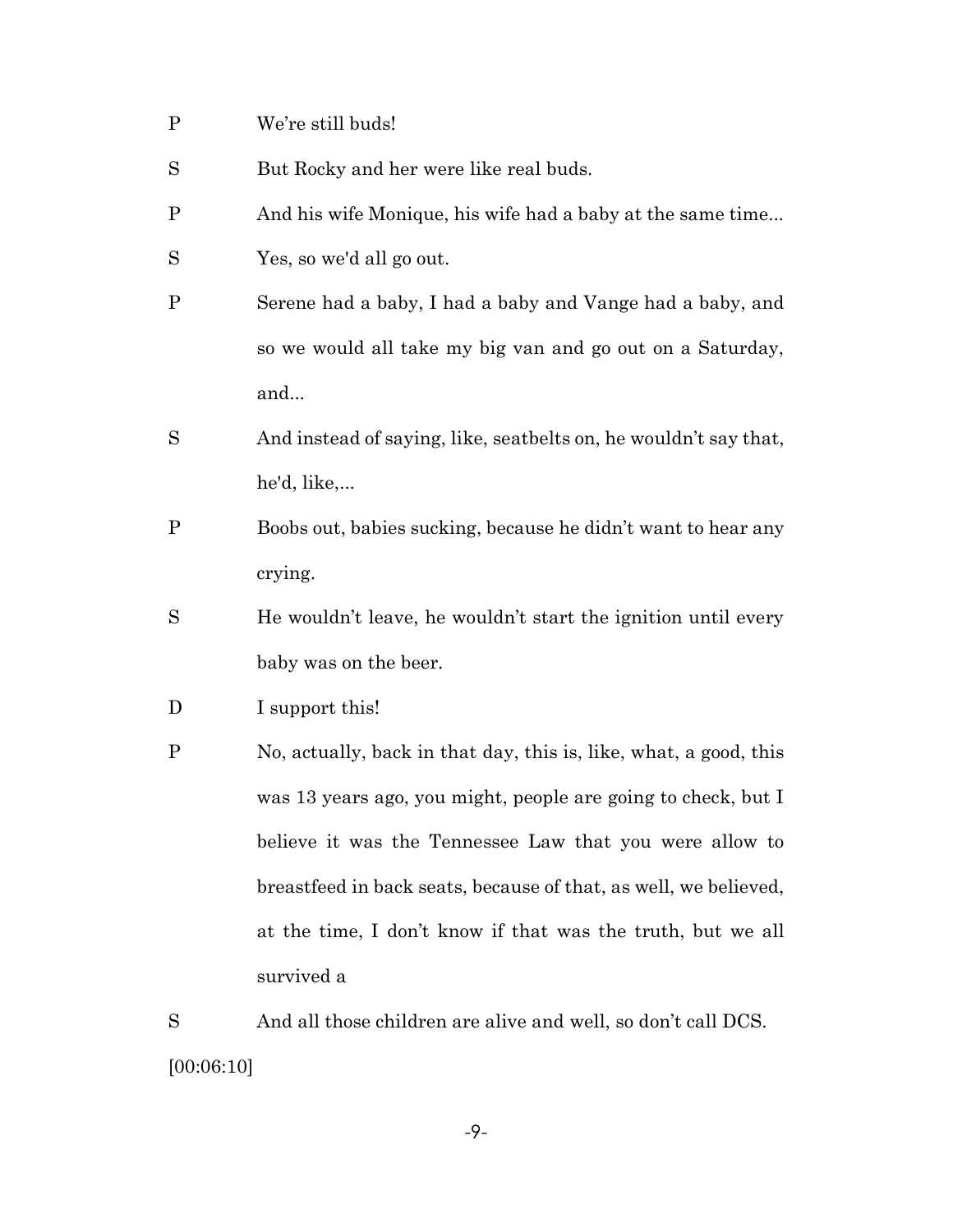- D Have you ever, like, just leaned over the car seat, keep the baby in there and nurse?
- P That's what, well, Rashida does, and...
- D That's called the full mount, I believe?
- P Yes, Vangie, her daughter, because they refuse to take the baby out so she'll just go back there and lean over.
- D And lean over, yes.
- S Yes, but do you know what's so funny, if they park on the side of the road or something because the baby's really screaming...
- P It's more dangerous, I think.
- S No, but to nurse, instead of taking the whole big baby out of the car seat she just lifts the whole car seat up and holds it like a baby and nurses.
- P Yes.
- D You know, birds got to eat, fish got to swim, I say.

## [00:06:41]

P I know, so boobs out, babies sucking. Hey, John is showing me a Tennessee, oh, you're right, a mother has a right to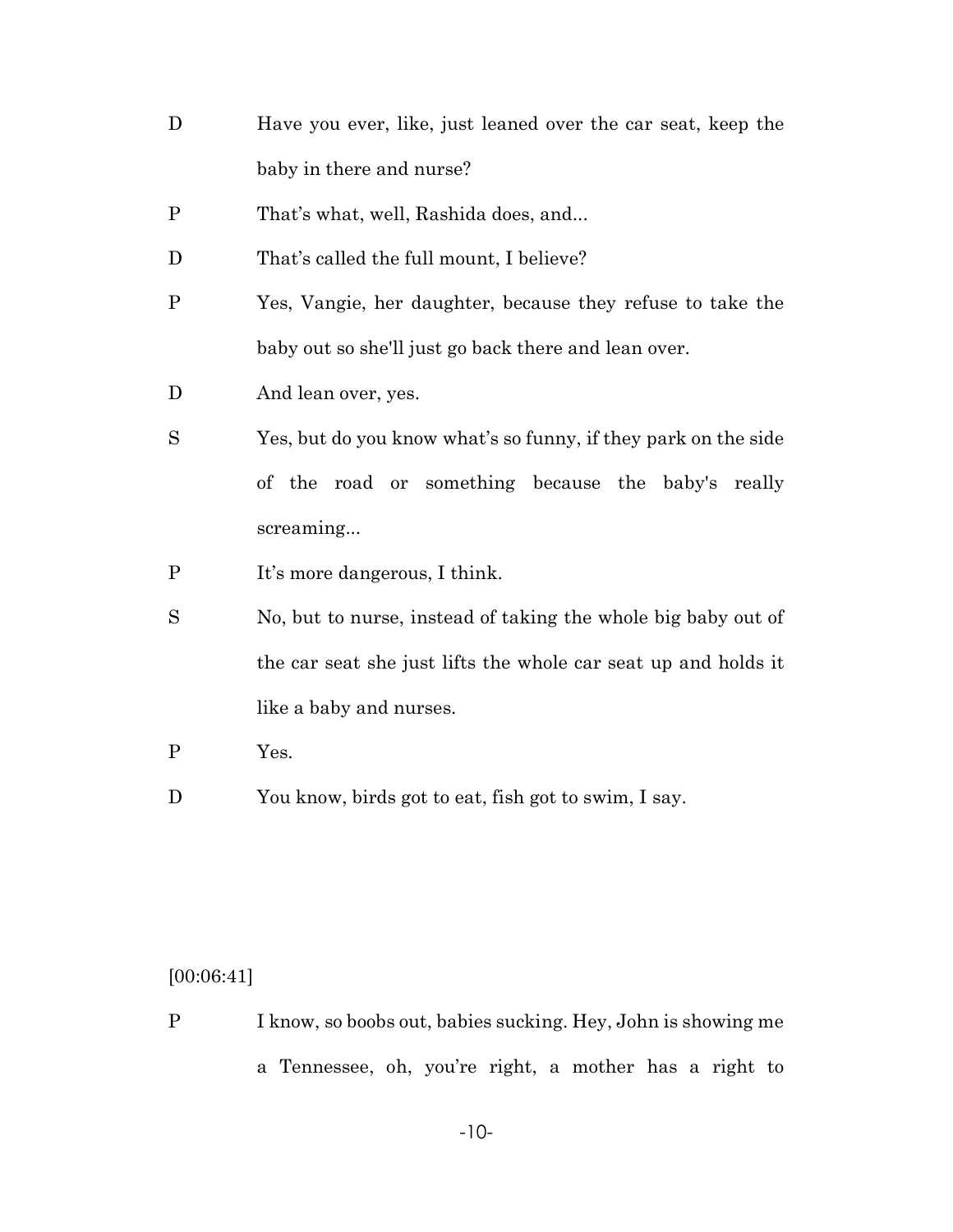breastfeed her child in any location, public or private where the mother and child are otherwise authorised to be present. Okay, so it doesn't, that's Tennessee breastfeeding law, so you have a right, Serene, it doesn't actually say...

- J You're allowed to do it
- P Yes, where the mother and children are otherwise... So I'll take that as a yes.
- D Yes.
- P But don't hold us to it, no lawsuits, please.
- S Hey, can I just say another part of this story? Now, we're going to get to the note taking, but we've just found some really great rabbit trails...
- P And Serene's been gone three weeks here.
- S ... but remember our sister-in-law Monique, the same wife of the Rocky that we just talked about, the boobs out, babies sucking Rocky, well, they were from Australia and just recently, you know, what's that word - immigrated - to America, and things are a little different down there, okay, things are a little different, it's not so churchy Bible-belty, okay?
- P No, it's not.

[00:07:38]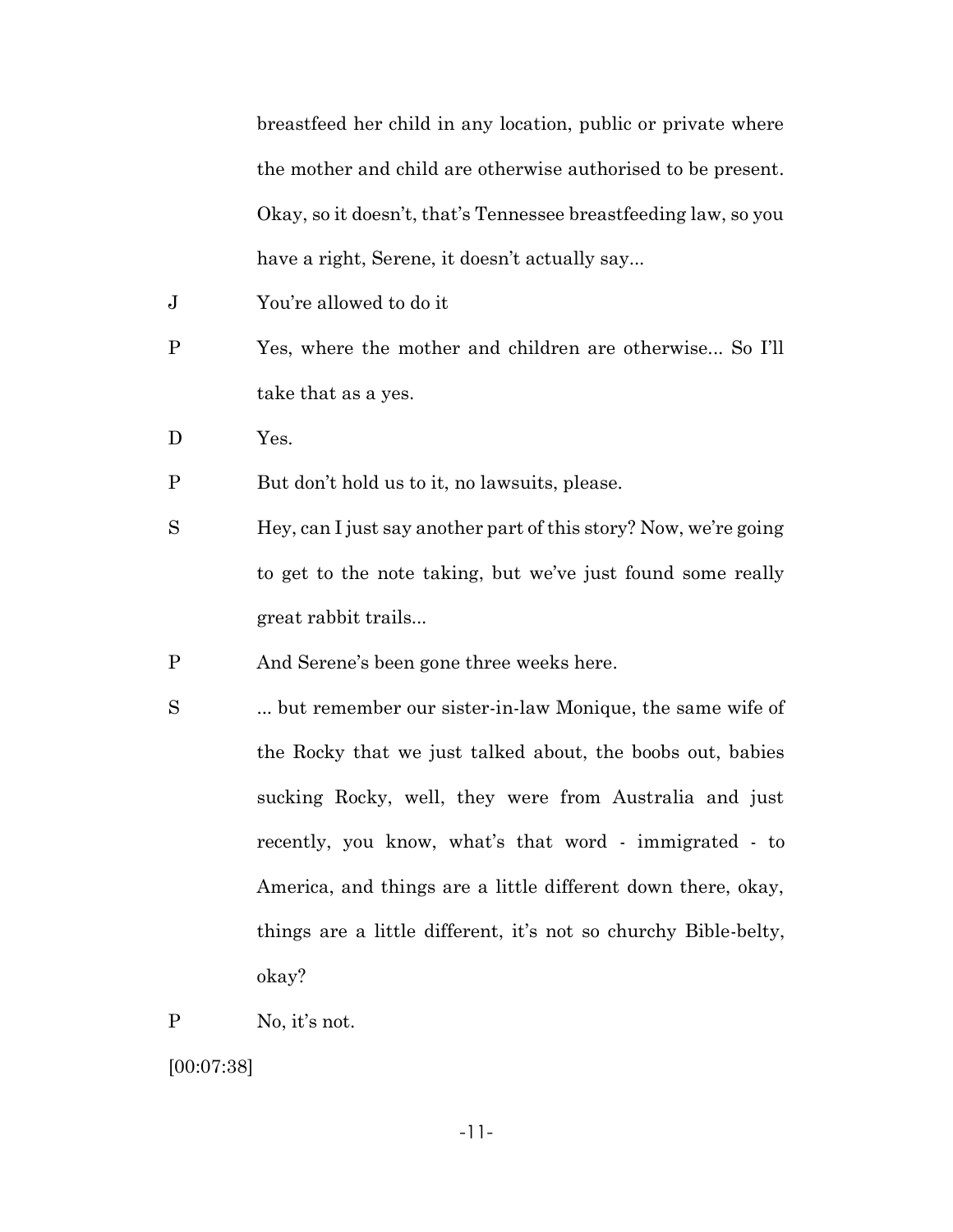- So she came here to America and she wanted to just nurse wherever she was going to nurse, and she was in Walmart, baby in the Ergo, she was nursing, pretty covered, maybe not that dis-covered, but...
- P I'd say slightly, not that dis-covered...
- S But pretty jolly covered, and a lady came and said, oh, and one of the workers in Walmart said we have some dressing rooms if you'd love to go and nurse in there, and she said, no, I'm shopping, I'm doing errands, I need to keep going, this is fine, and the lady said, oh, okay, but that's where we have it arranged for nursing mothers. Well, she got so upset at that.
- P She did.
- S She said, she brought the lady to the checkout where all the magazines were and said, look at all this cleavage, that's showing more than me, and I'm feeding a baby, and she got so riled up...
- P She got the manager.

#### [00:08:26]

- S She got the manager, and then in the end to shut her up they gave her a free Walmart shopping card for like, 100 bucks.
- D Yes! There you go! The moral of the story I can't share, but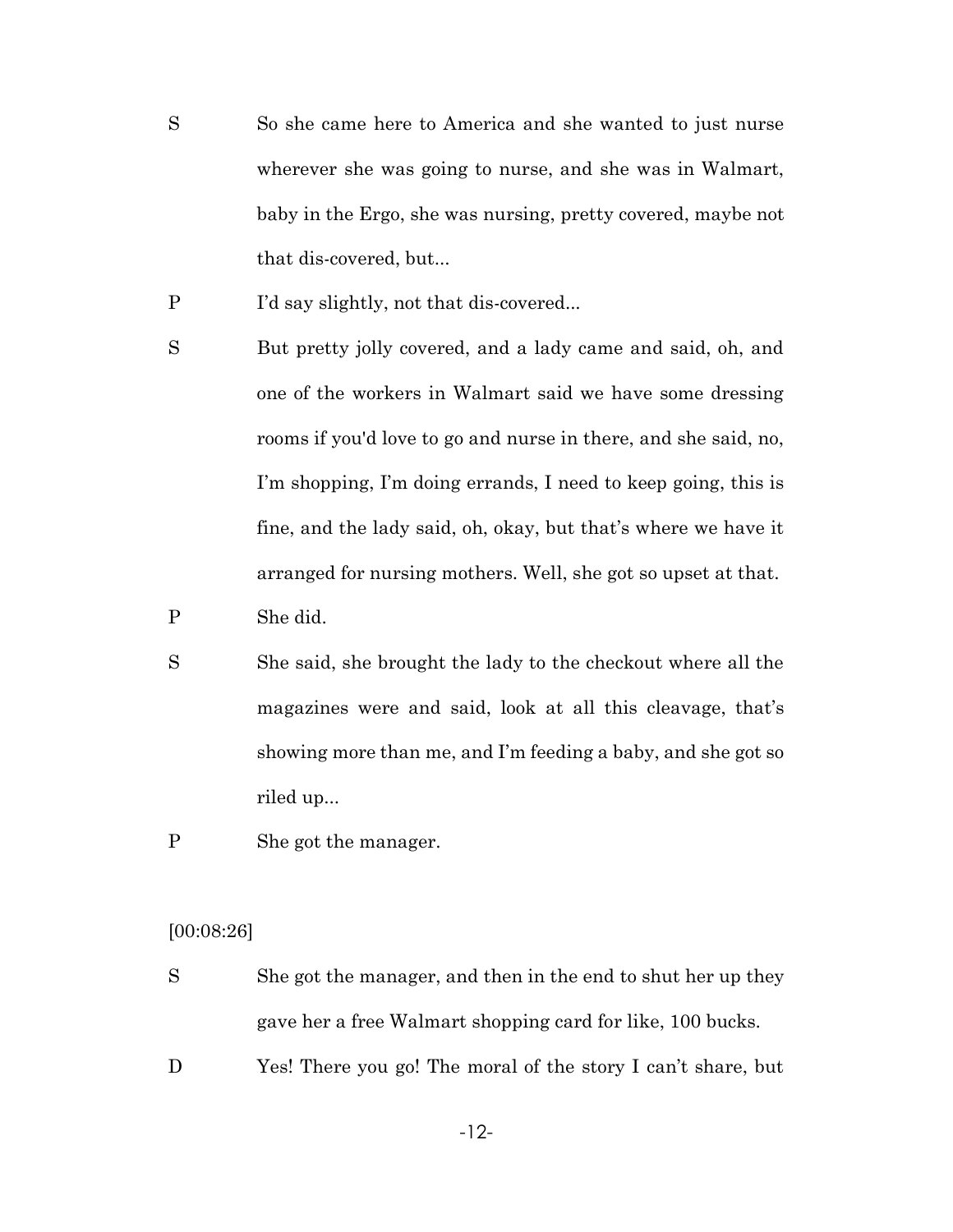Pearl is...

| $\mathbf{P}$ | What?                                                         |
|--------------|---------------------------------------------------------------|
| D            | I don't know.                                                 |
| $\mathbf P$  | Boobs out, babies sucking                                     |
| D            | That's what I'm saying.                                       |
| $\mathbf{P}$ | Okay. So the first point we have, back to this Stop Making    |
|              | This So Hard                                                  |
| D            | Thank you for tuning in to the Trim Healthy Podcast.          |
| P            | Yes.                                                          |
| D            | See you next week.                                            |
| $\mathbf P$  | Back to basics, number one, okay? Serene, I have been doing   |
|              | THM for how many years, over a decade, right?                 |
| S            | Yes, over a decade, yes, she's ancient.                       |
| P            | Yes! Now I feel so old. But, like, we write cookbooks and we  |
|              | do, like, create a whole bunch of new recipes and have fun    |
|              | with them, and there's a time for baking, but I'm telling you |
|              | what, my skeleton, like, life of eating, is very basic.       |
| [00:09:20]   |                                                               |
| S            | It's your old sweats, right?                                  |
| P            | Yes.                                                          |
|              |                                                               |

S It's like your sweats in your cupboard, you might take a nice black dress out from time to time, but basically you live in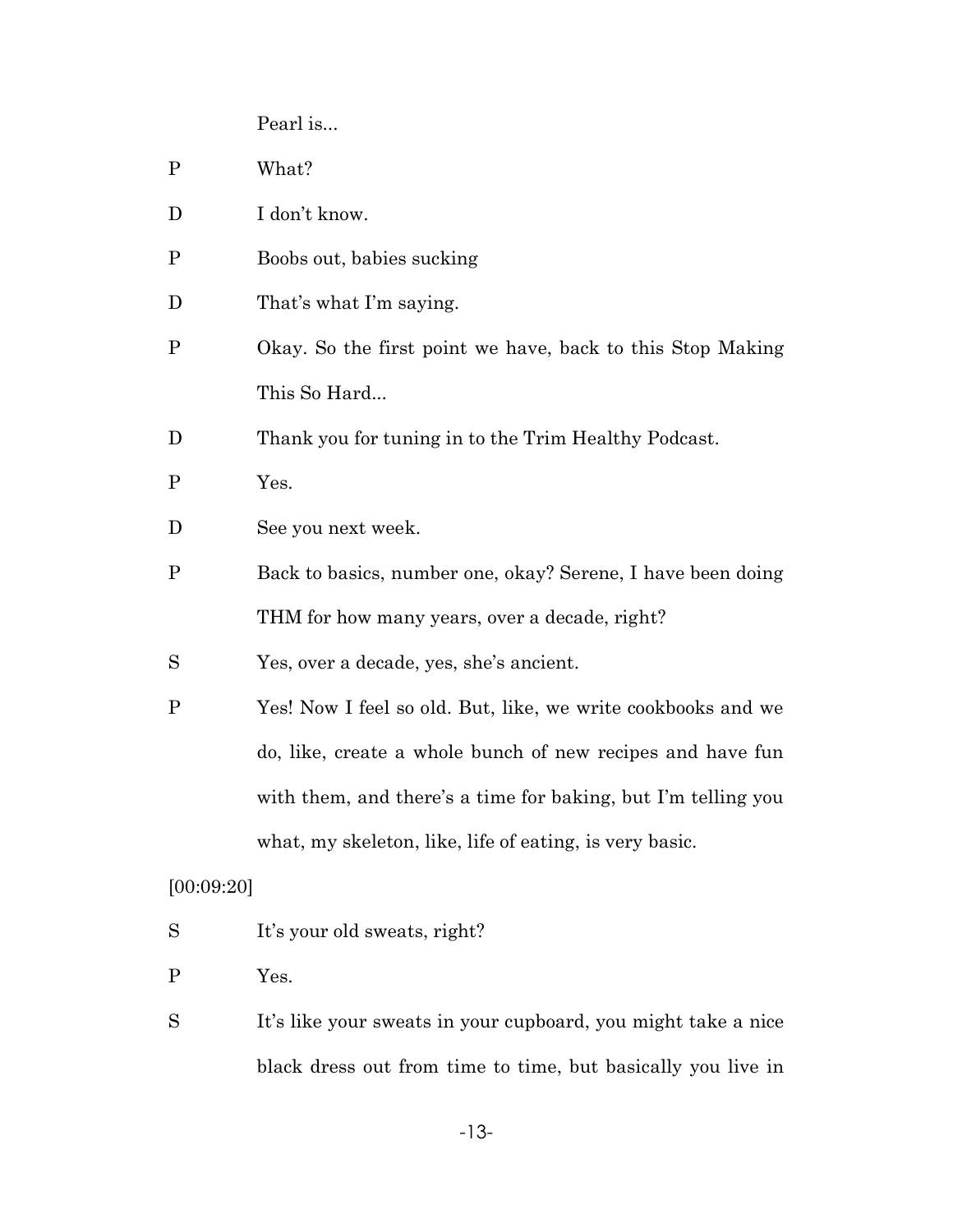your sweats.

- D Yes!
- P Yes, or your comfy jeans, you know? And I think that you need to have a whole bunch of recipes, and I'm not talking about 100, I'm talking about ten to 15 here that are like your comfy sweats that you can just pull out and so life is not complicated, right? Before THM, I'm going to ask you a question here, did you have your comfy sweats foods?
- S Yes, you did. You had your Goldfish and your McDonald's fries and your Fruit Loops and your...
- P Or you had your...
- D Your go-to.
- [00:09:54]
- P You had your go-tos, you had your mac and cheese, I don't know what it was for you, maybe it was, you know, your Mum's homemade lasagne that you learned to cook, but it was your go-to.
- S The glue white dinner rolls or whatever.
- P Yes, but now you just need to find your THM go-tos.
- D Your new sweats!
- P Your new sweats!
- D You need your baby blues, man!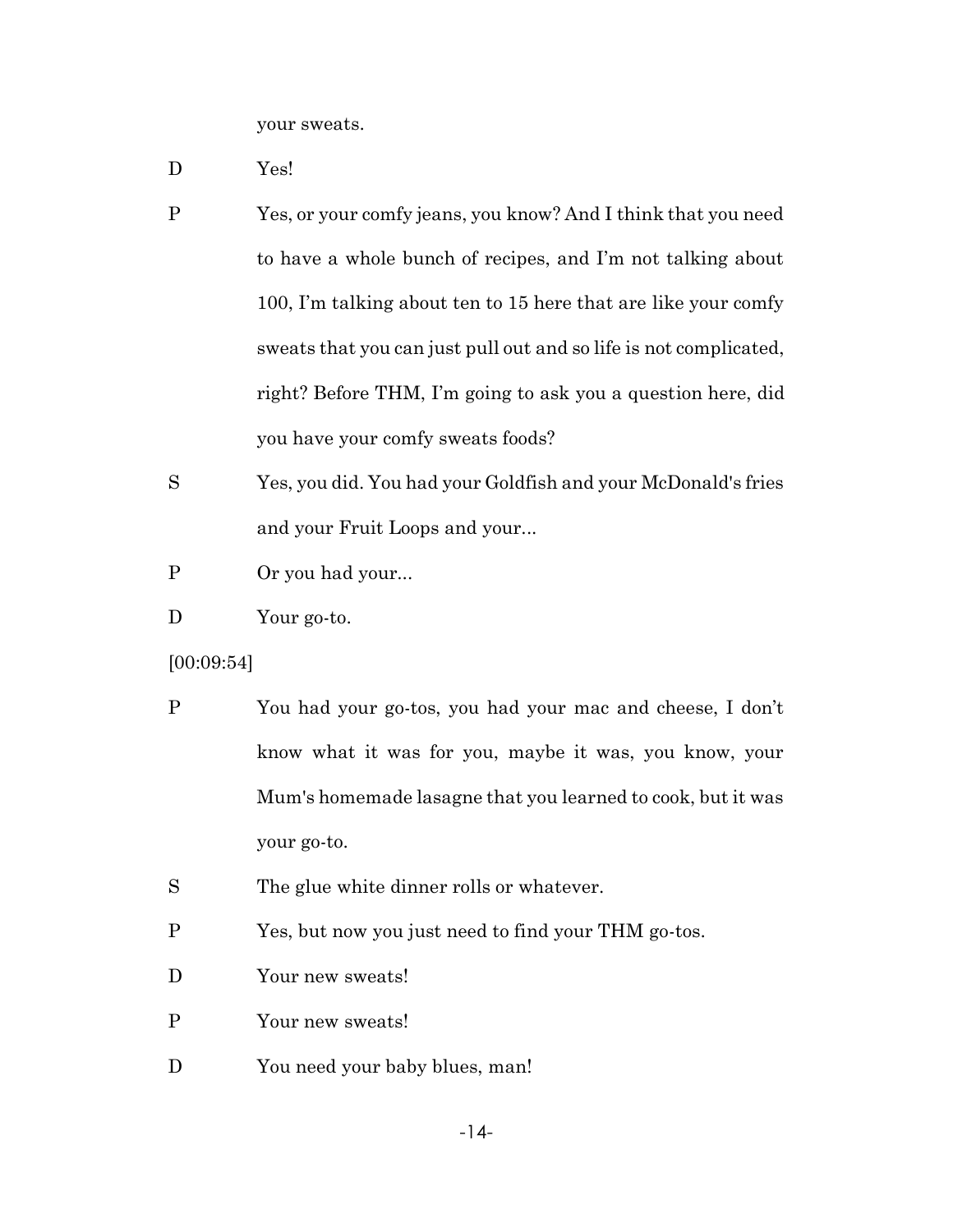- P I'm telling you!
- S That's right!
- P And I want to talk about a couple of mine that work. Okay, for breakfast, with the odd exception of cake, because every now and then I want Trim Healthy cake for breakfast.
- S Amen.
- P But I've said this before, I'm either oatmeal or eggs.
- D Yes.

[00:10: 26]

- S Yes.
- P And they're my sweats. They don't take any complicated thought. Okay, they both take ten max, max ten minutes, and I'm going to tell you how I do my oatmeal, I just, I'm going to say I love my oatmeal, and I get a big bowl...
- D Oatmeal is so good and creamy.
- S She's a Scot. She's, a lady Scot.
- P Campbell is our original, you know, maiden name, so we're Scottish!
- S We're the porridge, like, say it in all your glory of Scot's accent.
- P Yes, what did I used to say, now? That's not how you make porridge!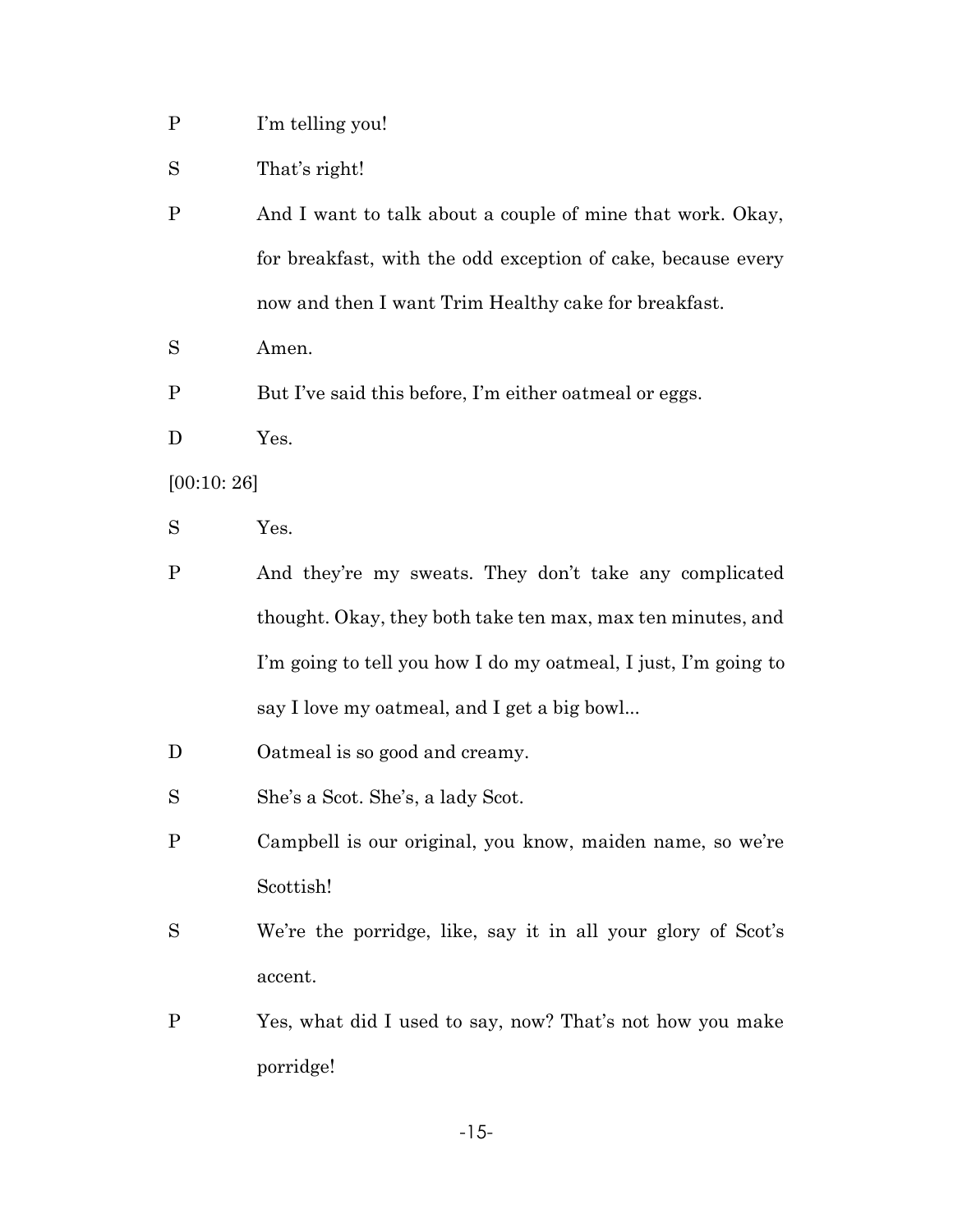- D Oh, man, that's good!
- S I'm glad to be only one that could say it better than Lesley here with the red hair who is...
- P Yes, how would you say that, Lesley
- L No, you got it down

[00:11:05]

- P Ah.
- D That's like proper Braveheart film good.
- P Yes! So this is my oatmeal...
- Some porridge.
- P ... and even though Serene has the Scottish nose and I don't, mine is more Welsh.
- S Thanks. That's like my little sister has a big old schnoz, that was her nice way of saying that.
- D Yes. Mind you don't smack the mic there, Serene.
- S She has the English refined little pointer.
- P It's not little, it is refined, though, and it's rather pointy!
- S No, it's lovely. Okay, keep going. You can take notes on all that, would you?
- P My oatmeal, I know that we've got a Big Bowl Oatmeal on THT Book, but I make it even simpler, okay, and I get such a big bowl and it sustains me until lunch. I put half a cup of old-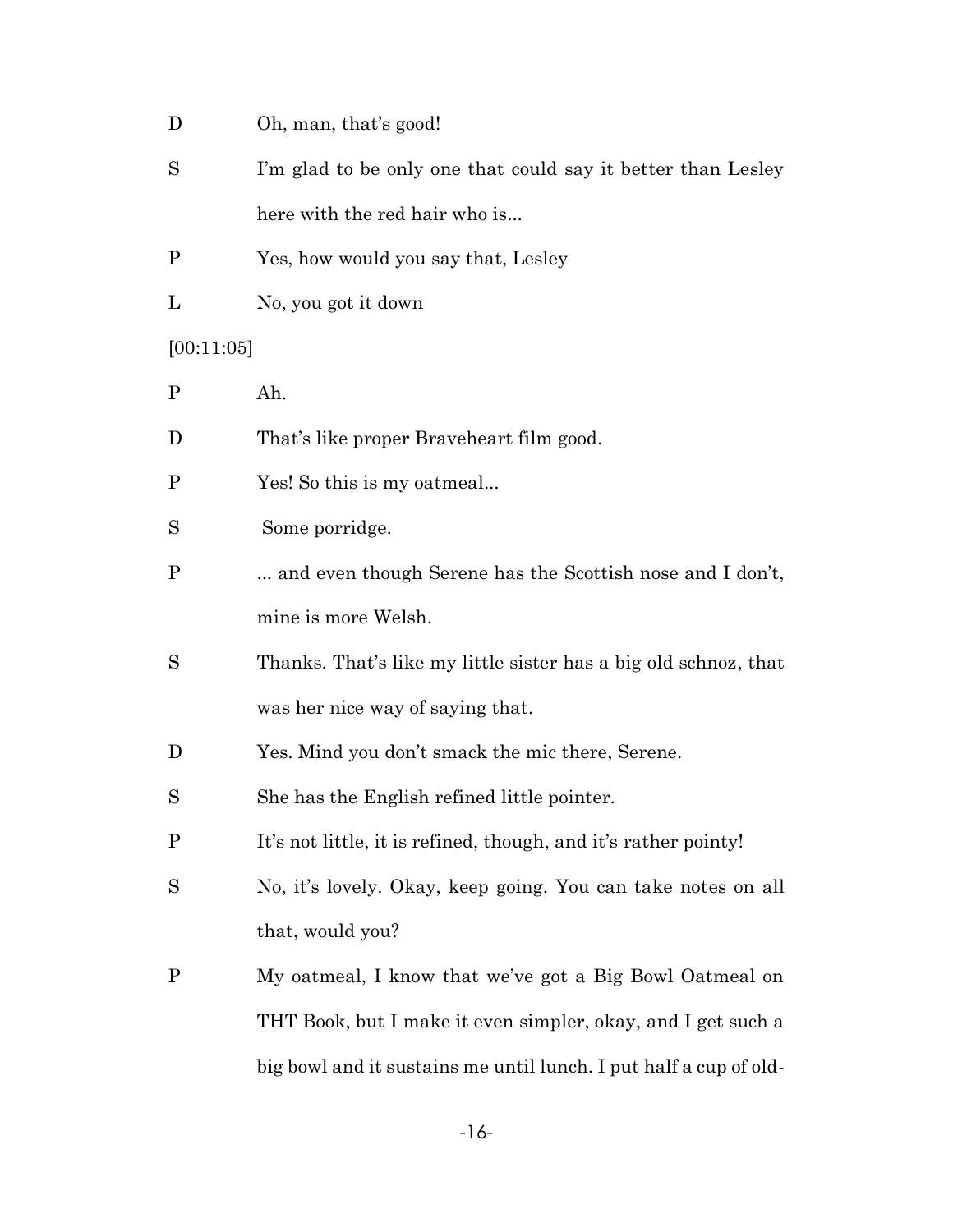fashioned oats in my tiny pot, my tiny pot cooks things so fast. Why are you looking at my toes?

[00:11:48]

- D She's putting her foot up in the air. It's like you're on a soapbox and your foot is pointed straight at the sky.
- P It's a hot day today, and I've got me toenails out.
- S I can't believe she's got her toenails out, take notes on that, she has a toe fetish, if she sees toes usually she's running to the bathroom to vomit.
- P Only your toes
- D I've got a toe problem, too. But we digress...
- P Okay, I'm sorry, but...
- S Sorry, I've got a crooked toe, it got caught in one of those doors.
- D Mine's crooked, too.
- P You know the door, she's standing in front of a Walmart and that opens, the normal door of the modern era.

D It snatched you.

S It snatched me and I've had a crooked toe ever since.

[00:12:18]

P People, really, one of the things they wanted from us was to say more on topic.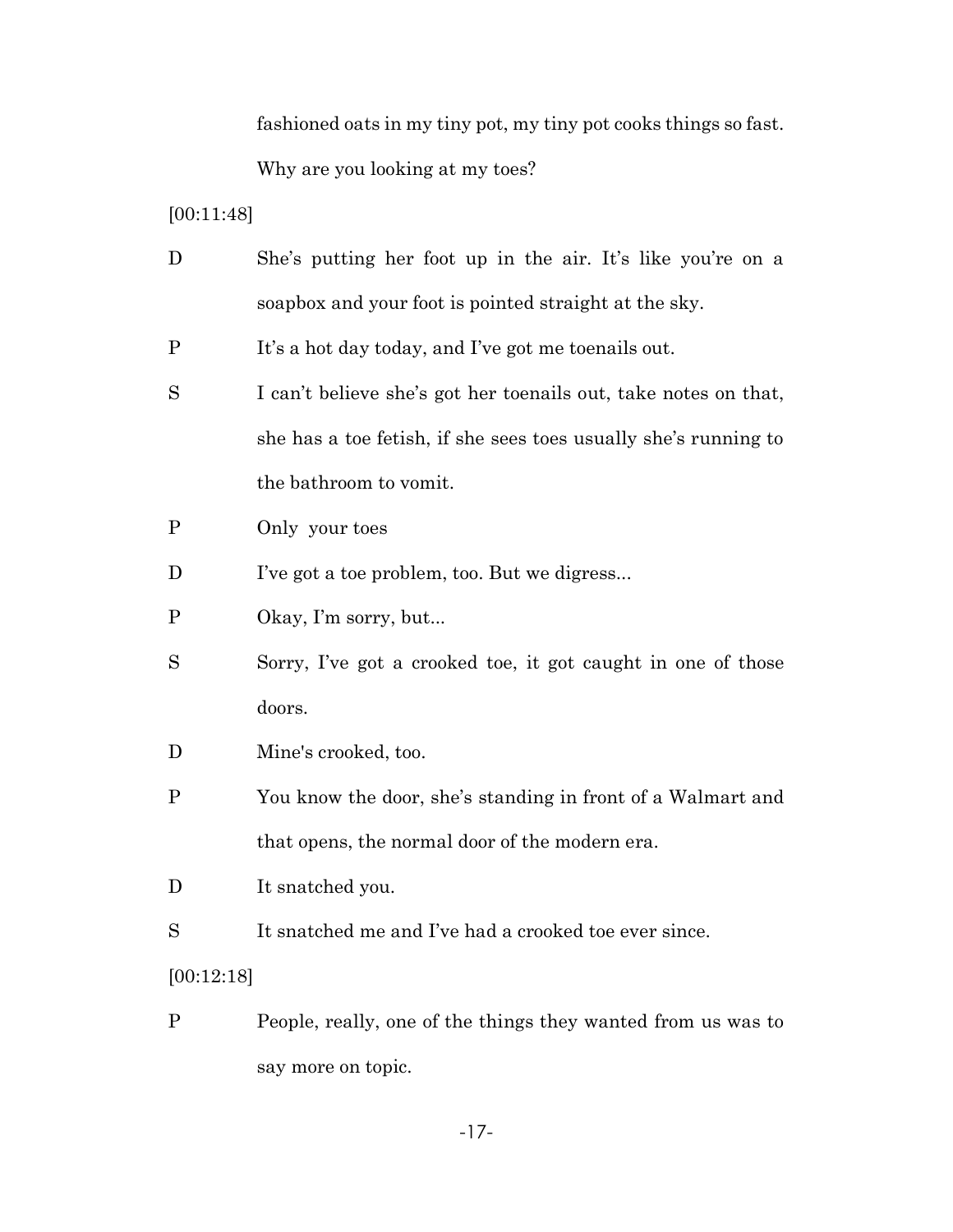- D Yes, that was a big thing, that's why I'm here pointing at the paper, is we've got all these emails saying, you know, if I could offer any feedback, it would be to stay on topic and get to your point.
- S It's just insanity Danny, and it's leaching onto you, you're closest to the spew.
- P It's so hard because you two, your faces are just staring at, you make me want to go off topic.
- D Yes.
- P Especially when she snorts! Okay, put half a cup of oatmeal in this tiny pot, tiny pot means quick cooking,then I put a cup of water, half a cup of unsweetened almond milk, right, and I put that, am I saying everything? No, that is correct. Now, listen, I'm a seasoned Trim Healthy Mama and I'm going to tell you something that's going to make you think why is Pearl doing that, she's not a Trim Healthy Mama? I am, it's just that I'm mature.

D Oh! Do elaborate.

P Sometimes I put 12 raisins in there, see, 12, not 12 and a half. [00:13:21]

- D Because that's typically too sugary?
- P Well, because it's an E meal, yes, I mean, we say, you know,

-18-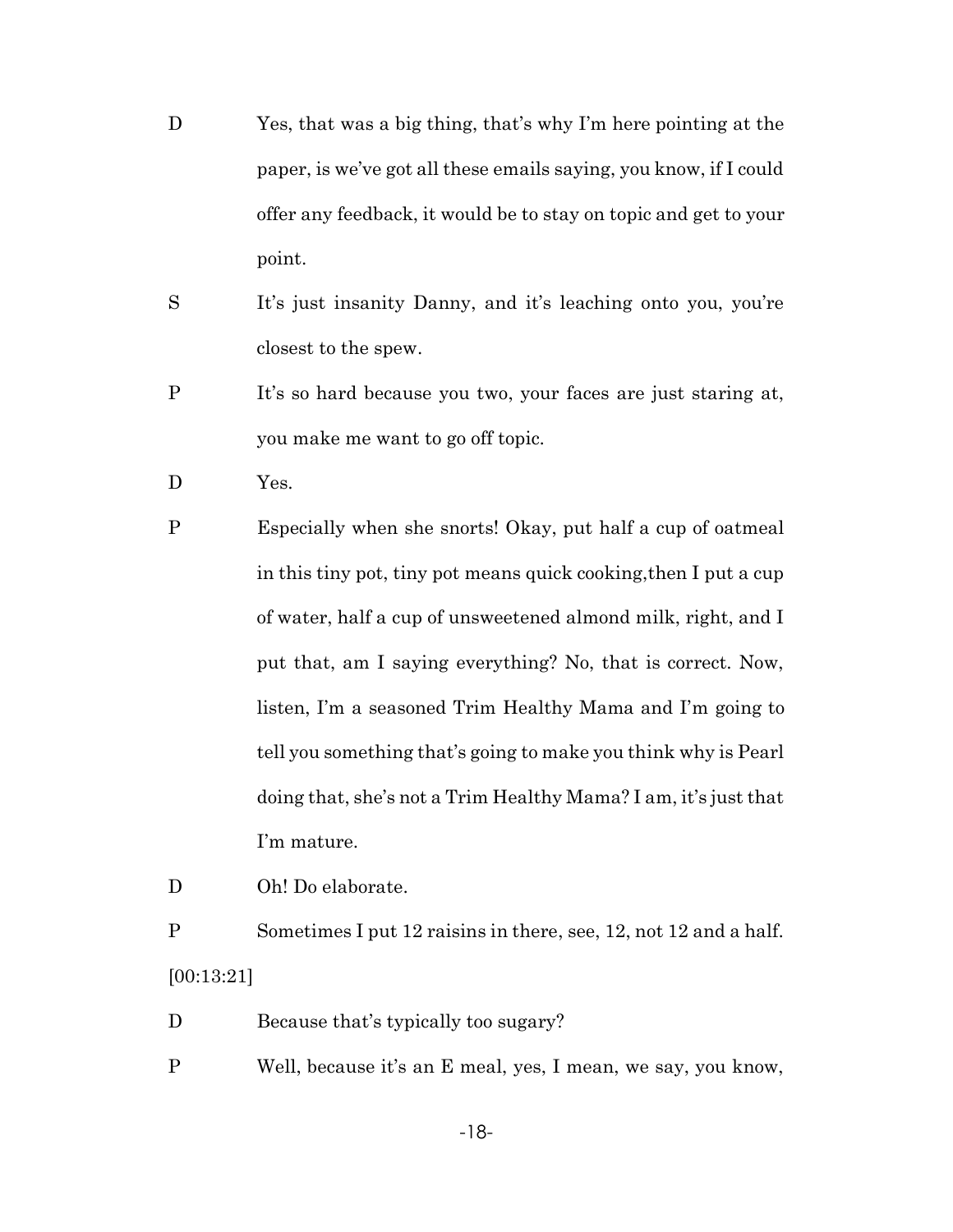don't eat a bunch of dried fruit because you're not, I mean, you can eat a lot more fruit by itself, you get more bang for your buck when the water content is in your fruit; dried fruit is high in sugars, especially when your first coming to plan you need to get your sugars down, but most sugars are fantastic.

S And it's concentrated, right, so it's just boom!

- P Yes. So we don't like people to go eat a whole bunch of dates or whatever, but I put 12 raisins in there because it gives me some mental satisfaction.
- S And it ain't going to wreck a porridge.
- P No, it's not going to wreck me porridge. See how much better she is than me?
- D That's pretty awesome.
- P And so then I turn that up to ten, right, I get it boiling, then I turn it down to five...
- D There's someone with a pencil right now writing turn it down to five... What? What are they doing, what's next?

### [00:14:12}

- S Five is half ten, mature Pearl, what if I only have high, medium and low?
- P Start off with high and let it boil.
- S And I don't have no tiny pot!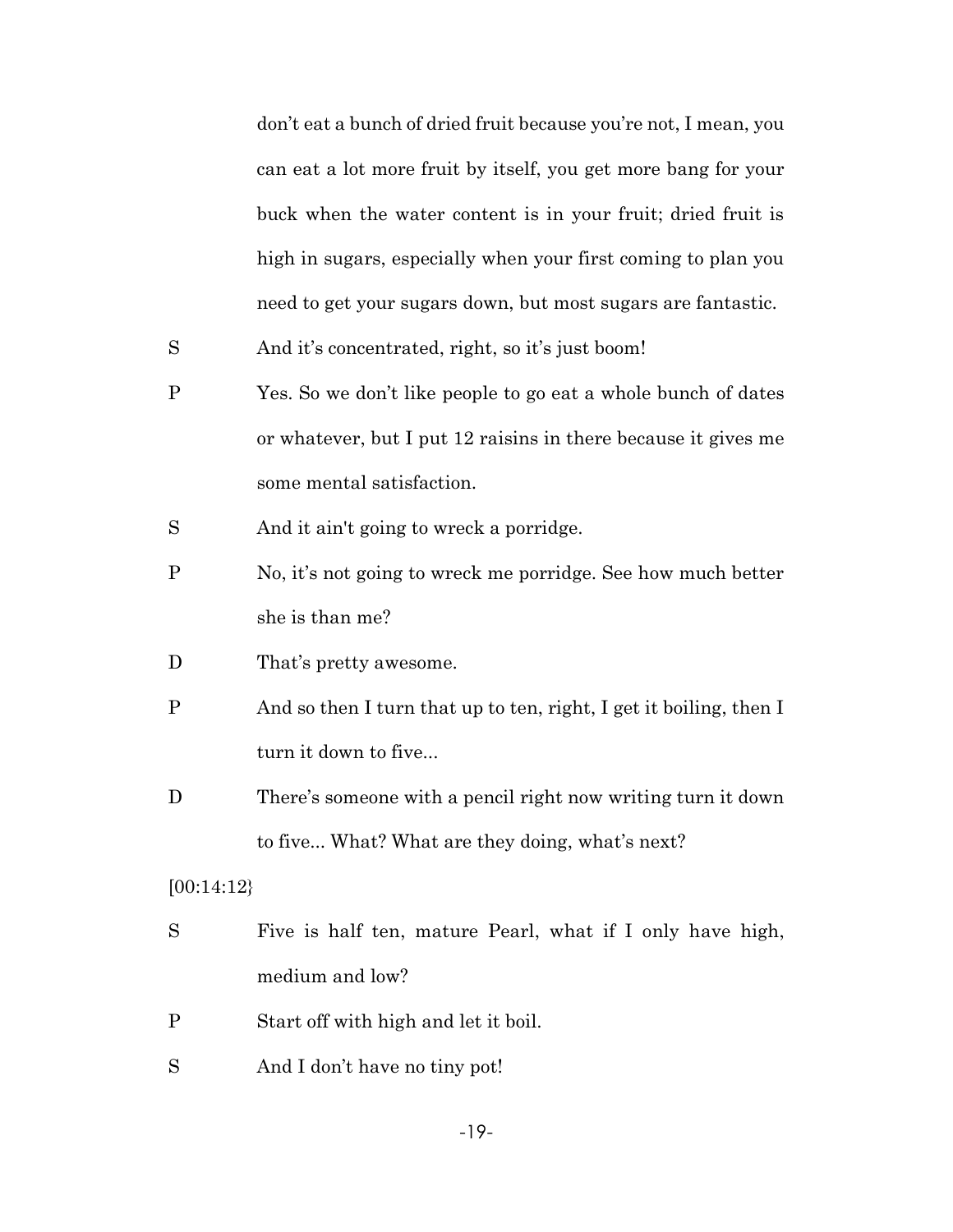| D            | And the amount of the raisins?                                     |
|--------------|--------------------------------------------------------------------|
| S            | What if they're ten big raisins and not 12 medium sized?           |
| D            | Must I weigh my raisins?                                           |
| S            | That's pretty good!                                                |
| D            | Thank you.                                                         |
| P            | Turn it down out medium, I'm just saying boil for two or three     |
|              | minutes then take the darn thing off and go brush your teeth.      |
| S            | I thought this was how to make it not so hard!                     |
| D            | Yes.                                                               |
| S            | Never heard such a complicated oatmeal breakfast!                  |
| D            | Yes, that is the most massive steps to oatmeal I've ever had.      |
| [00:14:46]   |                                                                    |
| $\mathbf{P}$ | I'm condensing this in 30 seconds and you will all eat your        |
|              | words.                                                             |
| D            |                                                                    |
|              | Okay.                                                              |
| P            | Half a cup of oatmeal in a small pot, one cup of water and half    |
|              | a cup of unsweetened nut milk, turn it to high, let it boil, turn  |
|              | it to medium, let it boil for two minutes, take it off, go run and |
|              | make your bed, okay?                                               |
| D            | Make your bed.                                                     |
| P            | Make your bed or brush your teeth.                                 |
| S            | What if you're not making your bed these days?                     |

-20-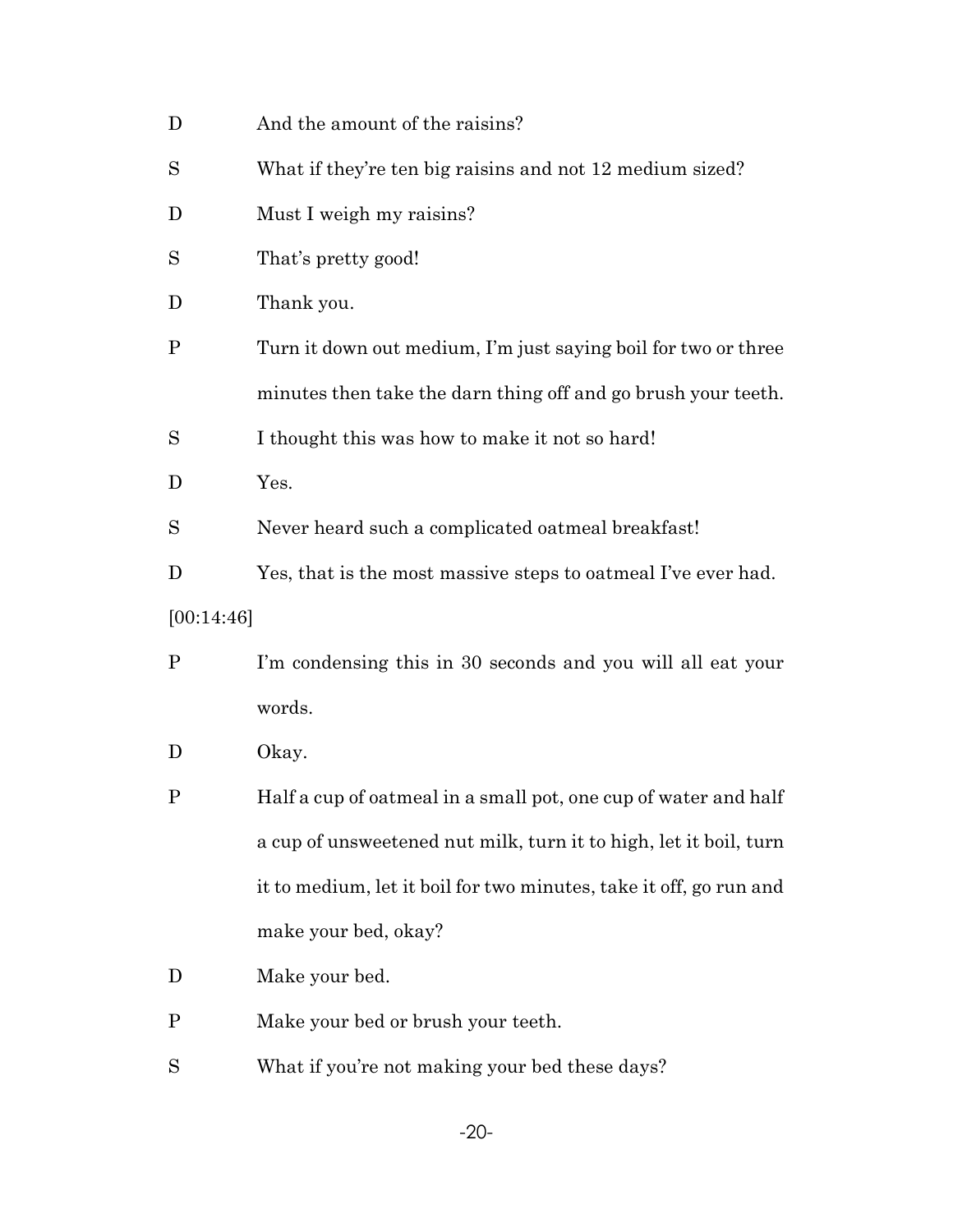P I'm going to talk to you about that. And then come back in ten minutes, it's ready, the raisins have swollen, you don't have to put raisins in there, but now this is a trick, my goodness, people, I'm just going to rock your world here; now you put a good pinch of salt on there.

## S Oh, have to have salt

P It does something. I do two teaspoons of THM Gentle Sweet, put them on top, Danny, throw those Gentle Sweet lumps on.

[00:15:27]

- D Did salt, mmm...
- P Gentle Sweet and salt is caramel.
- D Oh, those two, yes, you've made caramel.
- P And now sprinkle cinnamon over.
- D Oh, my goodness.
- P Now, get half a teaspoon of coconut oil, put it in a quarter of a cup of hot water, you don't need to boil this water, get it from your tap, it becomes an oil-cream water!
- D Whoa! What about...?
- S I think you've got to come up with better poetic lines.
- D And what about a dash of MCT oil instead of coconut oil?
- P You could totally do that, It's just coconut oil is what I have.
- S And she wants a little coconut there, she likes the flavour, I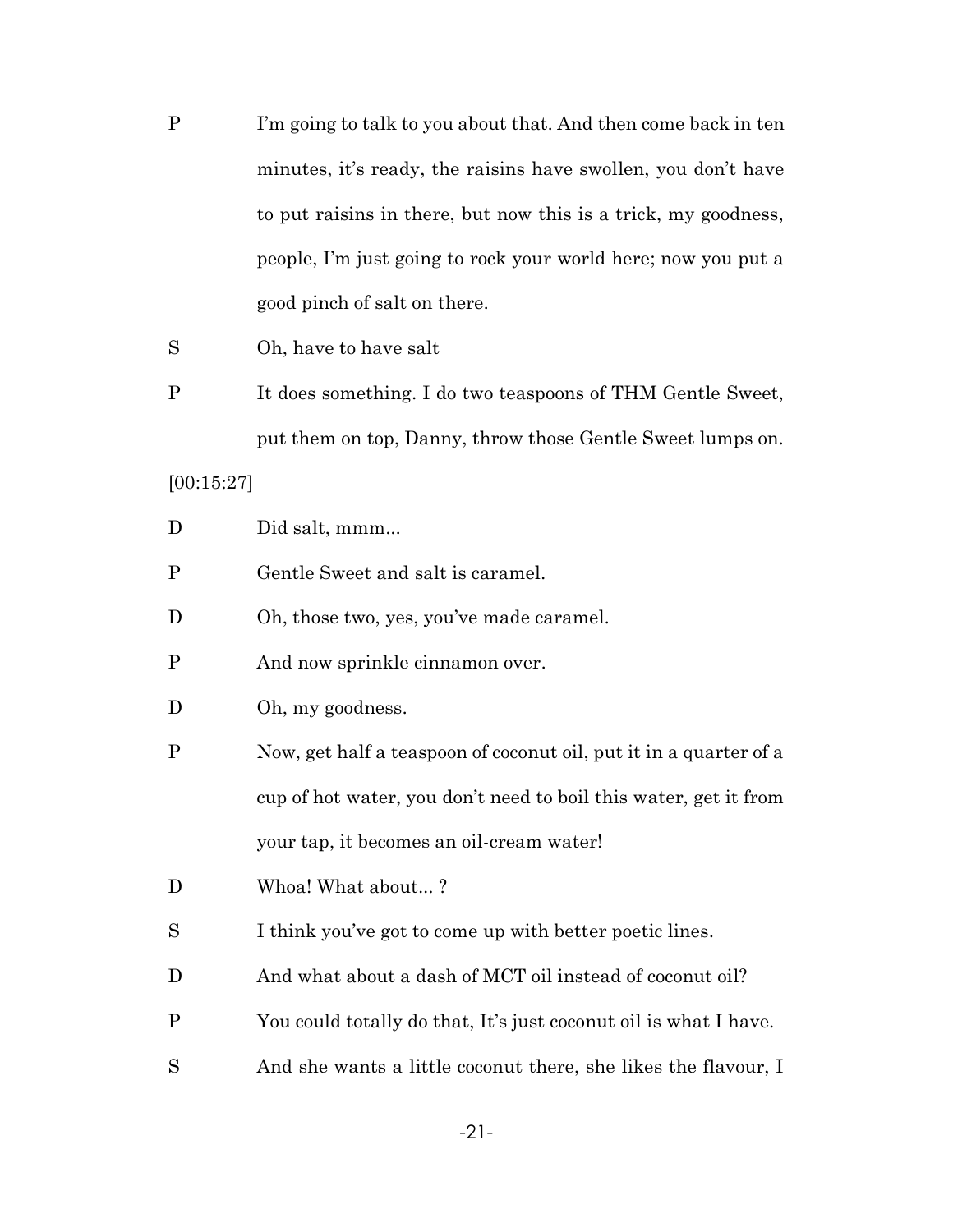think.

## D Okay.

#### [00:15:58]

- P And then you mix this up, I'm only doing half a teaspoon because we're in E mode, keeping the fat low, but it makes the water so oily, you pour this on top...
- S Right, so instead of feeling like an insipid little half-teaspoon, I only get half a teaspoon, she is stretching the...
- P The succulence!
- S The succulence, thank you.
- P The whole water becomes succulent, infused with oil.
- D Wow!
- P And so it feels like you're having a Crossover but you're having an E, pour it on top.
- S You know the soups that have the duck goose fat, like little golden droplets on top?
- P Oh, yes.
- D I don't, but I'm going to trust you.

#### [00:16:25]

- S She's doing an oatmeal sweet version.
- P And you go on and it all mixes with the cinnamon and the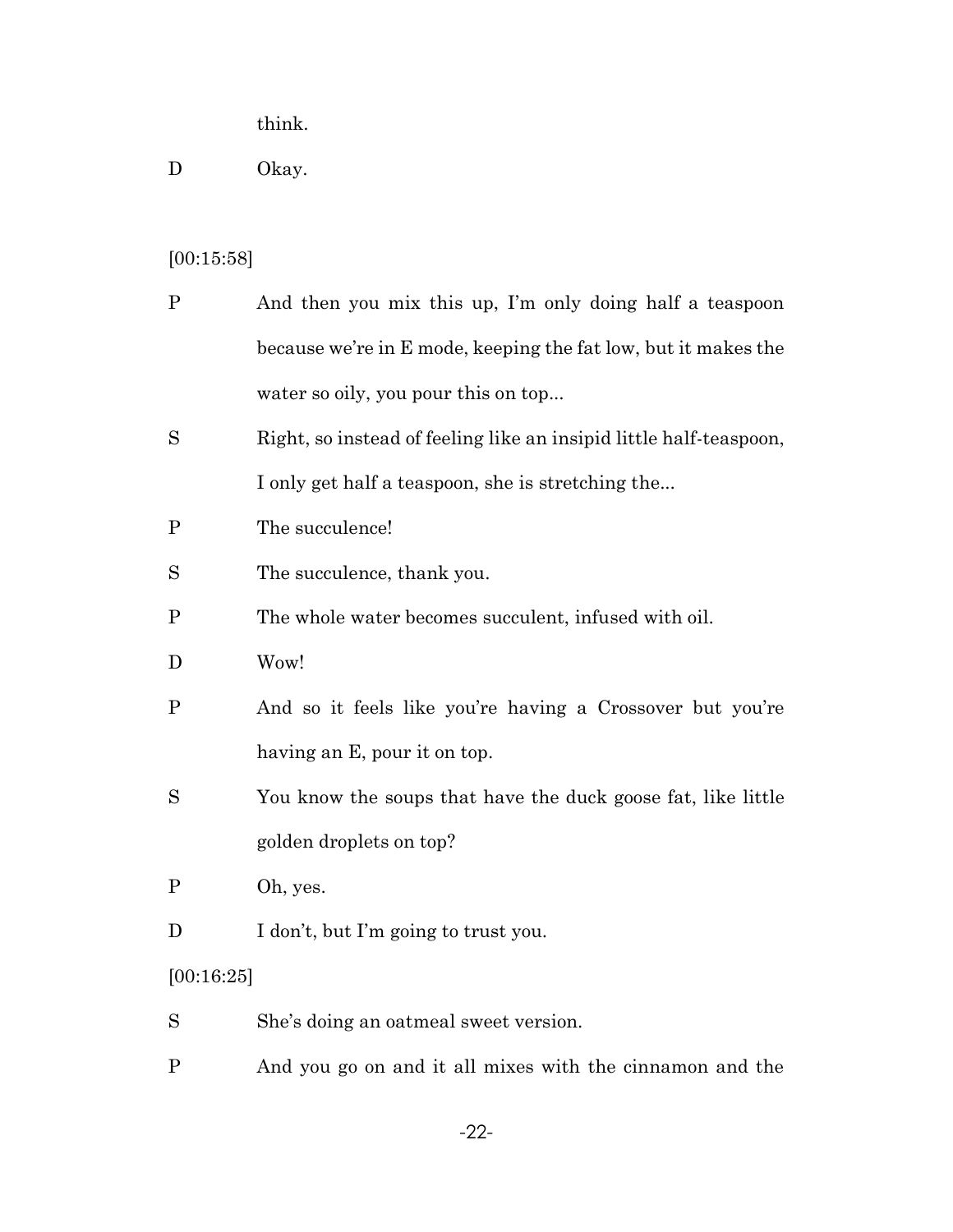sweetener, and that took half an hour, but I'm telling you, to describe, but it's the easiest thing in the world, you know?

- S That's some yummy sweats!
- D Boy, that sounds good!
- P That's my oatmeal sweatpants right there, Danny.
- D Man, that's just oats, and some other stuff, but oats, mostly.
- P And then eggs or cakes. Serene, do yours.
- S Do you want to hear my sweats? Well, I'll tell you what, my sweats forever has just been big, big non-starchy veggie scrambles with eggs, right? I just, I don't even do, because I'm a purist I feel like my brain has to soak the jolly oats, like, my brain, so it's not sweatpants. I get into organised, like, plan modes where I do my E's for breakfast, but my E's are lunch, because it's just not my sweats, okay, my sweats are my eggs, and I have them breakfast. I'm sorry, Pearl.
- P Oh, yes, you're going against my religion here.
- S I know, I'm just, like, wrecking everything, going against your religion.

[00:17:24]

- P Because I like people to change out there E's and S's.
- S Exactly, I change them up for dinner and for lunch.
- P Are you telling me you never do an E breakfast?

-23-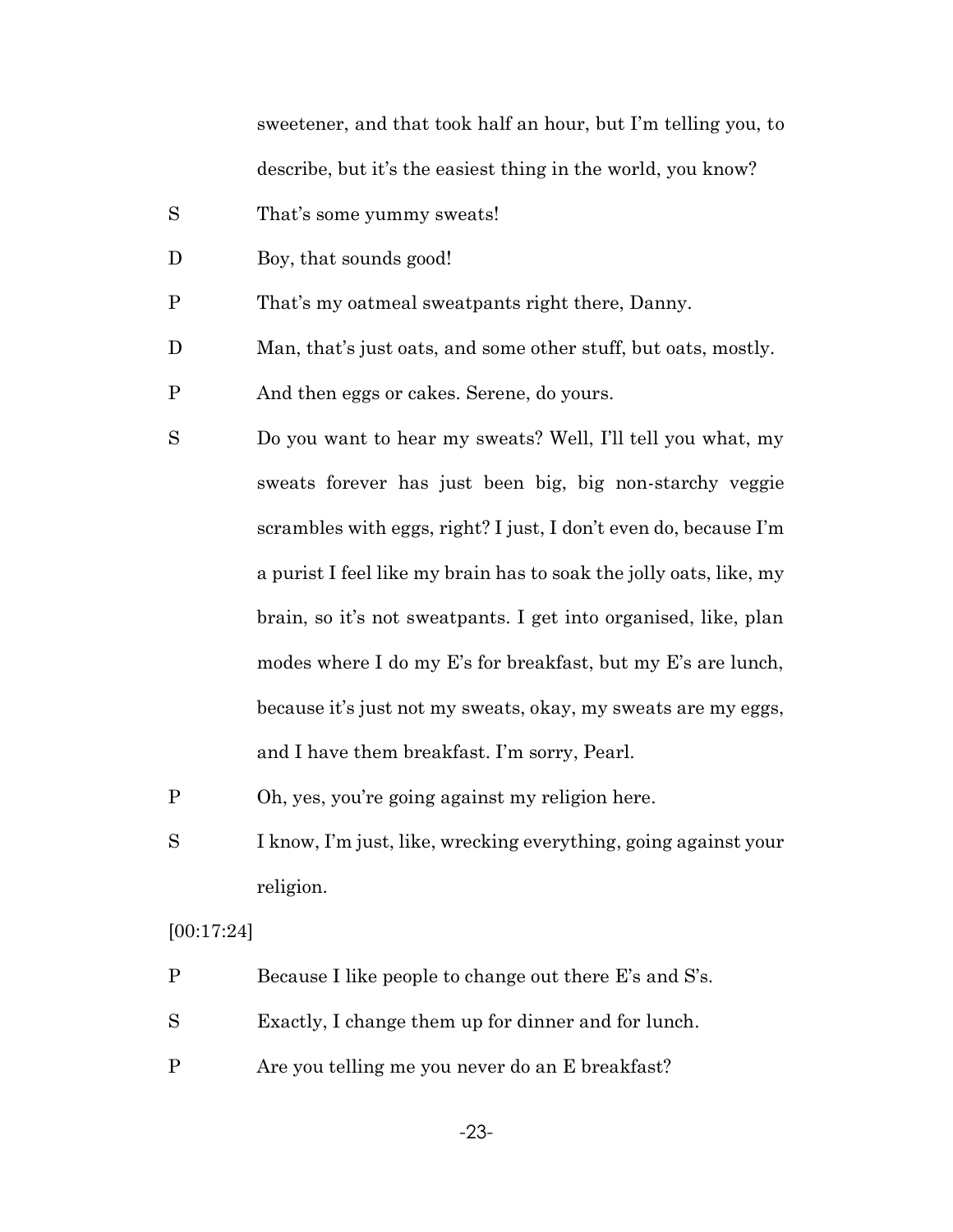- S I do when I get planned, but they're not my sweats.
- P Oh, because you're in your postpartum.
- S Yes!
- P So you're in your sweats?
- S No, I'm in my real sweats, man, I'm in my fuzzy sweats with the little, like, the little bits of sweats that have rolled into balls.
- P What are those, lint balls all over?
- S The lint balls are all over my sweats, right, so I'm not into changing up no brekkie, I love my eggs and my veggies, but normally when I get up, you know, I a normal season I will, you know, send my child to the garden to bring up my bouquet of kale...
- P Oh, the bouquet of kale!
- [00:17:59]
- S And then I wash and slice and sauté and everything will be lovely - uh-uh, not right now - so once a week I get my lovely huge bag of prewashed, giant bag of kale from Costco, because my garden's to the pot and to the pack and to the wreck right now, and then I just pulse it all in the food processor, chuck it in, you know, a big Pyrex, stick whatever egg whites are leftover in my fridge from, because I throw yolks in my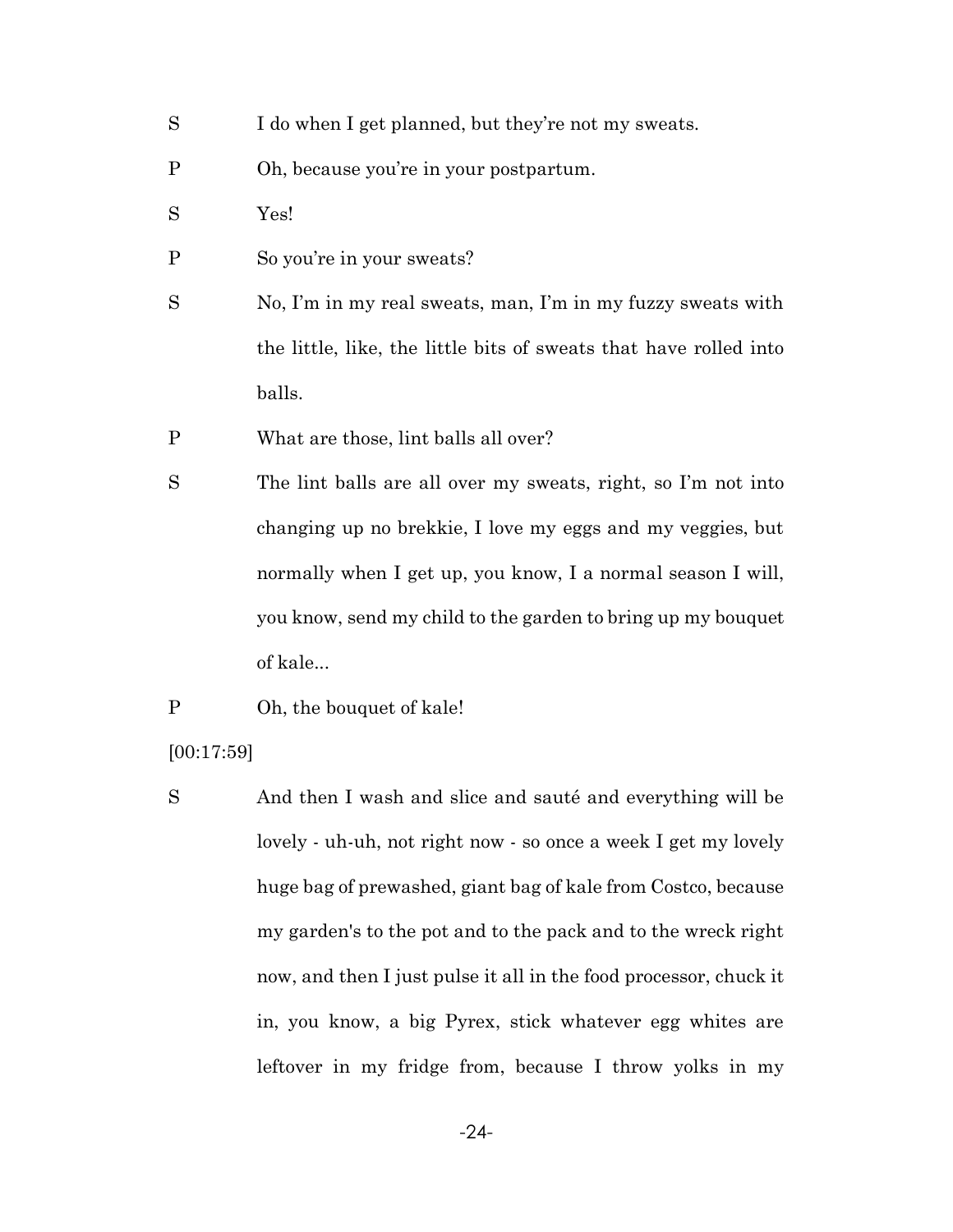smoothies, my pastured yolks, right, and then I throw whole eggs and I throw baobab and I just throw whatever yummies and I make the best, best non-starchy egg bake.

| $\mathbf P$ | And so it's a bake?                                                |
|-------------|--------------------------------------------------------------------|
| S           | It's a bake, and I cut it in big giant                             |
| $\mathbf P$ | And you put baobab in with your eggs?                              |
| S           | Yes, a giant square, I just throw it in the oven Well, actually,   |
|             | I don't, I say, child                                              |
| $\mathbf P$ | Child of mineplace in a 350 degree oven                            |
| S           | While I'm in bed, and then I say to another child                  |
| [00:18:48]  |                                                                    |
| $\mathbf P$ | Child!                                                             |
| S           | Cut square and then, child, bring me my baked square, right?       |
| $\mathbf P$ | So all, you have children bring this to you in your bed while      |
|             | you nurse your baby?                                               |
| S           | I'm in post-partum fuzzy sweatpants, girl, right?                  |
| $\mathbf P$ | Yes. And so you put seasonings, I'm guessing, and all that?        |
| S           | It's already in there, it's all yum. It's the best skeleton in the |
|             | world.                                                             |
| P           | So instead of having to get up and cook your breakfast, which      |
|             | takes ten minutes, you have nothing                                |
| S           | No, instead of postpartum, going off of track by eating, like,     |

-25-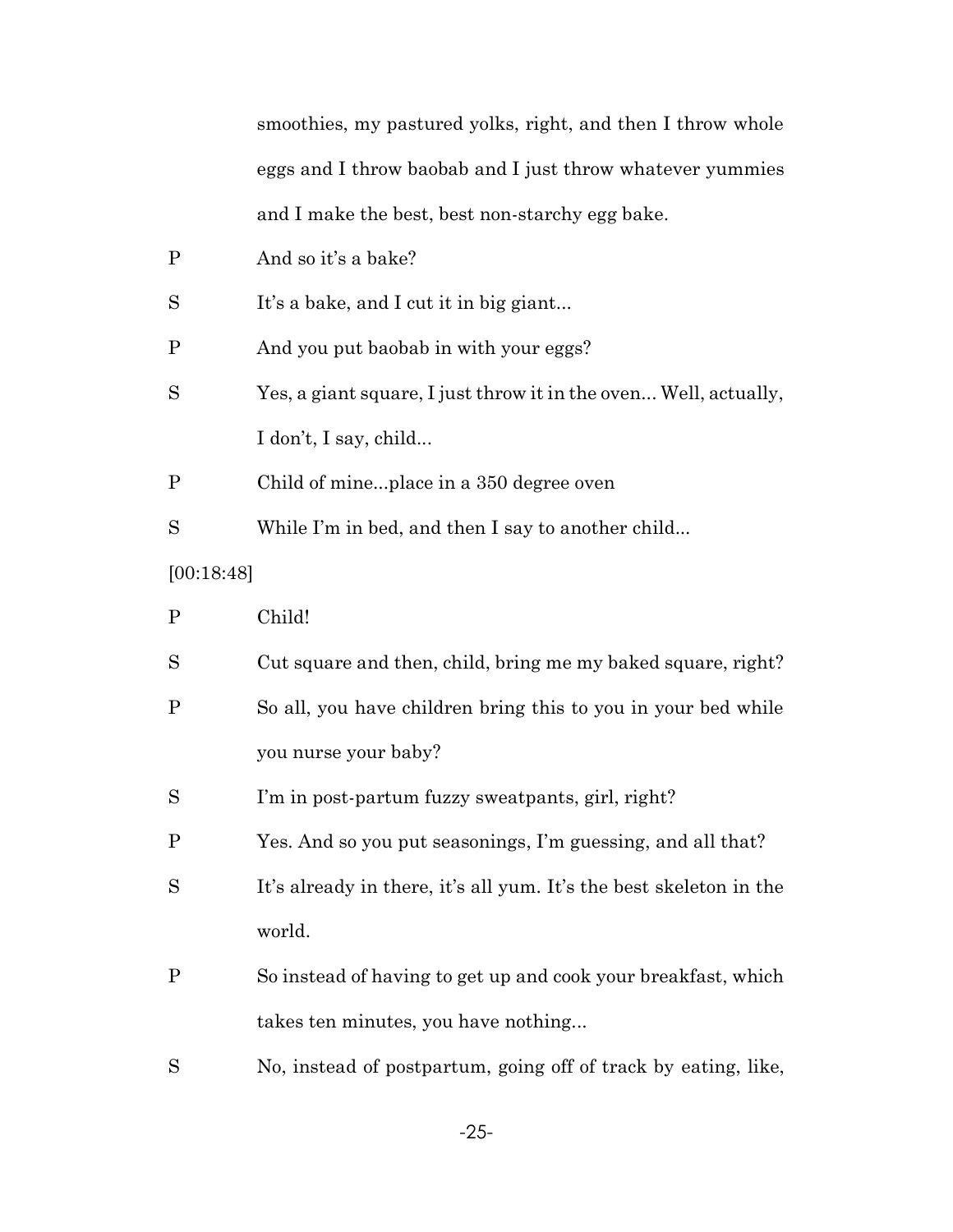getting up, having no sleep and going for the white breads left over from people bringing meals, that is, like, not on-plan,

[00:19:19]

- P Yes. And you might say to us, people, oh, but, girls, I hate eggs, or I hate oatmeal, find your sweats that's you, maybe you're a smoothie person. What are you, Dann, what are your sweats?
- D Yes, my sweats are either, by the way, Non Scale Victory, I can eat two eggs over toast, not just one, and then go for...
- P You've come so far.
- D I'm going to go for three soon.
- P I thought a non-skill victory is he's finally washed his sweats, like, but not, like, two months dirty or something like that, a Non Scale Victory.
- D Yes. So...
- S And, Danny, your voice is nice and gravelly, a little bit gnarly.

D Thank you.

- S It's just a cold.
- D So two fried eggs over toast, or a chocolate whey protein smoothie with kefir and peanut butter, the THM chocolate stuff. And then, of course, I have all of our powders like collagen, baobab...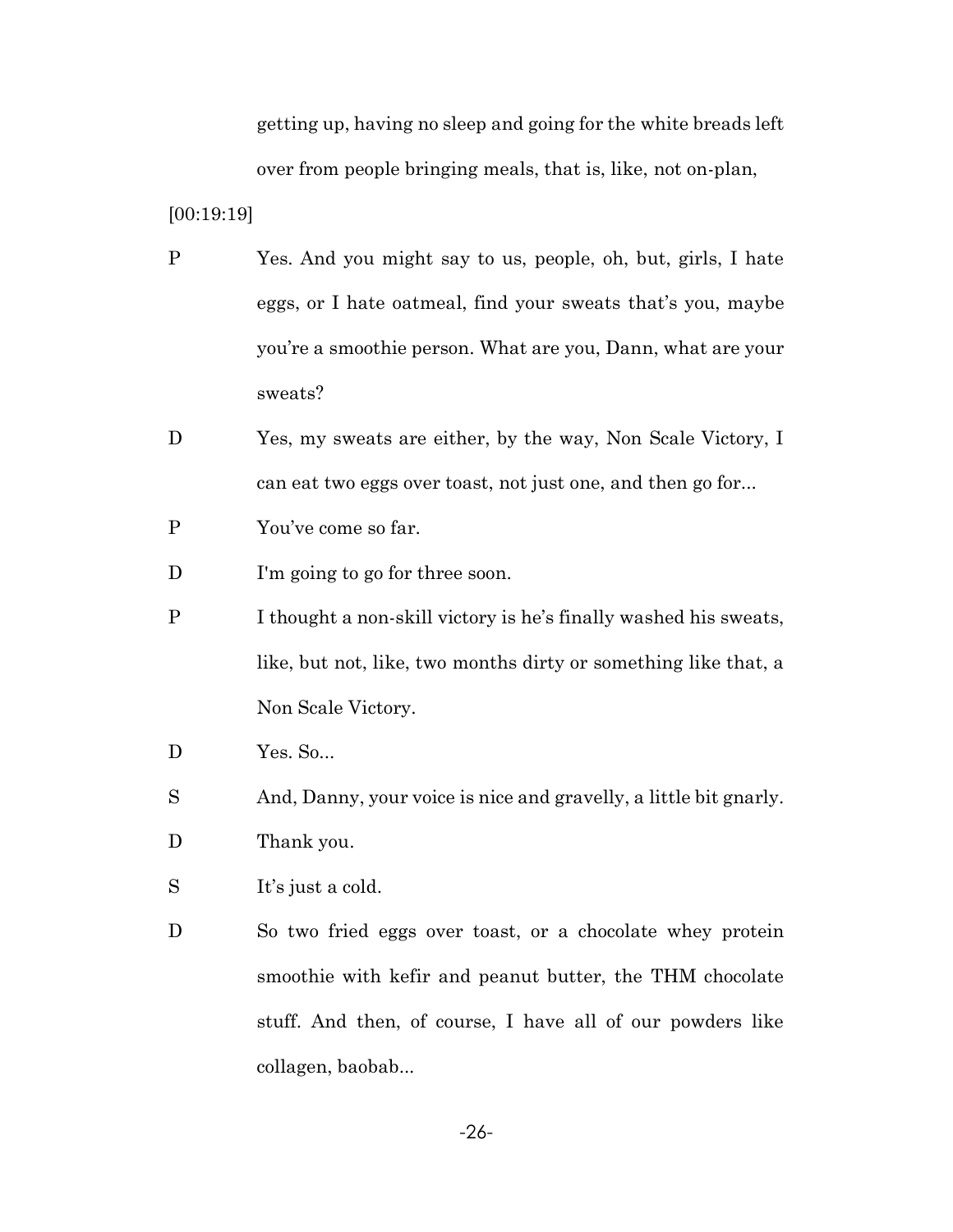- S Yes, throw them in.
- D I love having all those powders on hand because I throw it in everything.

## [00:20:11]

| S                         | Yes, exactly.                                                     |
|---------------------------|-------------------------------------------------------------------|
| Ρ                         | Danny - I love his go-tos, they're great, they're good sweats.    |
| S                         | They're two?                                                      |
| $\boldsymbol{\mathrm{D}}$ | That's just two.                                                  |
| S                         | I wish I had two, I've only got one go-to.                        |
| D                         | I've got two pairs of sweats.                                     |
| Ρ                         | No, you need to get yourself an E, Serene, I'm telling you, as    |
|                           | your big sister.                                                  |
| S                         | No, I have one or two Es every day, or crossovers, because I'm    |
|                           | nursing. I get my carbs in, I love nourishing my adrenals, I      |
|                           | love it.                                                          |
| Ρ                         | I know you do, mate.                                              |
| S                         | It's just that, sorry, I just love my same old sweats for brekkie |
|                           | in this season. I do get organised and secretary-like and, like,  |
|                           | pencil in my breakfast E's.                                       |

P Okay, good, mate, so we've covered that, we've covered the breakfast, but I think the back to basics starts with breakfast, you see?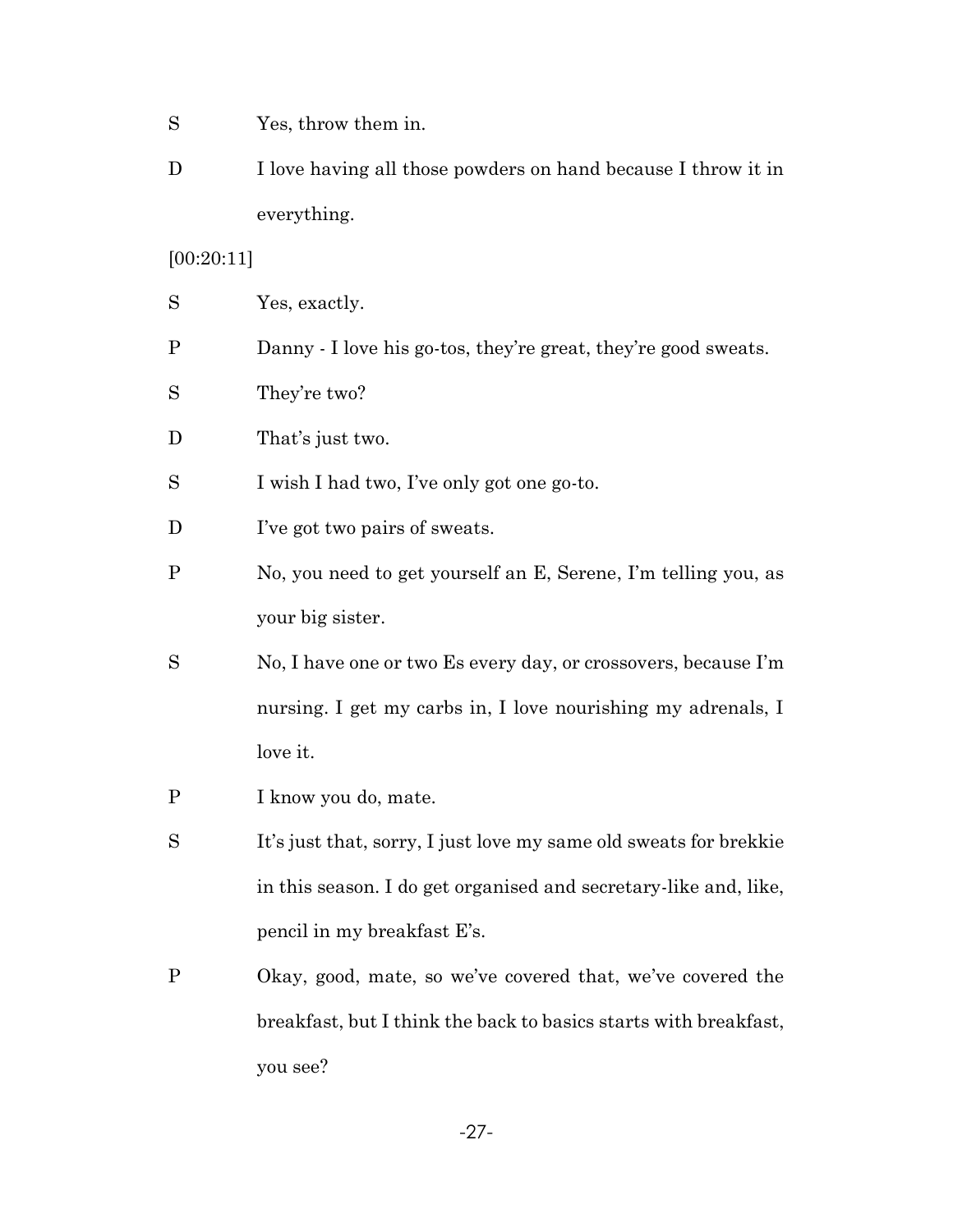[00:20:44]

- S But I want to say really quickly, I'm going to do a little video on the baobab, you can throw it into your egg scrambles, it is awesome.
- P I've never done it with eggs.
- S It makes the texture amazing, and if like any little dash of hot sauce or Tabasco on your eggs, it gives it that little, you know how it's a tiny bit tart?
- P It's a zing, yes.
- S It gives it a little zing, but not too much when it bakes up. Honest to goodness, it's going to change your life, and it gives fiber to your eggs, eggs have no fiber, and if you don't want to cut up a bunch of non-starches, it gives, like...
- D Oh, fiber, yes!
- S ... a vegetable amount of health, you know?
- P Oh, okay so we always say, hey, have veggies with your... We don't want to see you have bacon and eggs constantly, because where's your veggies, right?
- S You could do the other B, baobab and eggs, dude!
- D Nice!
- P Oh!

[00:21:21]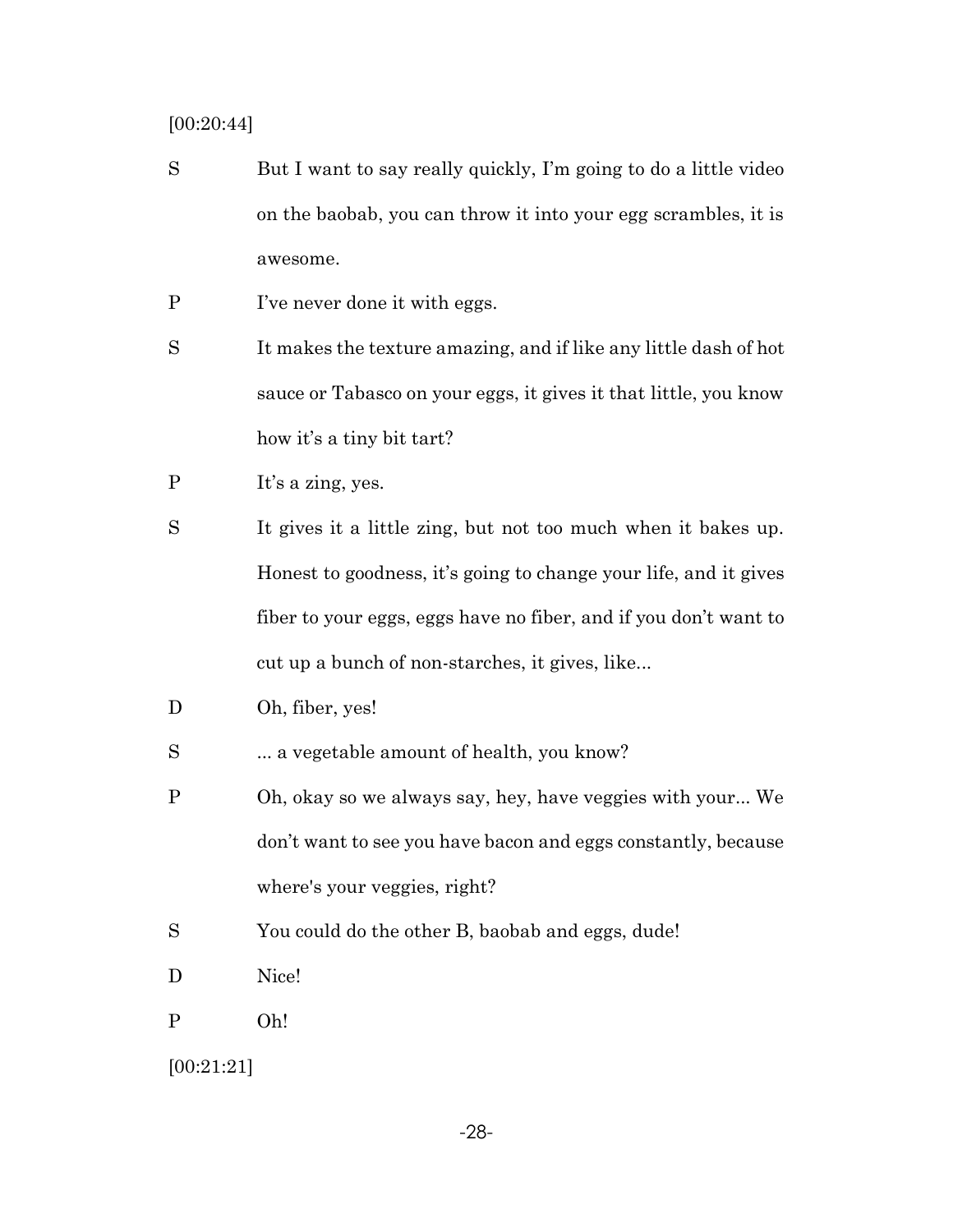- S B and eggs
- P Baobab and eggs.
- D A lot of people are writing in saying that they skipped the flu this year because of the baobab.
- S Oh, I agree. Do you know that I haven't had the flu, and everybody around me has had the flu?
- P Everyone around me has had it.
- D Same. I've just have a little cough but that's it.
- P You had a little cold, but I had none of it, and it went through the hilltop here, I didn't get it, Serene didn't get it. Vange only got it because we didn't give her any baobab, Serene, and then...
- S No, but guess what, I was putting it in her mailbox when I found out she had it.
- P Yes, and then she got over it quickly.
- D Nice.

[00:21:51]

- S Yes. We were dropping it off in her mailbox and having the healthiest of her children crawl to the mailbox to pick it up, because all hers were like the Black Plague loogies, you know?
- D The healthiest of.
- P Oh, my goodness, this might have to be a two-parter!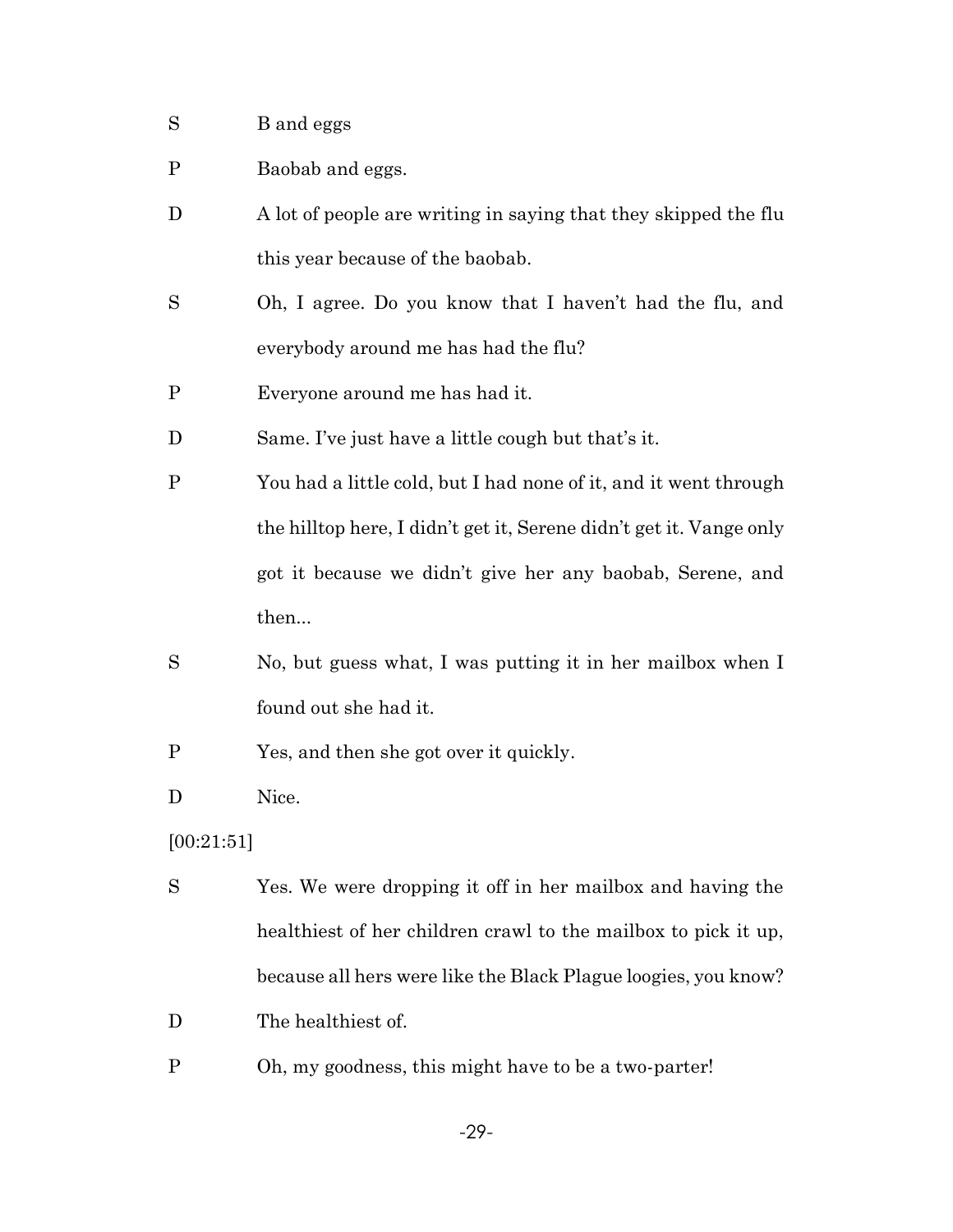- S Eek!
- P Okay, because I wanted to say back to basics,you start with your breakfast when you're back to basics.
- S We're only on point number one.
- P I know! It's because...
- D We'll get it. Let's see what we can do.
- S It's because you missed me.
- P We did, I missed you, Serenie.
- D Yes, we did.
- P But, you know, you need your back to basics lunches, you need your back to basics dinners
- [00:22:21]
- S Do you know why, if you don't have your back to basics you're going to go back to...
- P Let's just call them sweatpants.
- S ... your stupids, you're going go back to your stupids, which is...
- D Bread and butter.
- S Yes, and cornflakes and white toast and, like, junk jam, junk jelly.
- P Yes, because I bet you you have your sweatpant lunches and your sweatpant dinners, change them over to THM, if there's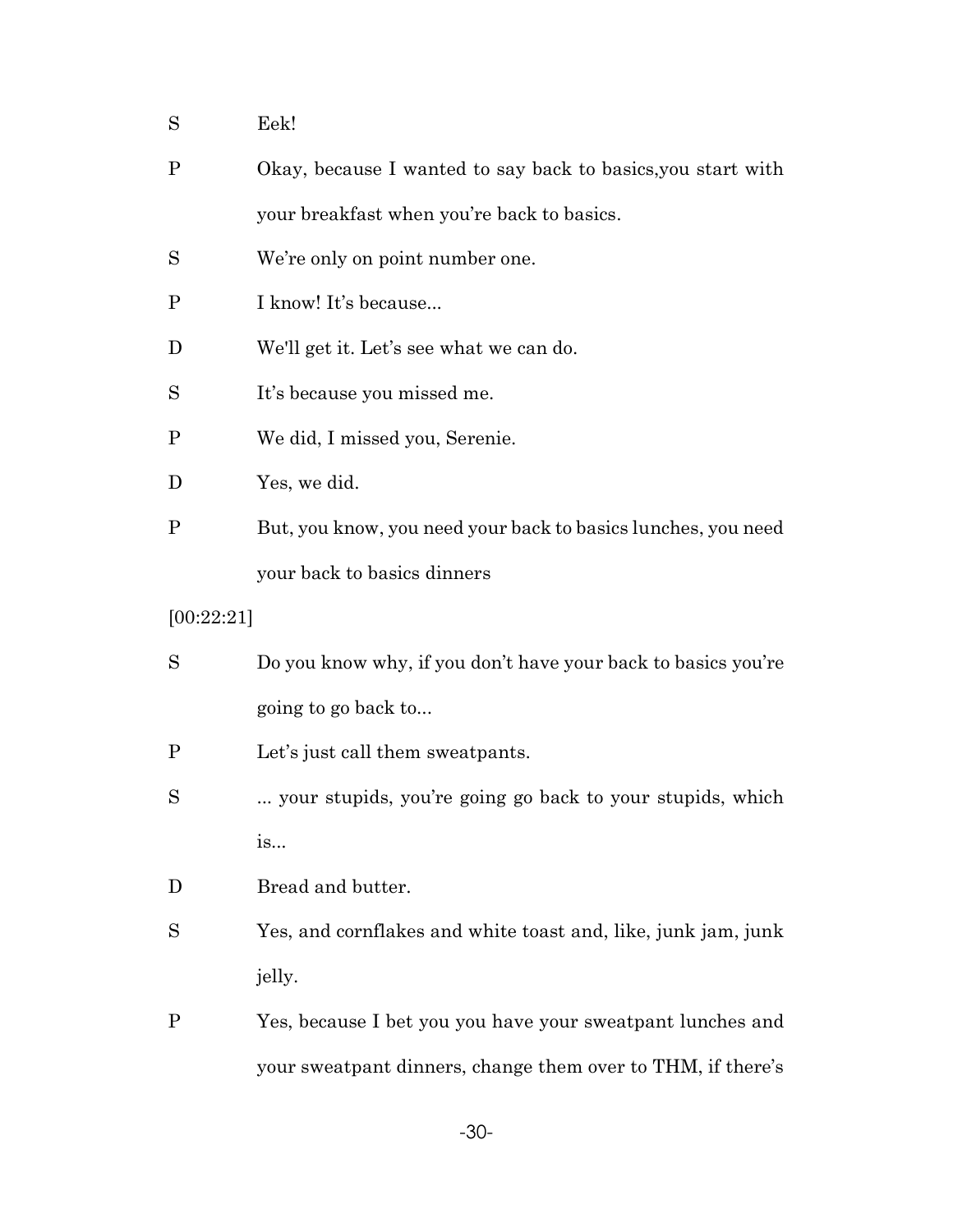one thing I could put in your head, get your sweatpants breakfasts, lunches and dinners.

- D That's a huge point, that is a key to success.
- S Yes.

P It is, and, like, for instance, on my dinners, you know, one of mine is chili, Pearl's Chili, because my whole family loves it it's just so easy, it's there, I will even have it over salad because I want to get my salad in, I know that sounds weird, but it's so yum!

[00:23:00]

| S            | I love chili over salad, did you just say that?                   |
|--------------|-------------------------------------------------------------------|
| $\mathbf{P}$ | Yes!                                                              |
| S            | I was a little bit, like, rabbit trail in my brain thinking about |
|              | the birds outside, but, wow, yes, I love that too!                |
| P            | I know!                                                           |
| D            | I've never heard of it.                                           |
| $\mathbf{P}$ | And that's, and, you know, I've got, honestly, I do have about    |
|              | ten sweatpant dinners that are THM.                               |
| S            | Yes. Hey, this could be a whole book!                             |
| $\mathbf{P}$ | Where's your sweatpants?                                          |
| S            | Or whatever.                                                      |
| P            | Sweatpant Meals.                                                  |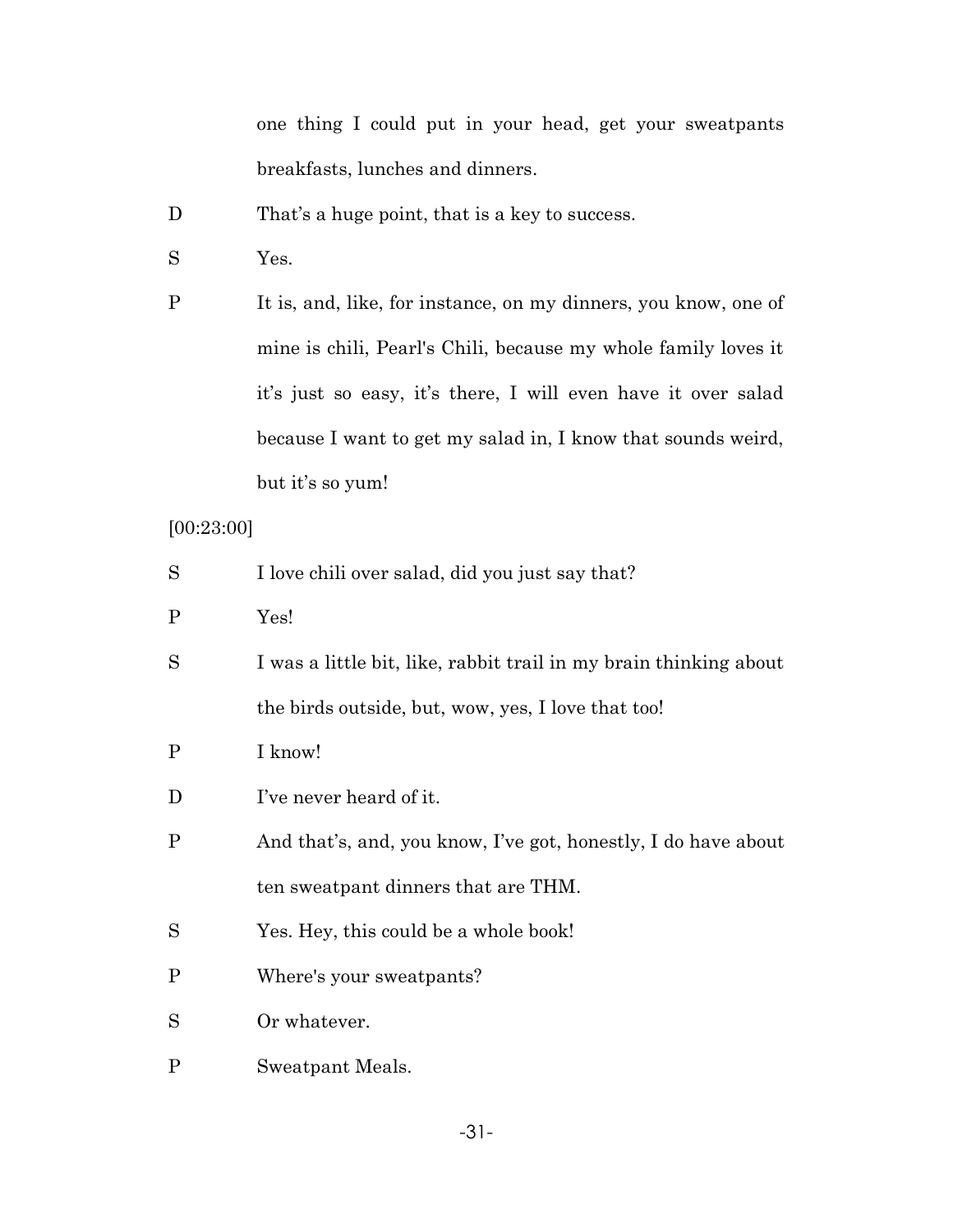| S           | Oh, my goodness, we're going to have to write another book, I    |
|-------------|------------------------------------------------------------------|
|             | thought we were going to be, like, free from all that.           |
| P           | Oh, no!                                                          |
| [00:23:26]  |                                                                  |
| D           | Sweatpant meals, yes. A pamphlet, perhaps, if you will?          |
| $\mathbf P$ | No, my sweatpant lunches are very easy, too, mine are, I love    |
|             | to do the big salad at lunchtime.                                |
| S           | Yes.                                                             |
| $\mathbf P$ | And whatever protein I've got.                                   |
| D           | Yes, a proper salad.                                             |
| P           | Or I'll do my version of the Yuck Yum Bitty.                     |
| S           | Yuck Yum is my sweatpants, I mean, I can do that for             |
|             | breakfast, lunch and dinner.                                     |
| P           | To be honest, I don't like it for breakfast, I'll have it lunch. |
| S           | I had it for lunch before I came here today. I put a bouquet of  |
|             | kale in it, too.                                                 |
| $\mathbf P$ | Or my other one is, I like a good E sandwich, I do a sprouted    |
|             | toast sandwich, I love them.                                     |
| S           | Yes! Do you know what I love, a sweatpant meal for me, I've      |
|             | been having it every night?                                      |
| P           | What?                                                            |
|             |                                                                  |

 $[00:23:56]$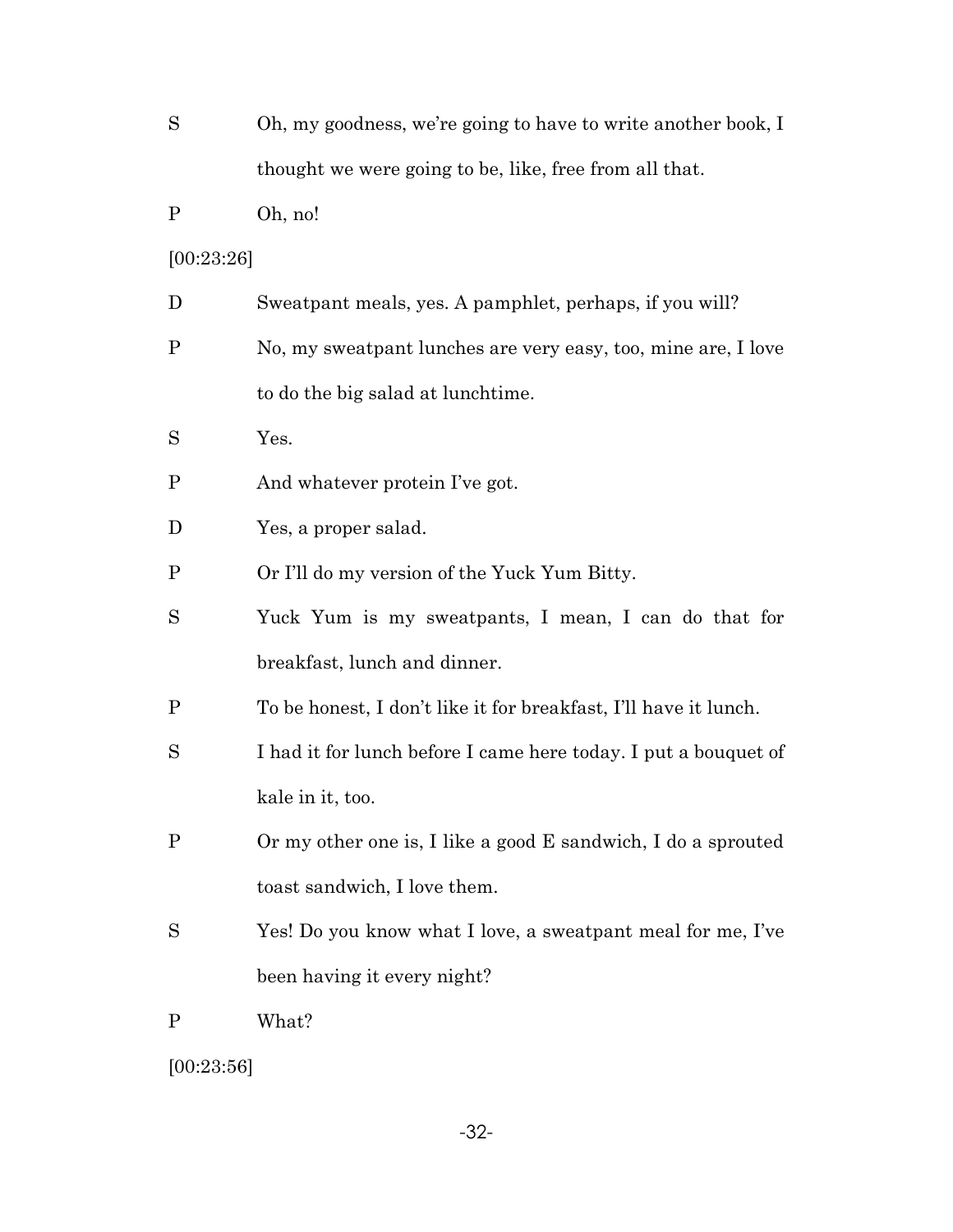| S |  |  |  | It's E, too, you'll be so proud of me, Pearl! |
|---|--|--|--|-----------------------------------------------|
|---|--|--|--|-----------------------------------------------|

- P What?
- S The Slim Sloppy Joes, but I do a venison that's completely lean and I put it on my artisan sour dough bread, two slices.
- P Oh, my goodness.
- S And that's from the first cookbook.
- [00:24:10]
- P Hey, you're listening to the PODdy with Serene and Pearl, and I'm Pearl, and who are you?
- S Serene.
- P Now we're getting to number two, at least we've got to do number two.
- D Point two.
- P And we'll leave maybe three, four and five for a part two.
- D That's fair.
- S But we're calling this point Painful Planning Pumps.
- P Oh, completely!
- S You know what pumps are, Danny?
- D Like the shoes?
- S Yes.
- P The painful shoes women wear?
- D The shoes that women choose to deform their feet by the time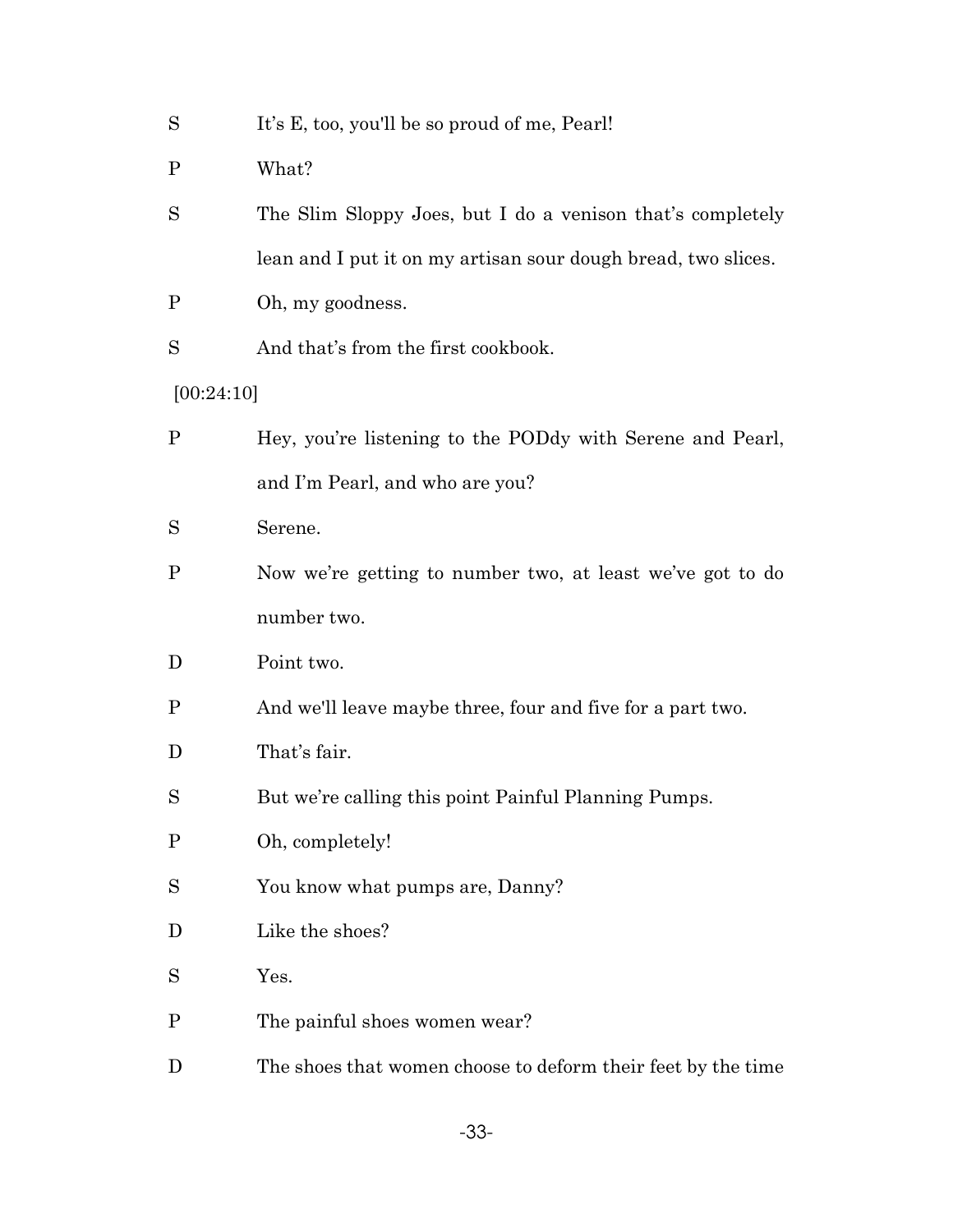they're 60.

- P Yes.
- S Hey, some people were born in them, some, I don't want to down the pump ladies because some people...
- D That's a good point.
- S ... they were just born with them, like, my daughter, Breeze, I have to, she's seven, but I have to tell her to take the pumps off.
- D But they will jack your toes!
- S She will wear them in winter, in February, out in the freezing, because she just loves...
- P It makes her feel feminine.
- S She does.
- P And some women are comfortable in pumps, they can even run in them, but all we're saying today, if you're a sneakers person and you're trying to wear the pumps of planning... Okay, let's just say you come to THM and you're not much of a planner, you've just got your go-to meals like we talked about before, your Sweatpant Meals, but now you think, oh, but now I've started Trim Healthy Mama I must make a twoweek meal menu, so you put on these painful planning pumps,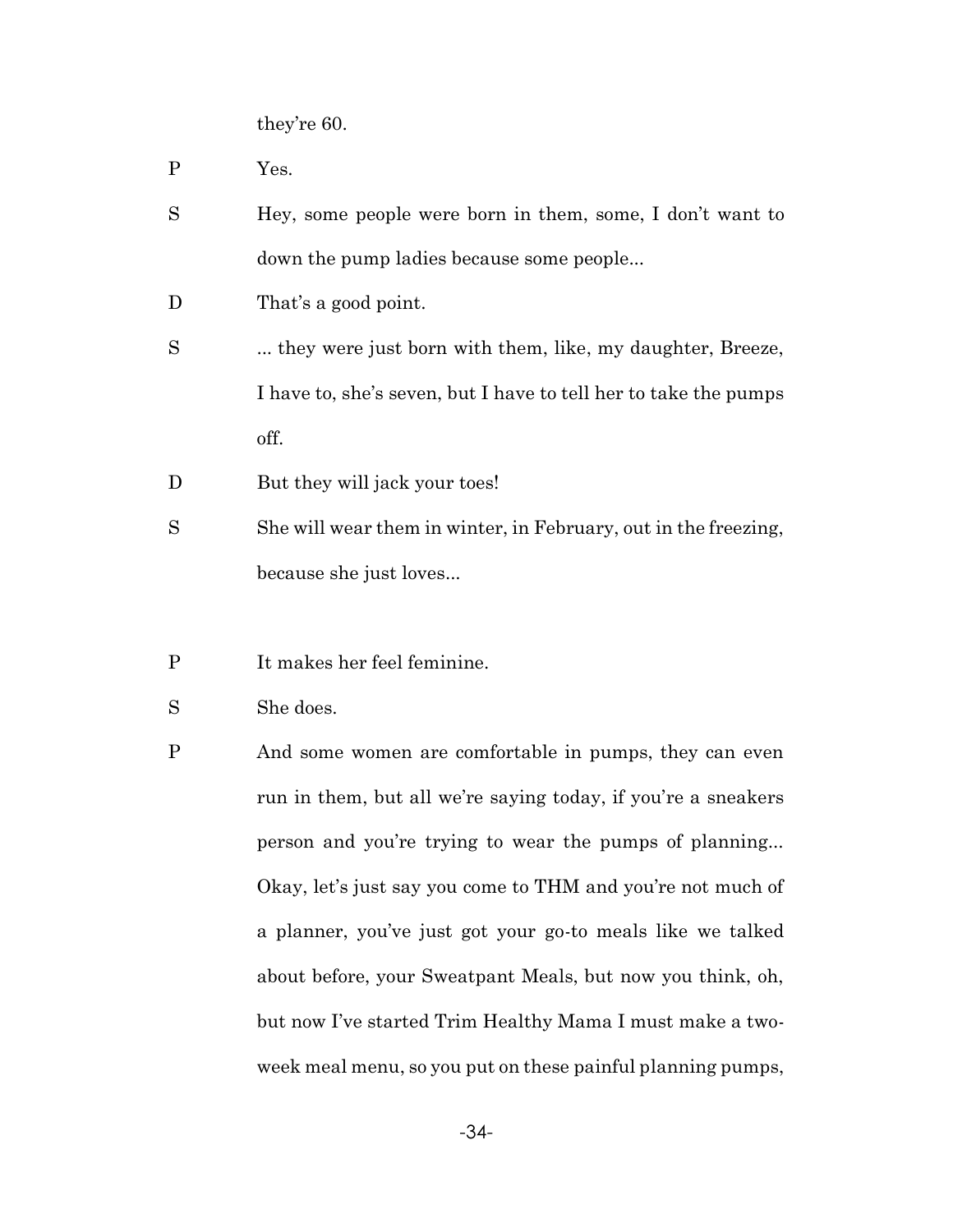they're not you!

- S They hurt!
- D Oh, nice.
- S I've put on those painful planning pumps, I put them on every new year, and I did it this year...
- P She does!
- S We'd just finished the book, right, and so I decided I was going to be a Pearl, I'd put down Monday, Tuesday, Wednesday, Thursday, Friday...
- P Serene, I don't plan.
- S No, but I was going to be you, though, and I planned casseroles.
- P Oh, you were going to do my meals, yes.
- S Yes! And I was going to make Pearl's casseroles and I was going to change things up because I'm just, like, a Trimmy Soup Bisque person, and I wanted to treat my family to something different, but I tell you what, it was hell, and I got the blisters, and I tell you what, I just had to take those planning pumps off.
- D The blisters.
- P Yes. So what we're saying, if you're a pump wearer already and you're a natural planner and it works for you and you love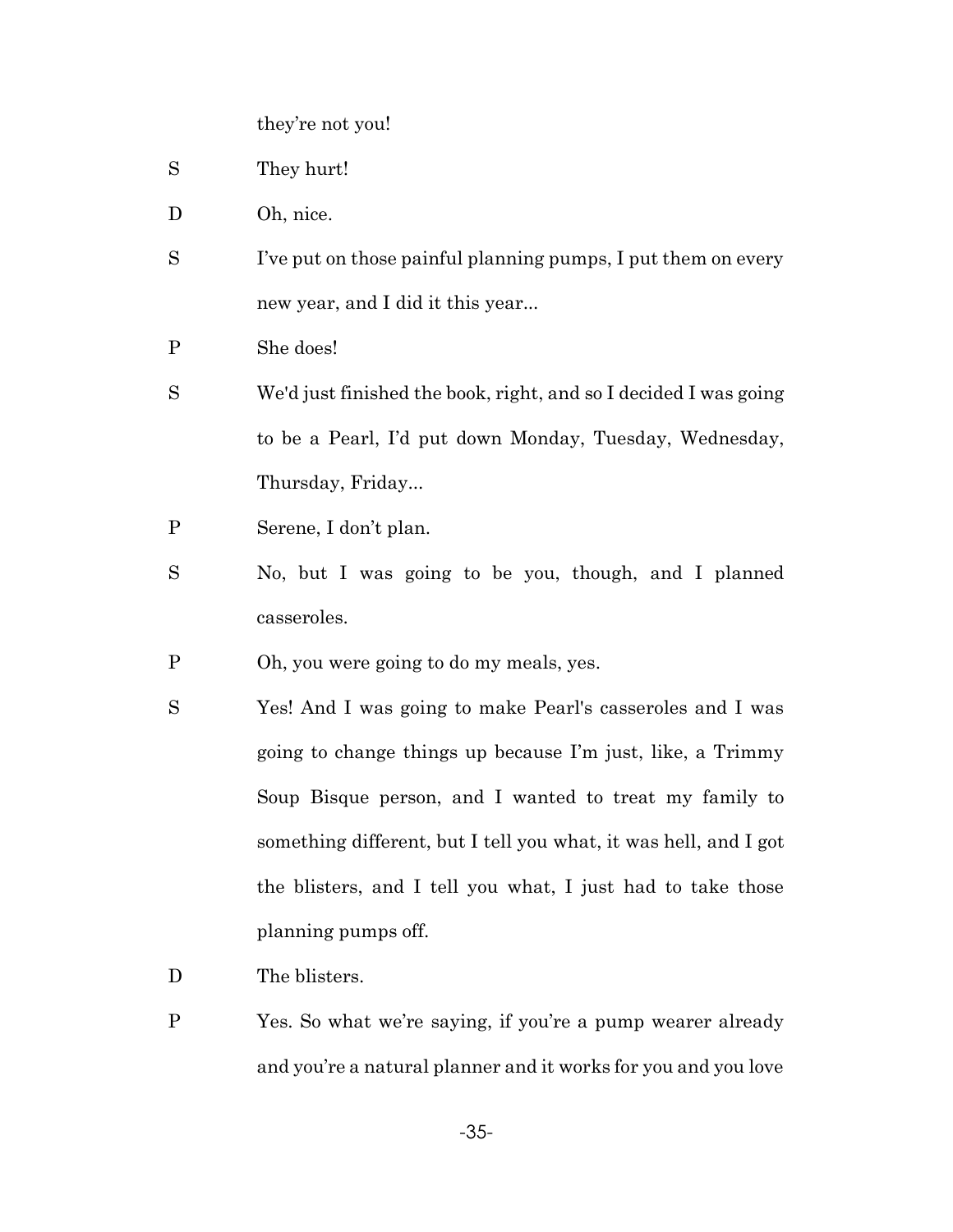planning, by all means, plan the heck out of your life!

- S And when you go to the grocery store you know what every single ingredient is headed for in the pot, you just know that. I don't know that.
- P No, it's fine, be a planner.
- D Yes, because your all's easy sweatpants to me sound like pumps, some of them.
- P Really?
- D Yes, like, Serene was talking about baking something, to bake at all, for me, is a pump.
- S Baking, yes.
- P Right, because your Man Plan, which is a step lower than sweatpants...
- D Yes, it's bare bones.
- S His man plan is fry egg in butter, press blend on blender.
- D Yes, my man plan is like those 70s shorts men wore back in the day for construction, that's what I'm talking about.
- S The plumbing shorts?
- D Plumber's shorts. No, no, framer's shorts.
- S I don't know the difference?
- D They're just short.
- S Oh, they're short shorts!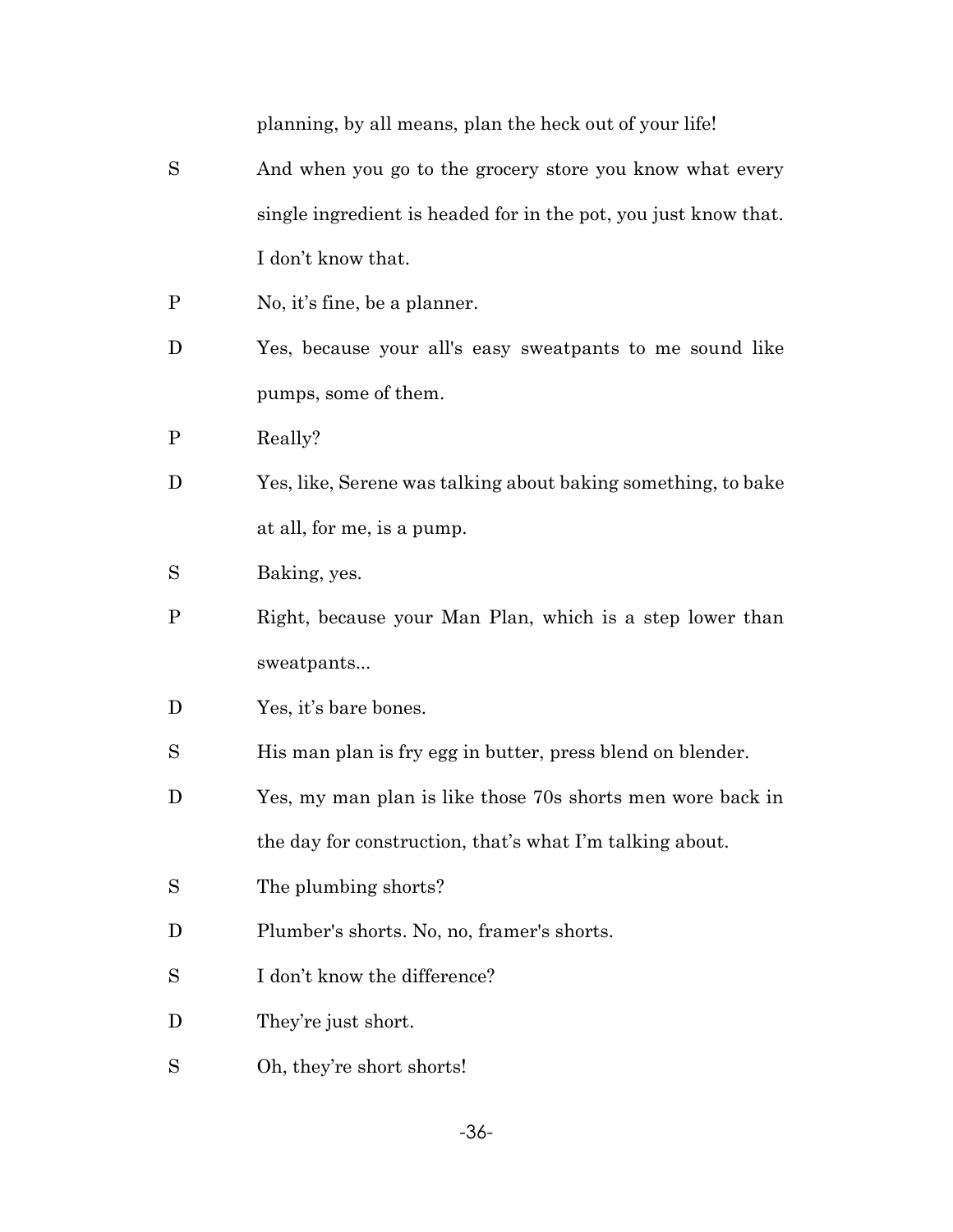- D They're short, cut-off, like, men cut them short...
- S And you see the little hairy legs!
- D Yes, and the pockets hang out they're so short.
- S Oh, yes!
- D It's proper 70s framer pants. Go ahead, you had a point, though, painful pumps.
- P Don't wear them if they're not you, instead get your sweatpant meals.
- S Amen.
- P And branch out sometimes, because you don't want to be eating the same foods all the time, but we're saying if you've got greens in there and you're having fruits and you're having basic foods you'll be okay.
- S But do you know what, it makes our cookbooks or anything that somebody shares with you from Pinterest that's Trim Healthy Mama approved or whatever, it makes it like Christmas, because when you've got your sweats and you do it all the time and you're good and comfy, it's, like, all of a sudden you open up those books or you get shared a recipe and it's, like, wow, the sun is bright, you feel so excited to make something new!
- P I know, and when I'm writing these when we're writing them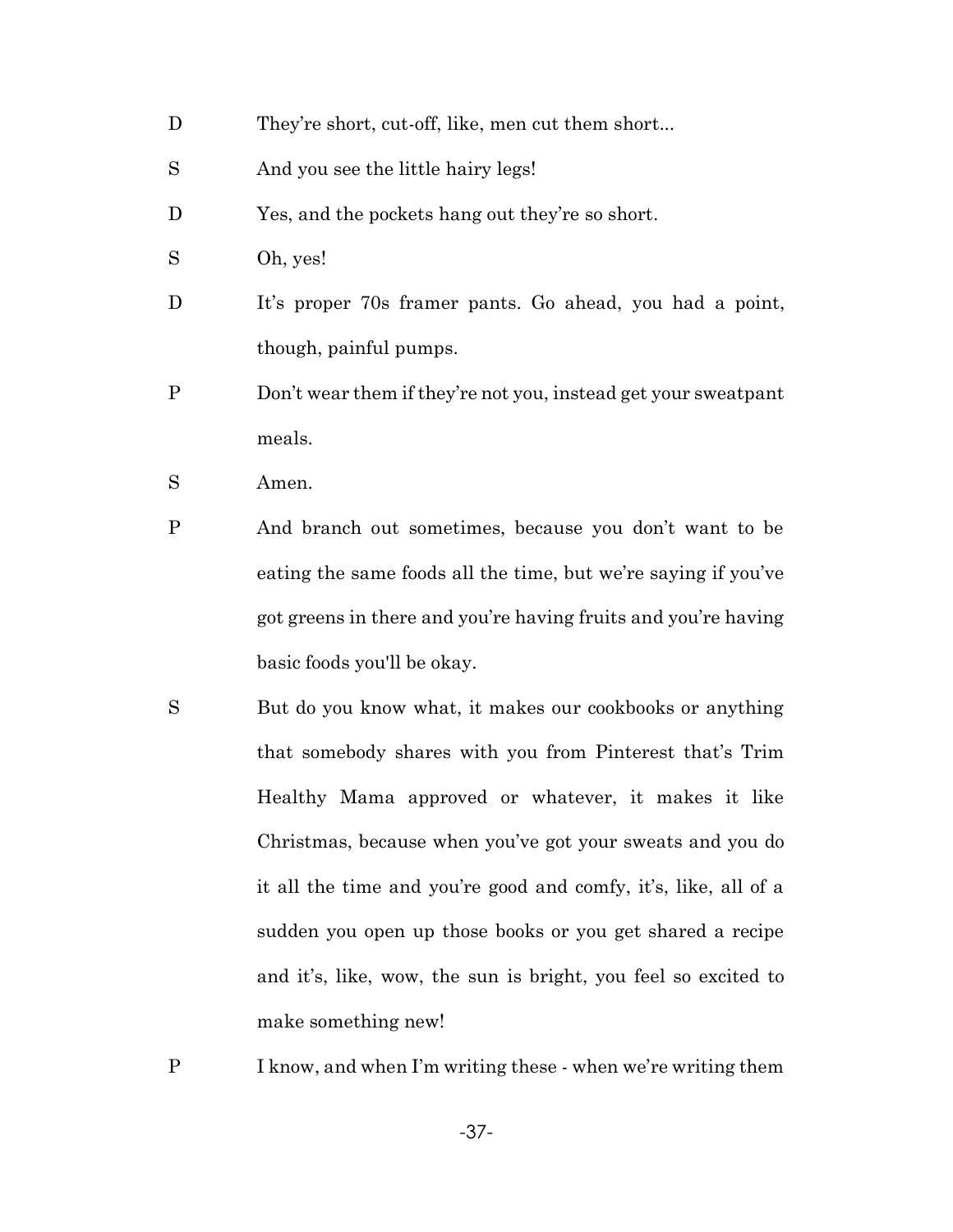- I always look at all these recipes and I think I'm not thinking you're going to go and make them all and alternate them 365 days a year, I'm going to think, I'm always thinking this is going to be someone's Sweatpant Meal, and so in our books find the ones that...

S Easy.

- P Yes, are easy for you that you can go to. Yes, you're going to throw a few others just in for variety, but find the ones that just make you feel like I can do this.
- S And it's what I've been doing, but my girls have opened up the cookbook, had it out, just on the, you know, the coffee table, lately, and it's like Christmas, I'm, like, wow, one day I'll make that, how exciting, what a present!

[00:28:01]

- P Yes! And who knows, it might be one of your Sweatpant Meals...
- S It might be, in the future.
- D Yes, speaking of clothes, you know, this is my new black go-to shirt.
- S Yes, and it's like a little bib, buttoned down, you could wear a gold chain!
- D I have two... I should! I have two, when this one gets funky it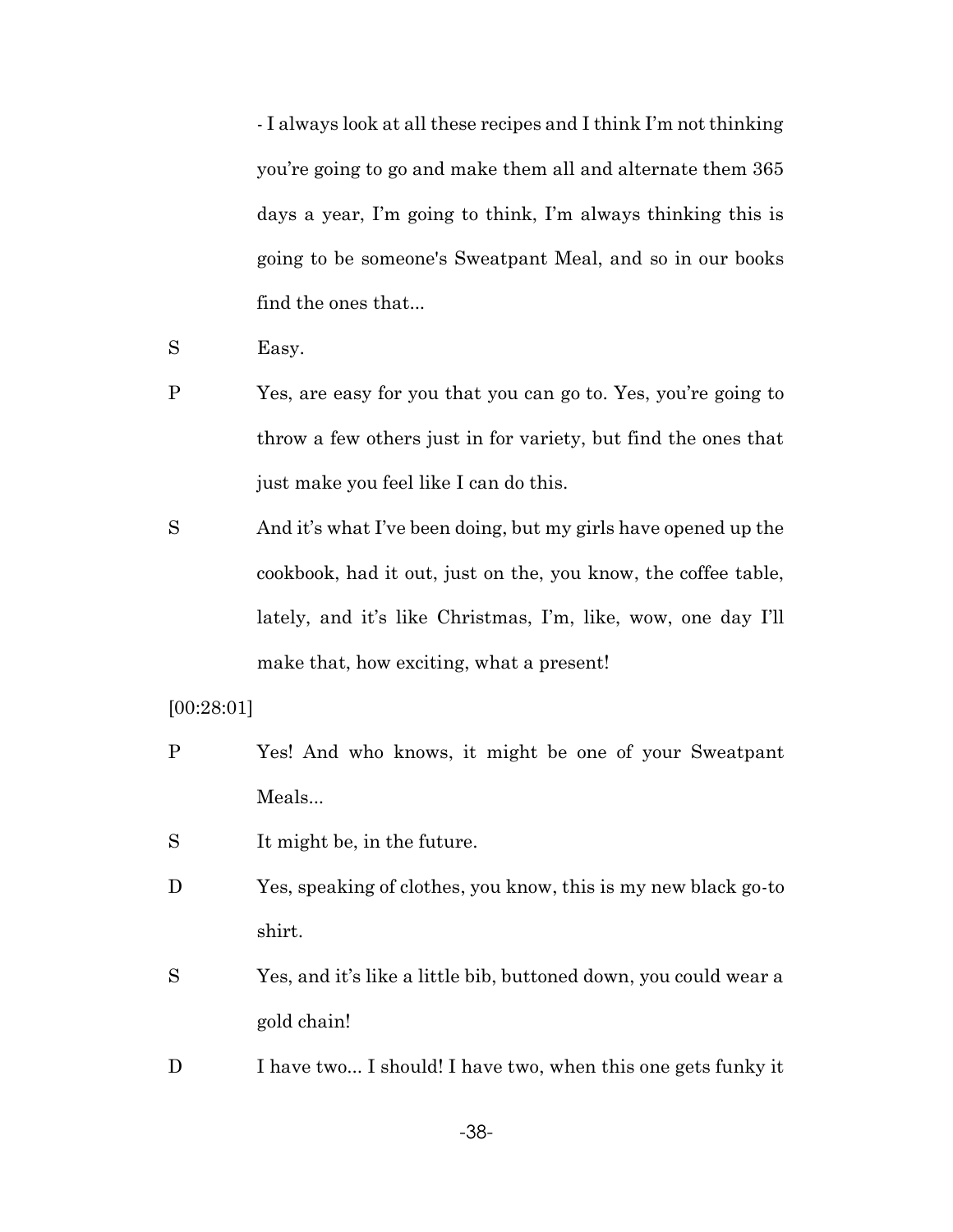|              | goes in the wash and the other one goes on.                   |
|--------------|---------------------------------------------------------------|
| S            | And how many days until it gets funky?                        |
| D            | I've got about, I could go about four or more.                |
| S            | What?                                                         |
| $\mathbf P$  | You could do three weeks if was Marino wool.                  |
| D            | That's, I should look into that.                              |
| $\mathbf{P}$ | You guys, I wash, like, I never wear the same shirt more than |
|              | one day in a row, but you will do four days?                  |
| D            | Well, I'm not doing construction any more.                    |
| $\mathbf P$  | I know, but still, four days of just living, it'll be funky?  |
| D            | Maybe in the summer, now, but that's how it's been this       |
|              | winter. But that way I don't have to think about what I have  |
|              | to put on.                                                    |
| $\mathbf P$  | That's true.                                                  |
| D            | Because that's a big stress point, and they say you only have |
|              | so many decisions that you can make in one day before you     |
|              | get upset.                                                    |
| $\mathbf{P}$ | So I think that's the problem with women who come here and    |
|              | say this is too hard, there's too many decisions.             |

- S Pearl, four days, what if you could?
- P Well, that's true, yes.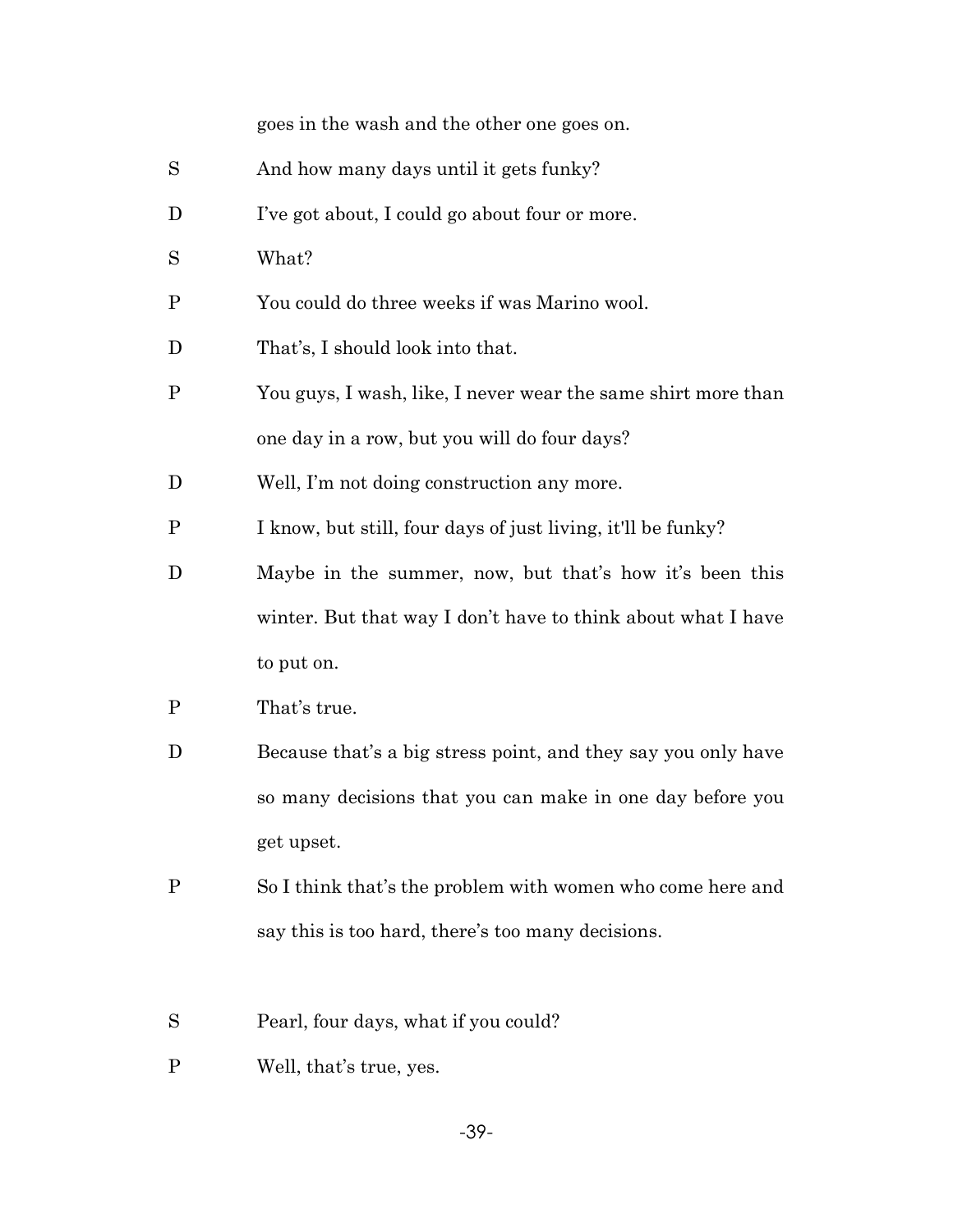- S What if you could wear a shirt four days, Danny? That could go in your book. Do you know Danny's writing a book called What If You Could, it's going to be awesome.
- D Watch it.
- P Yes, mate.
- D Look out!
- P It's in its writing phase right now.
- D It's halfway rough drafted, sister.
- P We don't know which one's going to come first, the dolls or the book, we just don't know yet.
- S Yes, we don't know.
- D No.
- P So, hey, listen, we've got the member site, too, where there's so many menus already planned out for you, you can go there, and if you're a planner you can throw recipes in, it will make you a menu, do all that, if that's you, go to town, if that's not you, don't go to town.
- S Yes, because I want to tell you about town.
- D Tell you about town!
- P I want to hear about town.
- S Let's think of some other...
- P Ponderosa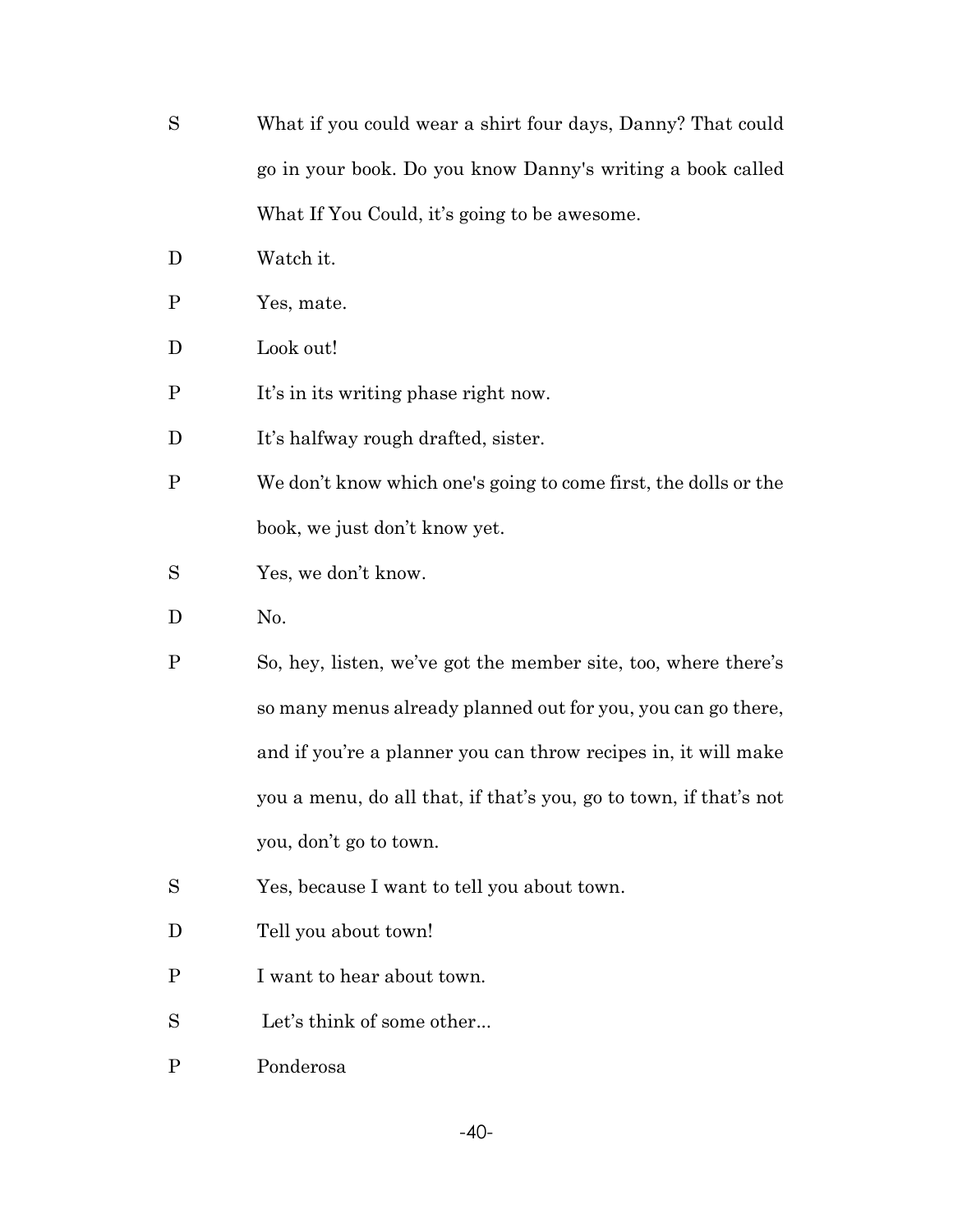- S Ponderosa!
- P The Golden Corral?
- S Stress on my non-pump self.
- P Why, because too many choices... ?
- S Because when I go there I'm just, like, like Danny says, there's only so many decisions you can make in your life, it's decision paranoia, it's like overload, it's like over-sensory, like, it's overstimulation, there's too many sweats, and I can't find my own ones in there. So basically, like, if you can't handle so many options just put them to the side and streamline.
- P Yes, streamline them.
- D There is a modern clinical depression that is being studied because of the abundance of options in our country, people are truly depressed out of all... Men in their careers, oh, my gosh, I could do 1,000 different things all pretty well.
- S Instead of, I could just, like, clean out chimneys?
- D Yes, exactly, am I chimney sweep, am I baker?
- S Or a rubbish taker.
- P I mean, there's two sides to that. Yes, it's good to have options but, like, you look at children and they have so many channels to choose from and they're not happy with any, whereas, what, we had knuckle bones to play with and we were happy.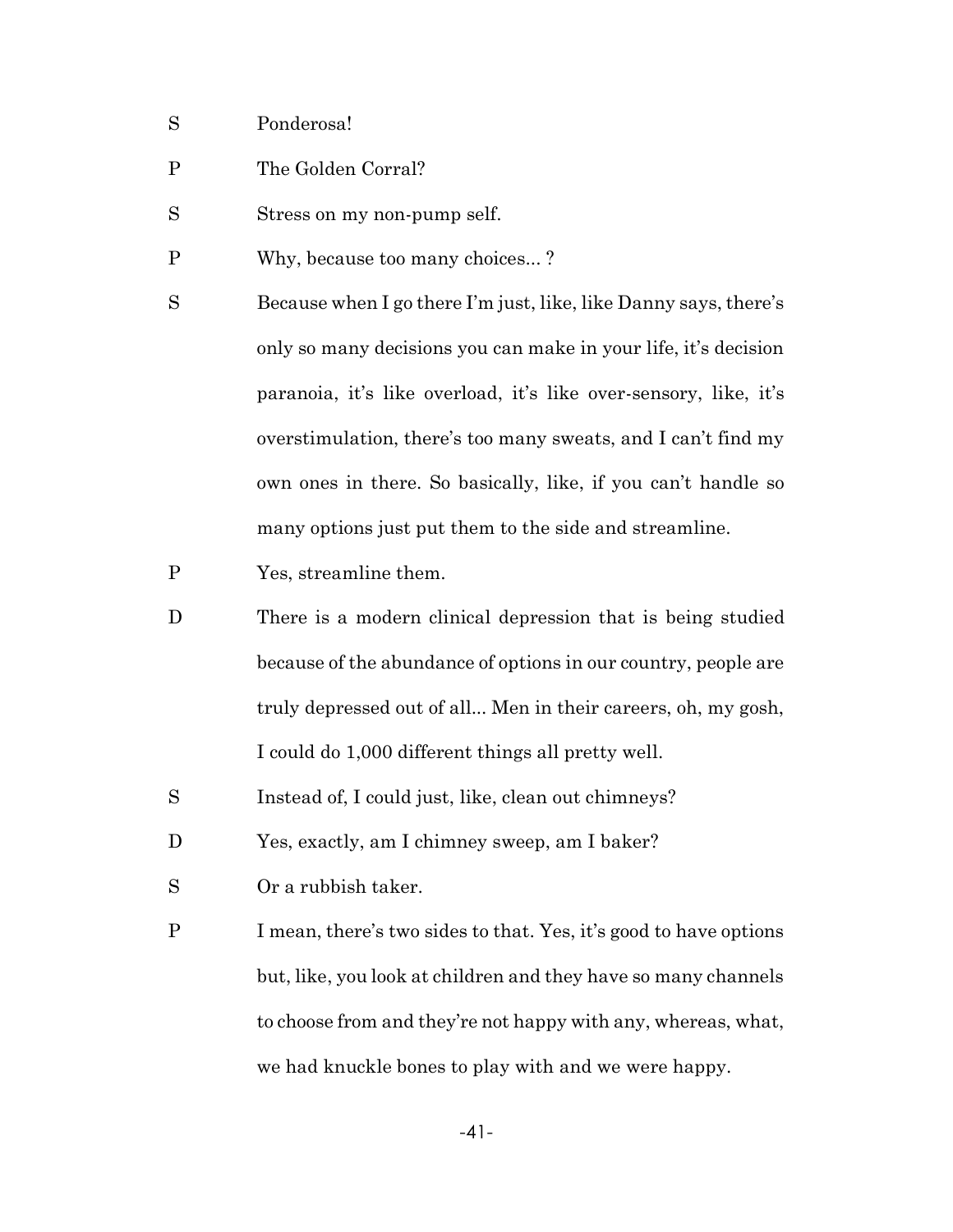D Yes.

S Yes, and one black and white Lassie on the TV.

- P Yes.
- D Yes, you get happy with yourself in the quiet space of your brain, you know?
- P Yes. So all we're saying is don't over-stimulate, go back to basics. I think we'll cover the next three awesome points next time because we've got two other things to cover now in our PODdy.
- S Mrs Pump Penelopes, you know, that are just born that way. P Yes if you're, like, a Pump Penelope.
- S If they can do it and they can queen it out, that's awesome.
- P And I don't want to put down Mrs Pump Penelope, Serene and I are not them, but I'm, like, more power to you, I really look at you like you're something special if you're a planner.
- S Oh, I think you're awesome.
- P God gave you that gift, it's like nurses. I look at nurses in the hospital and I'm, like, how did God give that beautiful gift to them?
- S I know!
- P I don't have it.
- S It's amazing, like, I'm a stranger to them, I just came out of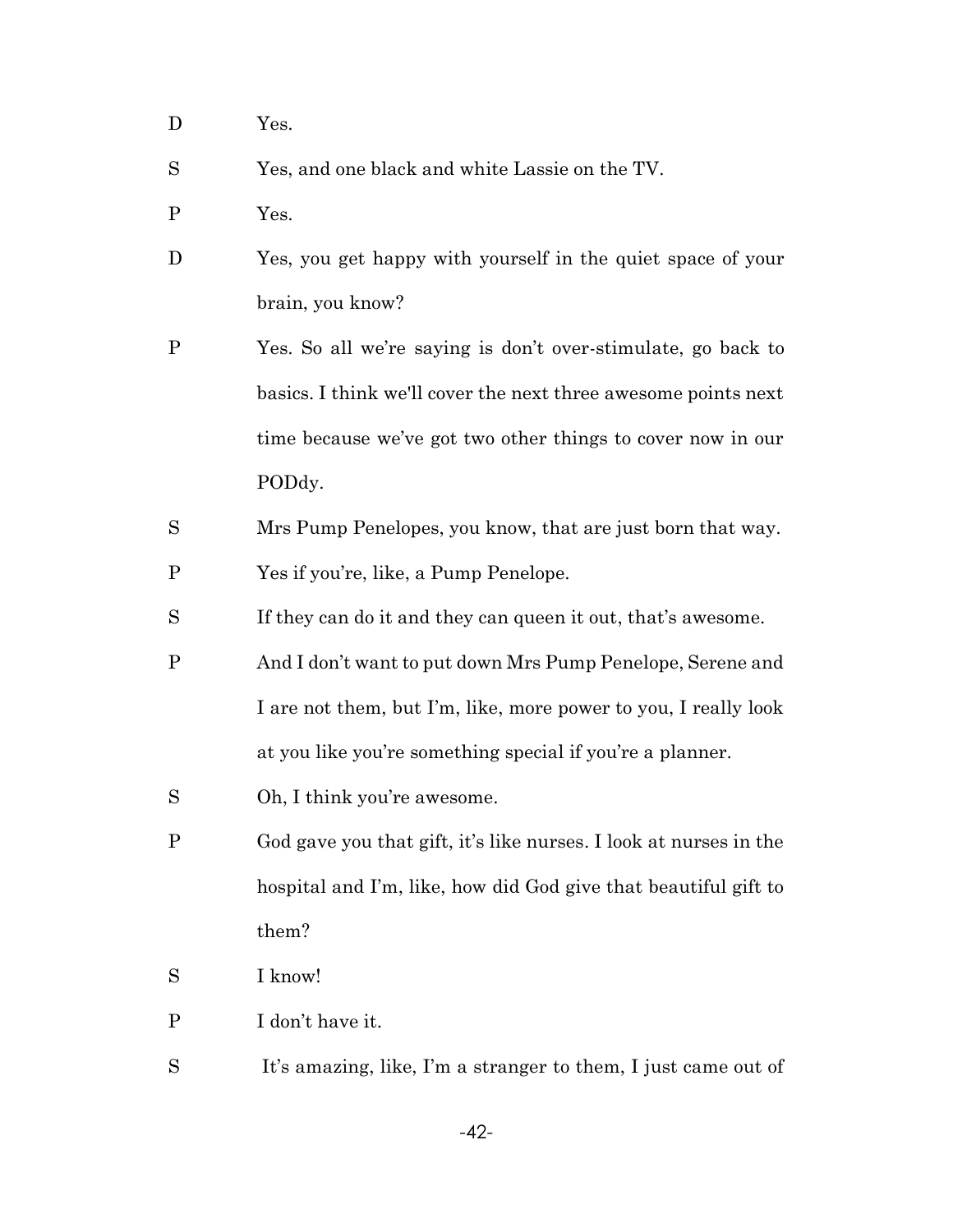the hospital from the baby and I'm, like, they had to come in here and do all that stuff...

- P All that blood!
- S And I'm a stranger? Ook, puke, wuke!
- P But nurses have that beautiful gift.
- D And other words end that end in uke.
- S Yes! Spook!
- P So, hey, we'll do the next three points next time, and they're going to be good, we're going to cover special ingredients, we're going to cover rules shmools and...
- S Oh, rules shmools is a goodie!
- P And then give you basic prep, because basic prep important, but it's different to being a planning prima donna whatever.
- D Yes. So to recap back to basics, it's all about THM Your Way.
- S Sweatpant meals.
- P Recap, boobs out, babies sucking.
- S No, that was the first recap.
- D Lest we forget...
- S And I'm called the big schnoz, I'll have to put that down.
- D Yes, truth in advertising.
- P And then don't, you don't have to do, you know, three weeks menus so perfectly. Okay, Lesley, it's time for Lesley's Rookie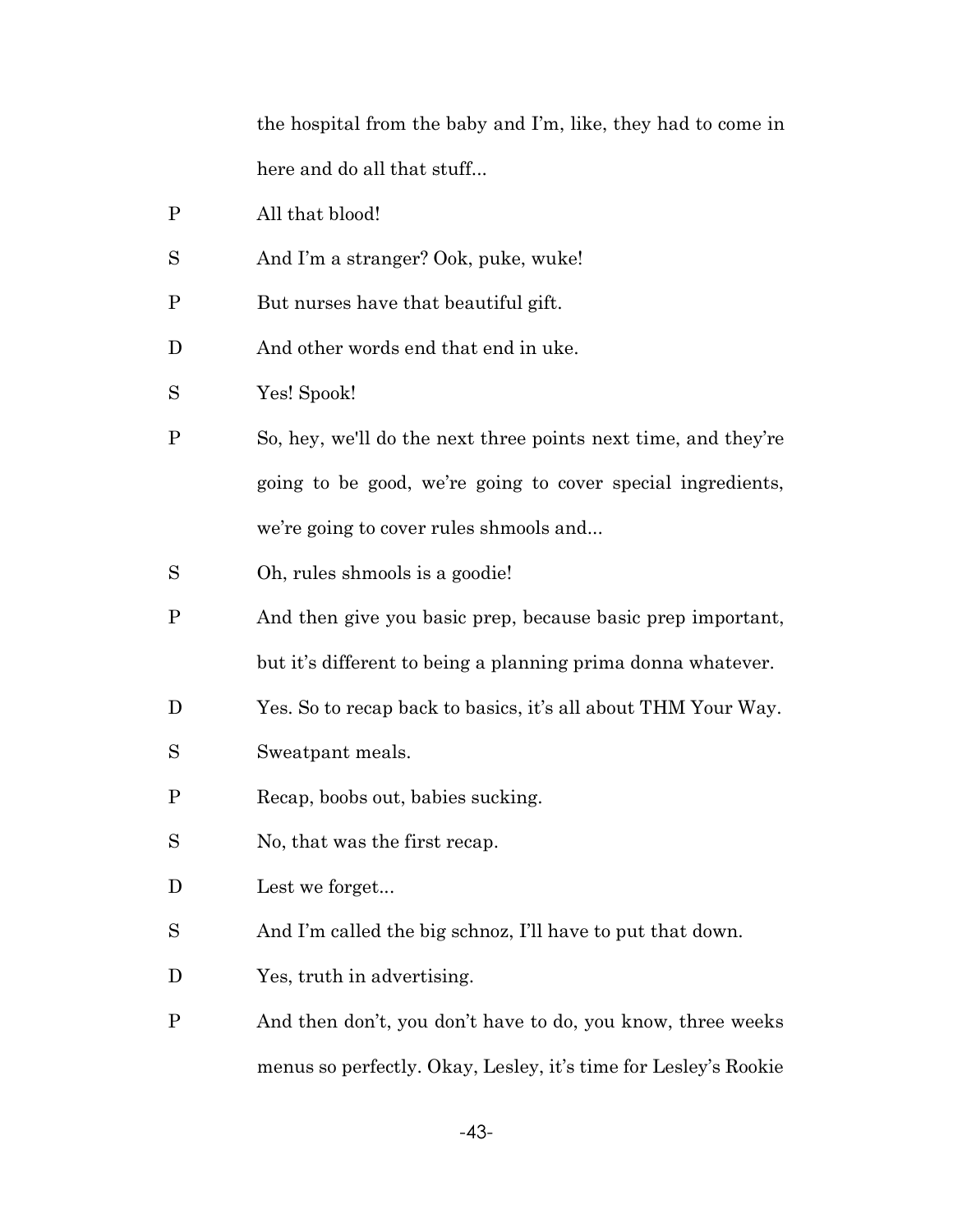Rescue. Leslie is just a newbie on plan, come and tell us your questions.

- L Hello again. I wanted to talk about cheese because it's my, like, I actually lean towards more of a vegetarian diet just because I'm not huge on, like, textures, so cheese really was my go-to, so I guess I don't understand if all cheese is protein...
- S Good question.
- L ... and, like, because I know that, like, cottage cheese is super celebrated, and I love cottage cheese, but obviously it's really different from...
- S Hard cheeses?
- L Yes, I mean, like, it's the only kind...
- S Got a bit of protein in there.
- L And I didn't know if there was a... yes, so I didn't know if there was something that happens to the cottage chees, obviously it's, like, almost liquid, so I don't know what happens to it that makes that high in protein. And then the other question I had was about I know that Pearl just talked about her sprouted sandwiches and having an E lunch and sometimes you can have a Laughing Cow Swiss wedge with that, why is just the, is it just the Swiss of the Laughing Cow collection that is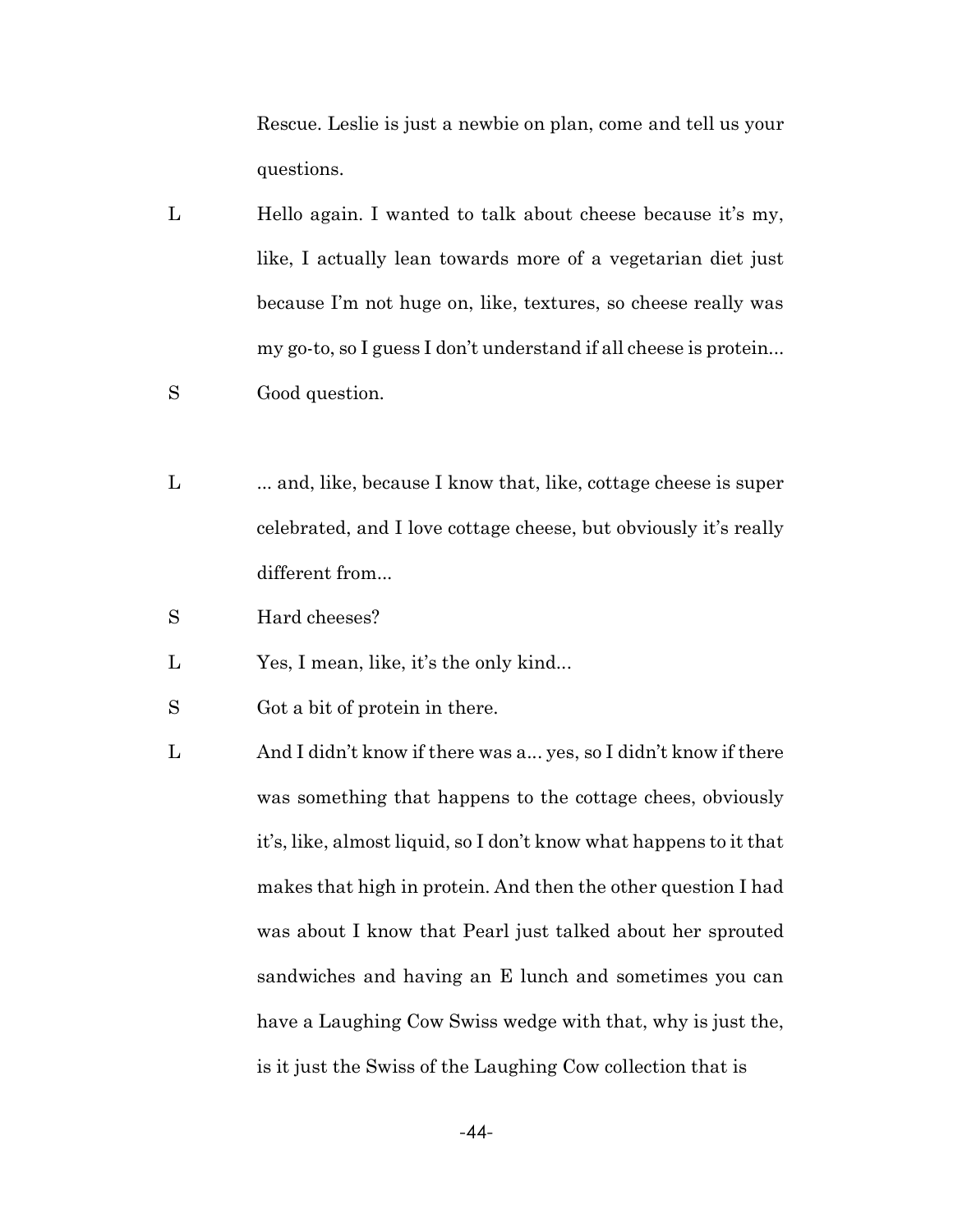- P Okay, good question.
- S These are awesome questions.
- P They're really good!
- L Okay. I love cheese, I really love cheese.
- P Okay, let's talk about cheeses. And cheese is a wonderful food, and, actually, our spotlight on food today is about a cheese that's going to rock your world, but I'm just going to wait for that one; cheese is wonderful, hard cheeses, though, are very extremely calorie dense. You can eat a cup of cottage cheese and it's got a great amount of protein but it's not extremely calorie dense. If you ate a whole cup of hard cheeses you'd have, like, what, 1,000 calories and too much fat.
- S Like, with cottage cheese you can get your 20 grams, you can get your meal's worth of protein with a cup, right?
- P Yes, but to get a meal's worth of protein with a hard cheese...
- S You'd be, like, the highest calorie crossover there is.
- L Oh, the calories. So cottage cheese is exclusive, it monopolizes that protein...
- P Greek yogurt is sort of similar.
- L But I mean in the cheese family.
- S With cheeses, yes, because it's just got a lot of casein in it and not a lot of fat, in the cottage. I mean, you can get fuller fat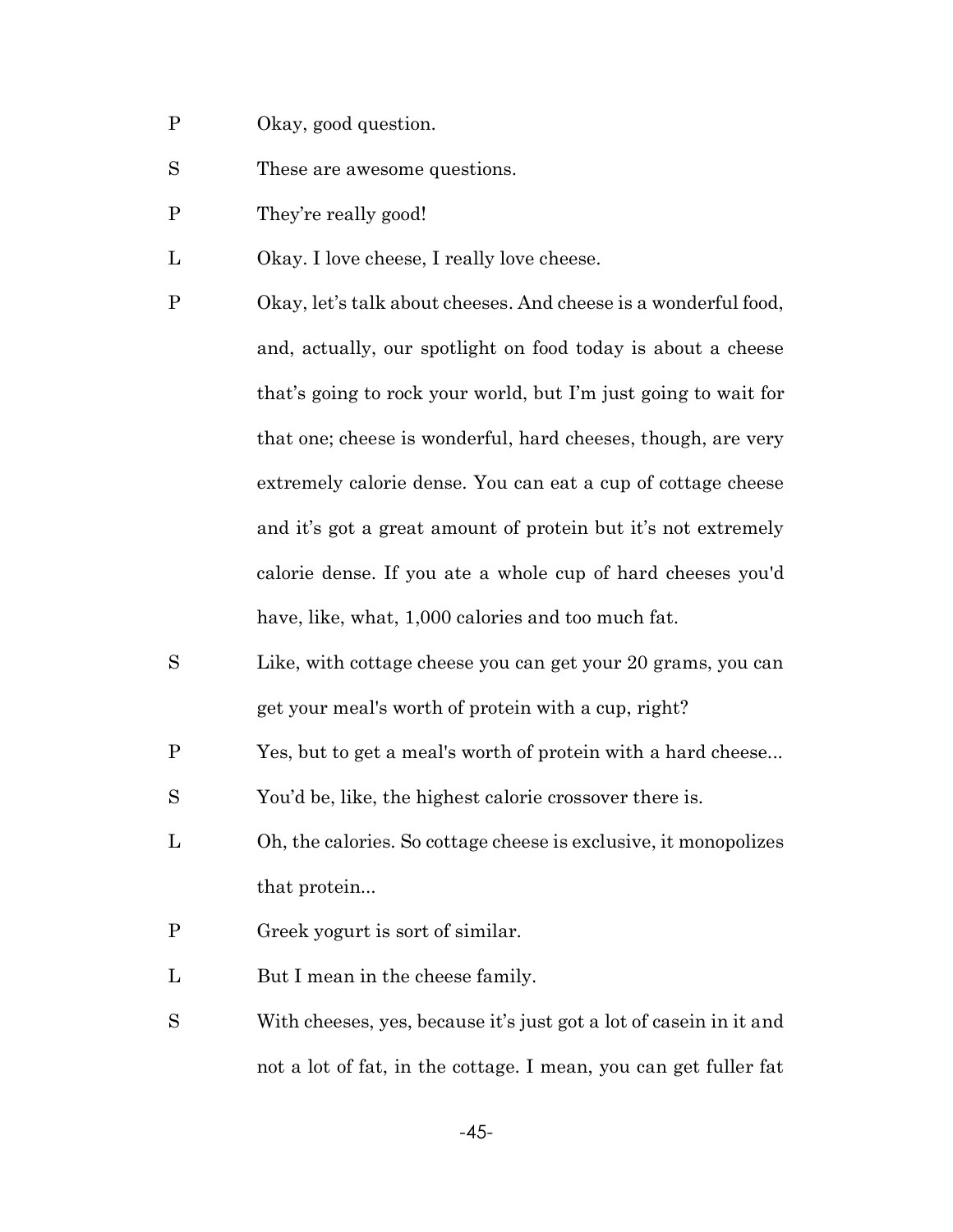varieties.

- P And there's water content, is what you're saying, hard cheeses, all the water content's gone, so it's almost like dried fruit. But you can have a full apple, right?
- S Not because of the carb but the concentration of the food, the fuel.
- P So a full apple, but you can only eat, like, two little apple dried things to get the same amount of sugars, like, so with cottage cheese, you can eat a lot more because it's still, it's swollen with water.
- L Yes. And what about, like, because just to continue on cottage cheese for a second because it is kind of, it's my sweats right now, and the Greek yogurt had to be zero percent fat, unflavoured, etc, etc.
- P Right.
- L So is that the same for the cottage cheese, or can I do, like, the 2%, like
- P You can do 1 and 2%, if you want it to go both ways, like, in an S and an E version.
- S I think it's very hard to find a zero cottage cheese, usually 1 is the thing.
- P Yes, I've never found a zero...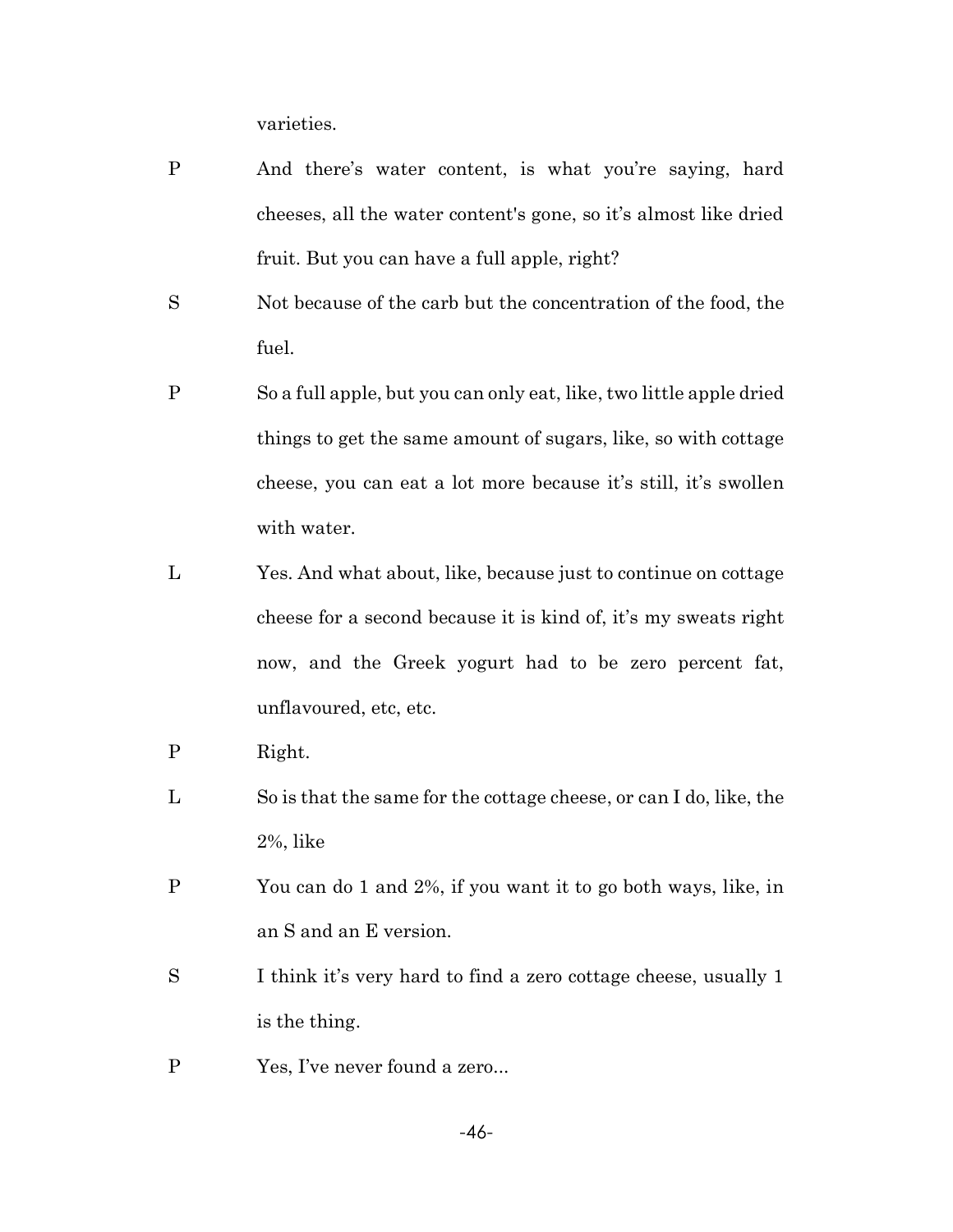- L Oh, I've never looked.
- P And if you get a fat-free cottage cheese they put fillers in it.
- L Right. And then I don't normally do the ones with the fruit, like, when I was growing up I had the one with chives already in it, which was delicious, like, a green onion, but I can't seem to find that in America, but...
- S But you can put that in yourself.
- L Oh, totes So, yes, but I never do the fruit one but I just wondered, like, other people that might have a go-to for those fruit ones, that might be not the same thing?
- S Right. Well, you know, cottage cheese is so great because it's more satiating than the other cheeses because of the higher protein amount, you know, per serving you actually are satiated for a lot longer. Casein is a very slow digested protein, so it actually gives you a lot of blood sugar stabilizing power.
- P And so cottage cheese has a lot of casein is what you're saying, yes?
- S Yes, and so it takes you, you can easily go a good three, four, we don't like to go much longer than that at all without eating, but you can go your full bridge, your full window and feel...
- P Yes, exactly.

-47-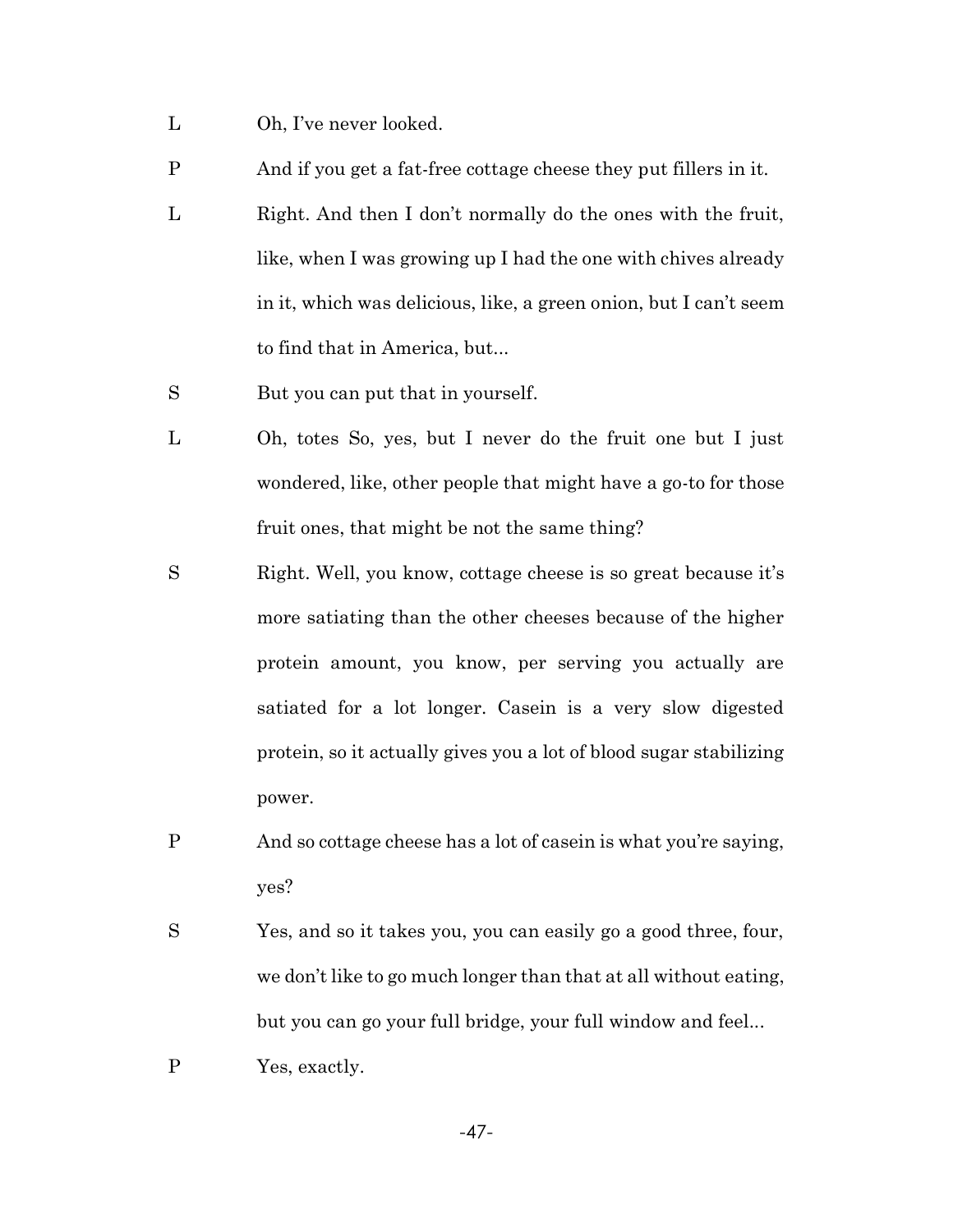- S Yes, but, you know, you'd have to eat a lot of hard cheese to get that same thing.
- P You would, and you'd get so much fuel, you'd get so many calories and fat, and we're not afraid of calories, we don't count them but we're really mindful, we're not stupid with them, we're sort of balanced with them. And now hard cheeses, we respect them because they are so full of fat, and so just a small amount of hard cheese here and there is fine but you don't want to feast on it at every meal. Thanks, Leslie, for those questions, because I also love cheese.
- S Oh, and the Laughing Cow.
- L The Swiss, yes?
- P We use it in E because it's lower fat.
- L Just the Swiss?
- P No, any Light Laughing Cow cheese, it's just got to be light, can work.
- L Oh, okay. Oh, good, okay!
- P You can get those hot pepper ones, you can get any of them.
- L Yes!
- S And if you're a purist like me, just plug in your ears right now, but it's great for you guys, it's awesome.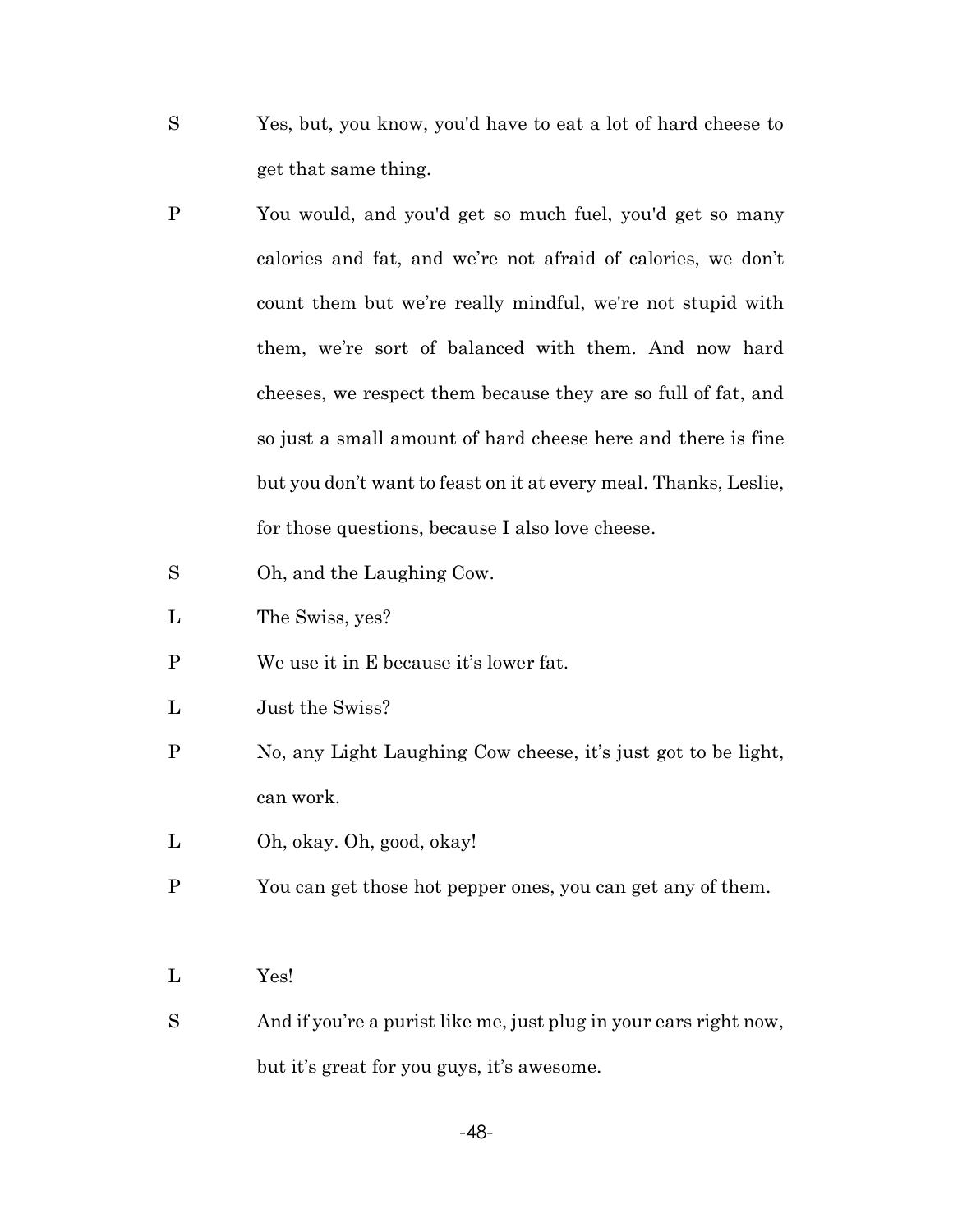- P And you know what, I guess they're not exactly pure, Serene, but they're a lot better than, they're not like a pasteurised, they're not like those, what, American slices of cheese, they're not like that.
- S I reckon it's better than going and, like, eating a meal that's keeping your weight on because that's unhealthy, it's healthier to get to a healthy weight, so...
- L So is there a happy medium between, Pearl, between dried fruit, so I'm purist, because I kind of a happy medium?
- P Yes, I'd rather you eat the Laughing Cow's cheese and you're getting...
- L But is there a soft cheese, like, a low fat soft cheese that is a happy balance between the two of you...
- S Just blend your cottage cheese.
- P Yes, blend your cottage cheese.
- S And put your chives and your flavours in.
- P And if you're a Serene you're doing a Nancy's cottage cheese or something without all the fillers and all that. I love Nancy's cottage cheese, have you tried it Lesley?
- L No.
- S It's delicious.
- P Oh, it's a different thing, it's a different thing, it's a different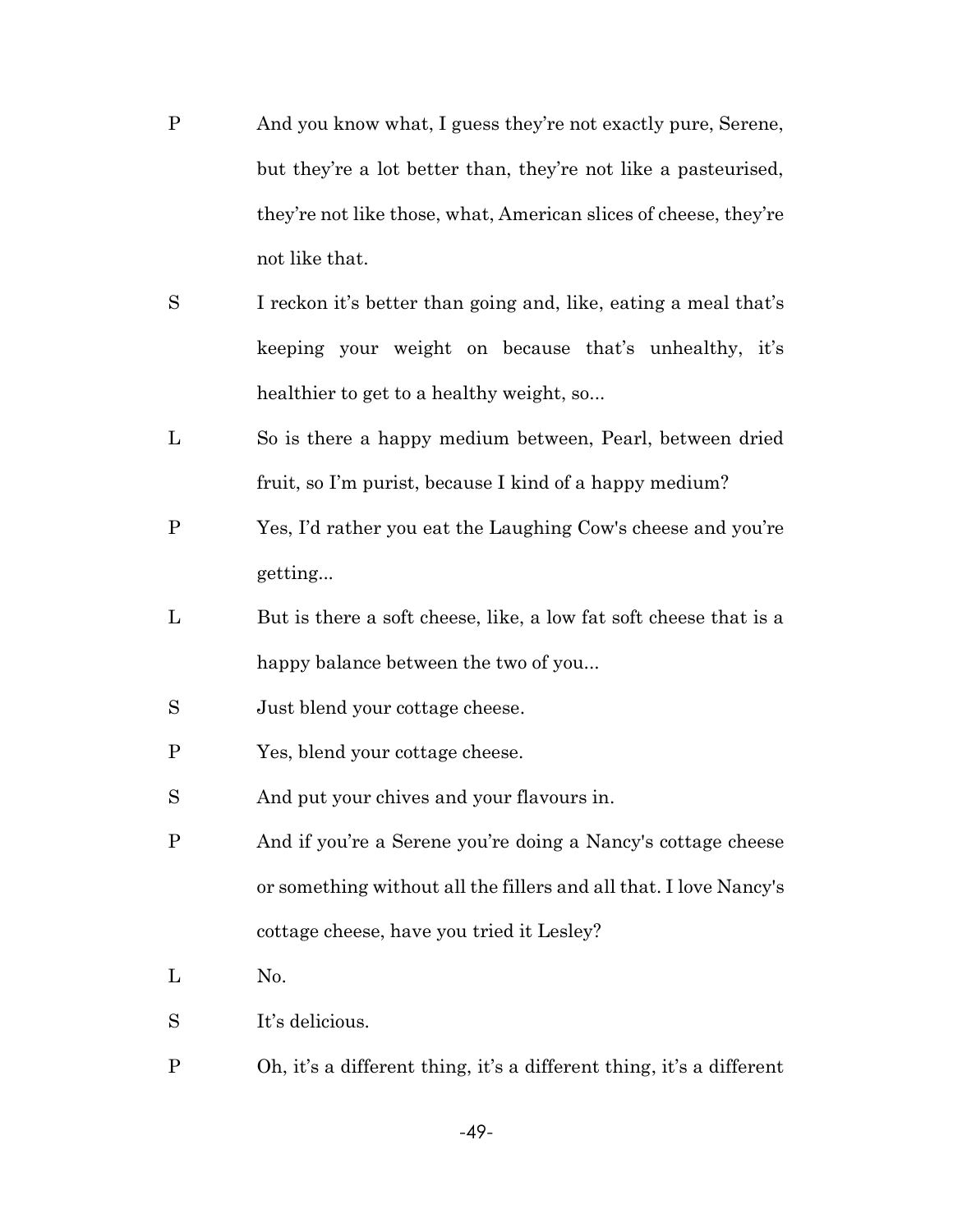animal.

- S And if you love cottage cheese you should try yourself some Cottage Berry Whip, it takes like the most awesome...
- L I just looked up that recipe recently for something else, but, yes, I will do that.
- P Definitely.
- L Thank you, ladies!
- P You're welcome, thanks, Leslie.

[00:38:07]

Announcer Trim Healthy Mama - Superfood Spotlight!

- P Today we're going to do a food spotlight on an amazing food that you didn't think we'd be talking about, so G-G-G-Gouda, it's so good! Gouda cheese. Danny, have you ever had Gouda cheese?
- S Is it Gooda or Guda?
- P I don't know, I say Guda, but it's probably Gooda.
- D I pronounce it Guda, but why am I right, you know?

S Do you know it's a town in the Netherlands?

P Oh, really? Now, why do we want you to eat Gouda cheese? Now, obviously if you're dairy intolerant, I mean, you don't have to, but Gouda is one of the healthiest and most anticancer and anti-disease fighting foods in the world, you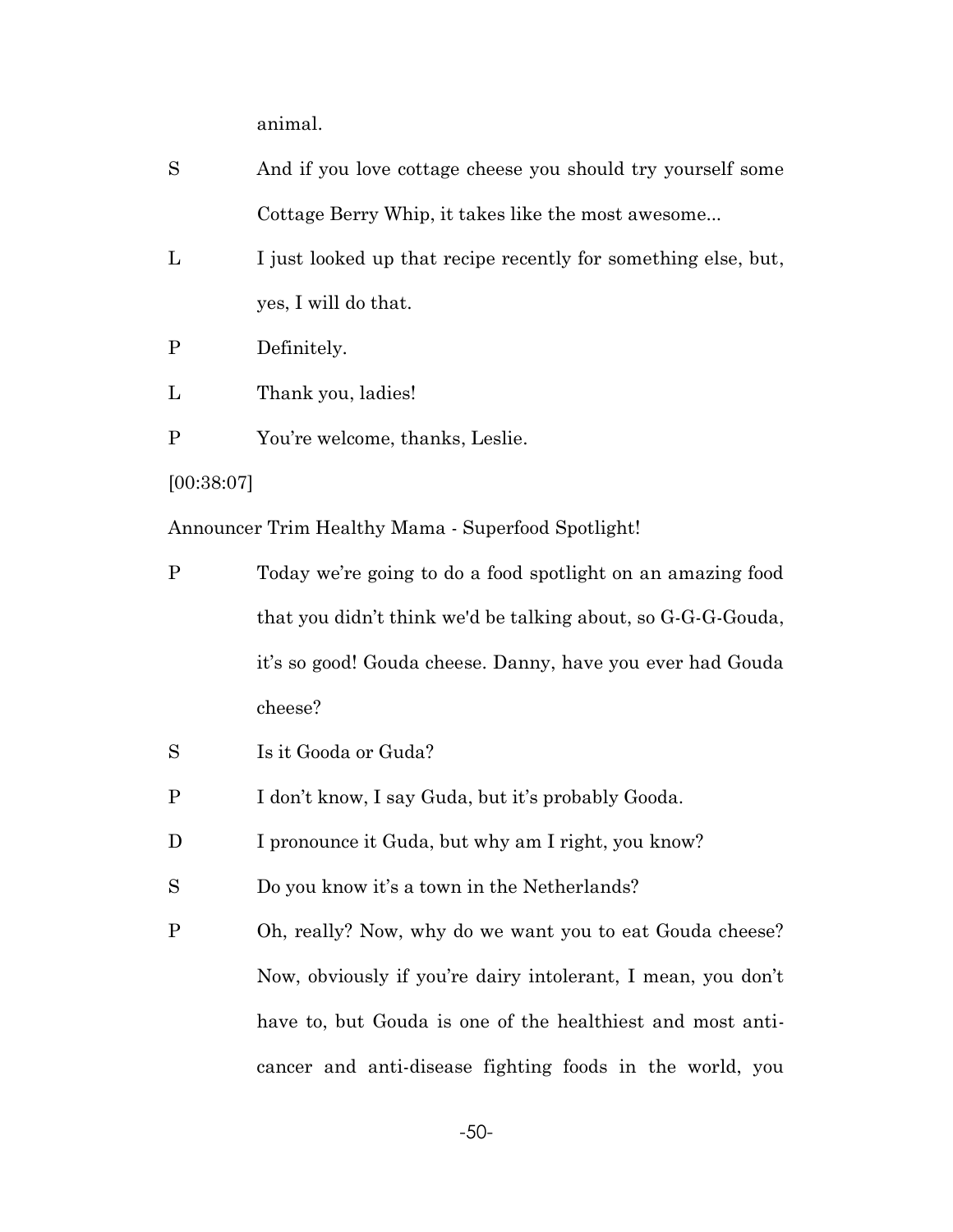#### wouldn't think so!

- S Yes.
- P And it doesn't have to pasteurise.
- S It doesn't have to.
- P It doesn't have to be raw, it doesn't have to be grass-fed.

S It doesn't have to be the purist me talking.

- P No.
- S No, it doesn't have to be.
- P Why is it so healthy? We're going to talk about it. And why, if you ever want to just, like, go to a nice store and buy some speciality cheeses please buy yourself some Gouda, sit down for an afternoon snack, cut some small pieces, because Gouda is not a cheese that you wolf it down.
- S If you've got a high metabolism and you're on maintenance, you know, you're not trying to lose weight, you can have a couple of good chunks, though, that's what I do.
- P Oh, yes, but all I'm saying, I like small pieces and I do quite a few of them, so I just, it makes me last longer.
- S Okay, yes, good, good, good, good.
- P And I have some with some berries or something or just some chopped veggies, but Gouda...
- S Or make the Beauty Blend Crackers that we did a video on.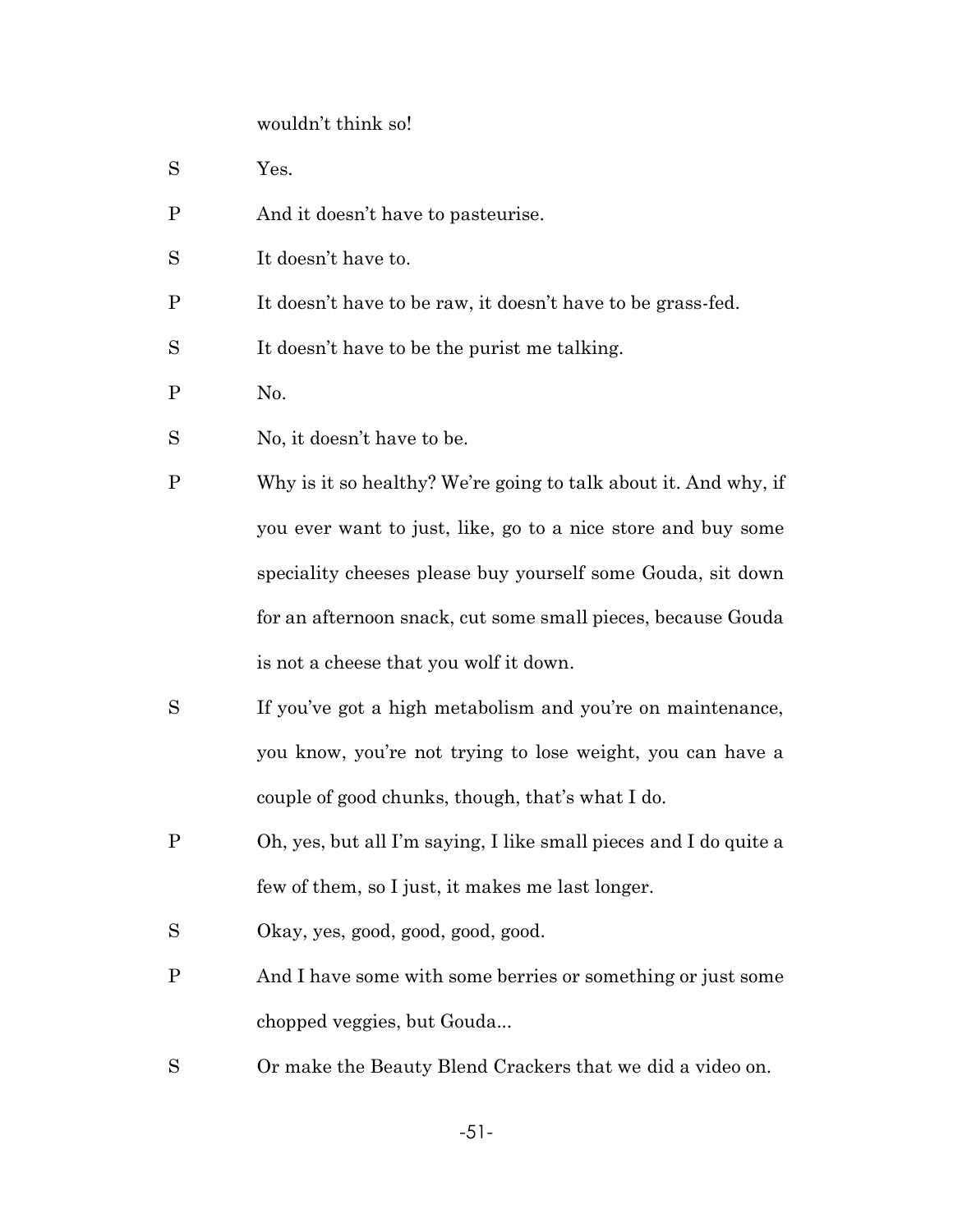[00:39:29]

P Yes.

S ... and have that with Gouda, oh, my goodness.

- P Oh, so nice. Gouda is so high in vitamin Know, and let's talk about why most of us are really deficient in vitamin K and we need it and why it fights cancer, it fights all sorts of things in your body like calcification, like, it fights calcification in the arteries, in all parts of the body, and the vitamin K does this, and it's known as Factor X, and it stops inflammation.
- S Yes. Have you ever read the Weston A Price stuff, you know, the exonerated X factor?
- P Yes.
- So that's what...
- P This is in Gouda cheese.
- S Yes.
- P And, you know, Serene, there are only two foods higher than Gouda in vitamin K.
- S One is Nattō, which we ate in China, it looks like a million cobwebs are stringing from it, most people will probably never, ever be able to warm to it.
- P And it's a strong flavour.
- S It's not very delicious.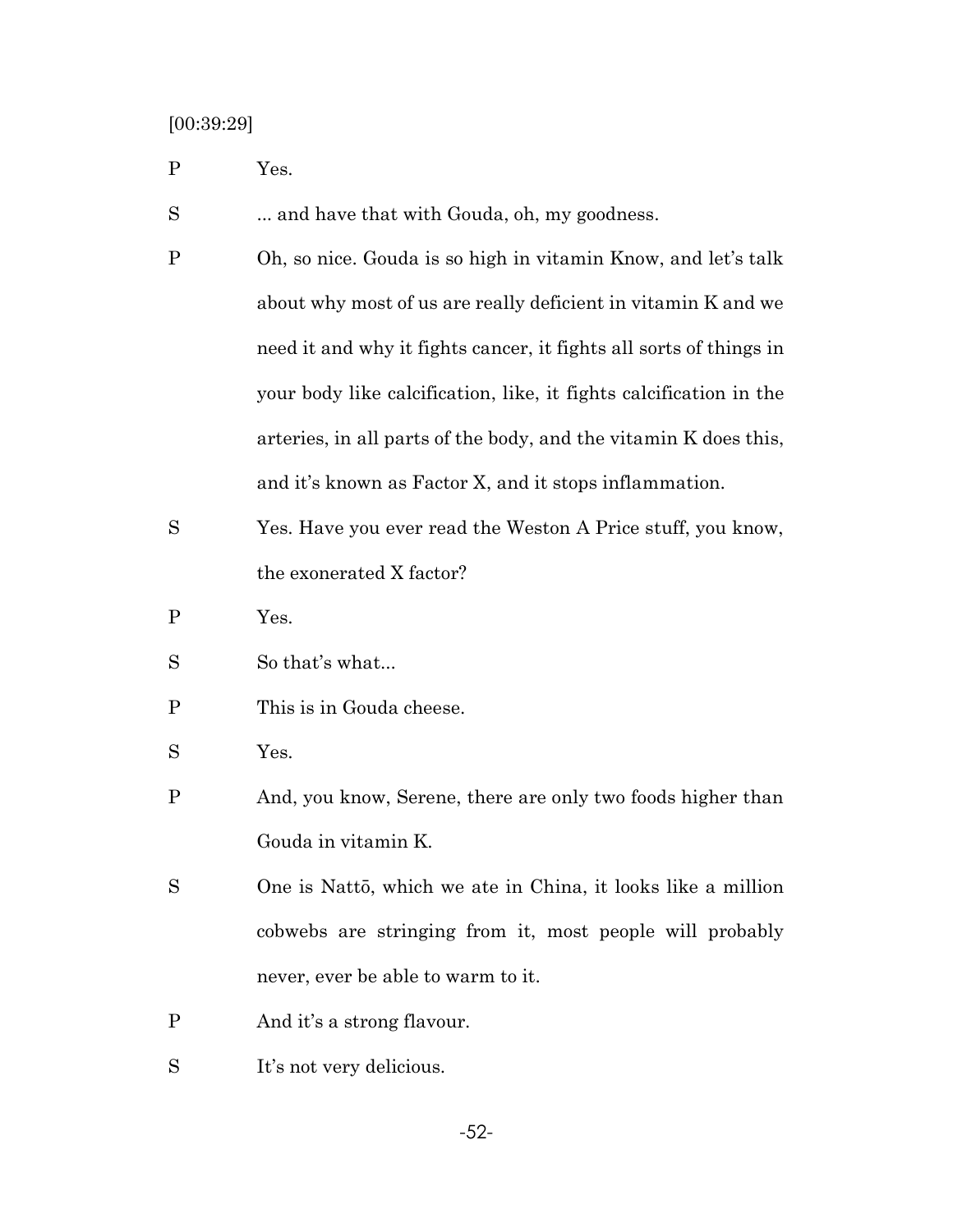- P You're probably never going to like it, okay? And the second is...
- S Liver, right?
- P Yes, goose liver fat, and you're probably not going to be eating that.
- S And it's super expensive.
- P Yes. So why not just have Gouda cheese/
- S It's just delicious.
- P And better than pastured eggs, better than the X Factor butter oil you can order off the north, better than pastured eggs is the Gouda!
- S Yes!
- P From Piggly Wiggly or Kroger or something.
- S I know.
- P If you have, like, what are they called, kidney stones, if you've ever suffered from anything in your body, like, with calcifications, it's usually due to lack of vitamin K because you secrete vitamin K into your urine rather than hold onto it and put it in your bones.
- S So it's excellent to fight osteoporosis.
- P It's excellent to fight, for bone health, it's excellent for breast health, as we age we get calcifications in breasts, too, and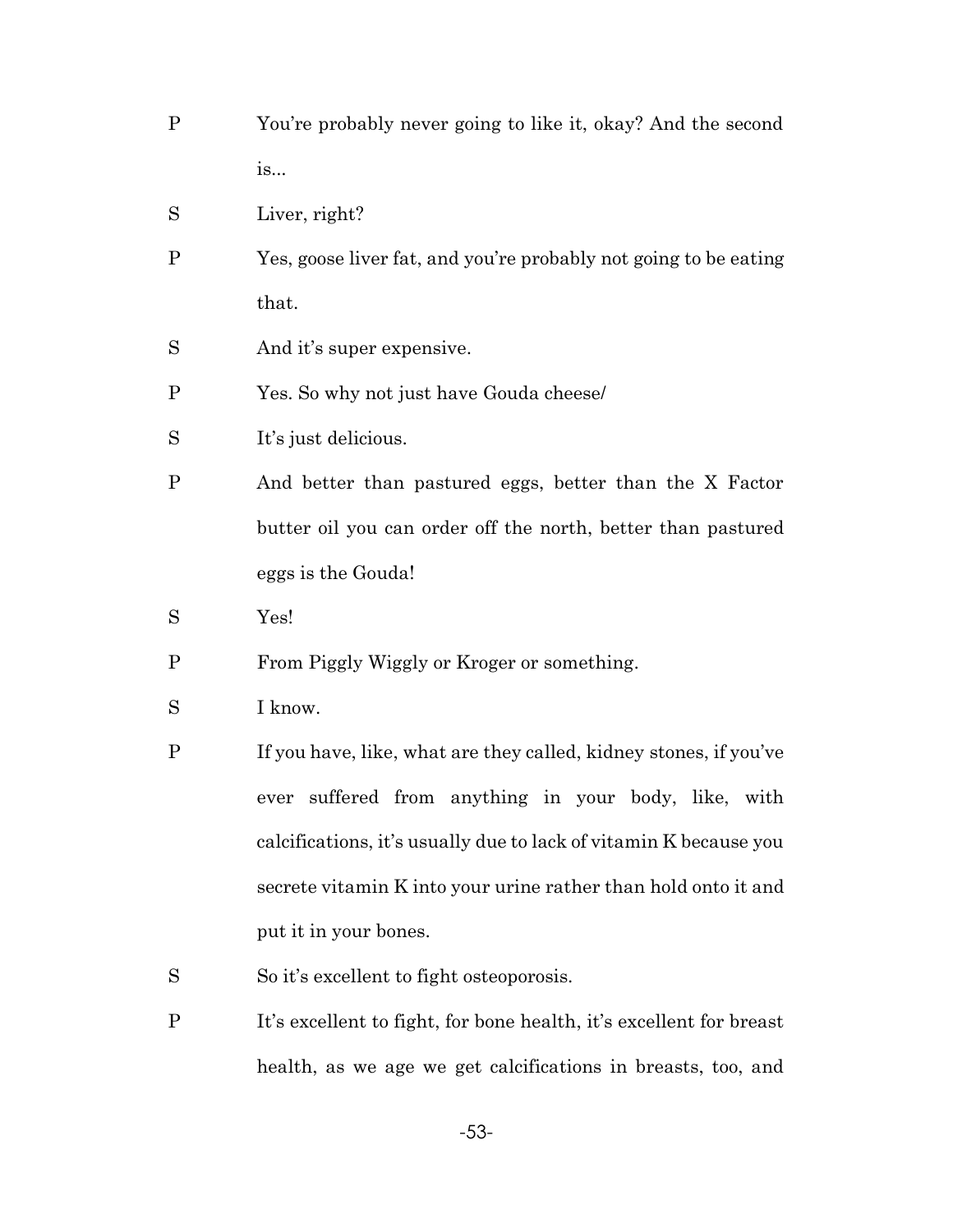breast tissue, and some say that this normal, some say it leads to cancer. In all areas where you might get calcification, it's not from too much calcium, it's from it leaching, and that's a lack of vitamin K.

- S Yes. And it also helps, vitamin K helps with diabetics, which is huge!
- P Yes! It's amazing for balancing blood sugar. I mean, studies and studies... Danny, you're looking, like, this is for real?

D I'm looking like get me some Gouda!

- S Vitamin K, too, is no known toxicity.
- P No.

S So you don't have to, like, freak out about that.

- P And a lot of people think, they look at, you know, dairy gets a bad rap, and, sure, there's good dairy and there's bad dairy and some of us can't do as much dairy as others, but one of the stinkingest, healthiest foods in the world to fight disease is dairy, and it's in this form of Gouda cheese, so, hey, go and buy some.
- S It's actually, that's why you don't have to have it pasture fed and all that, it'd be great if you could, but just, if you buy the regular stuff, it's because the K2, it is formulated from the bacteria that they ferment the cheese with, right, it's the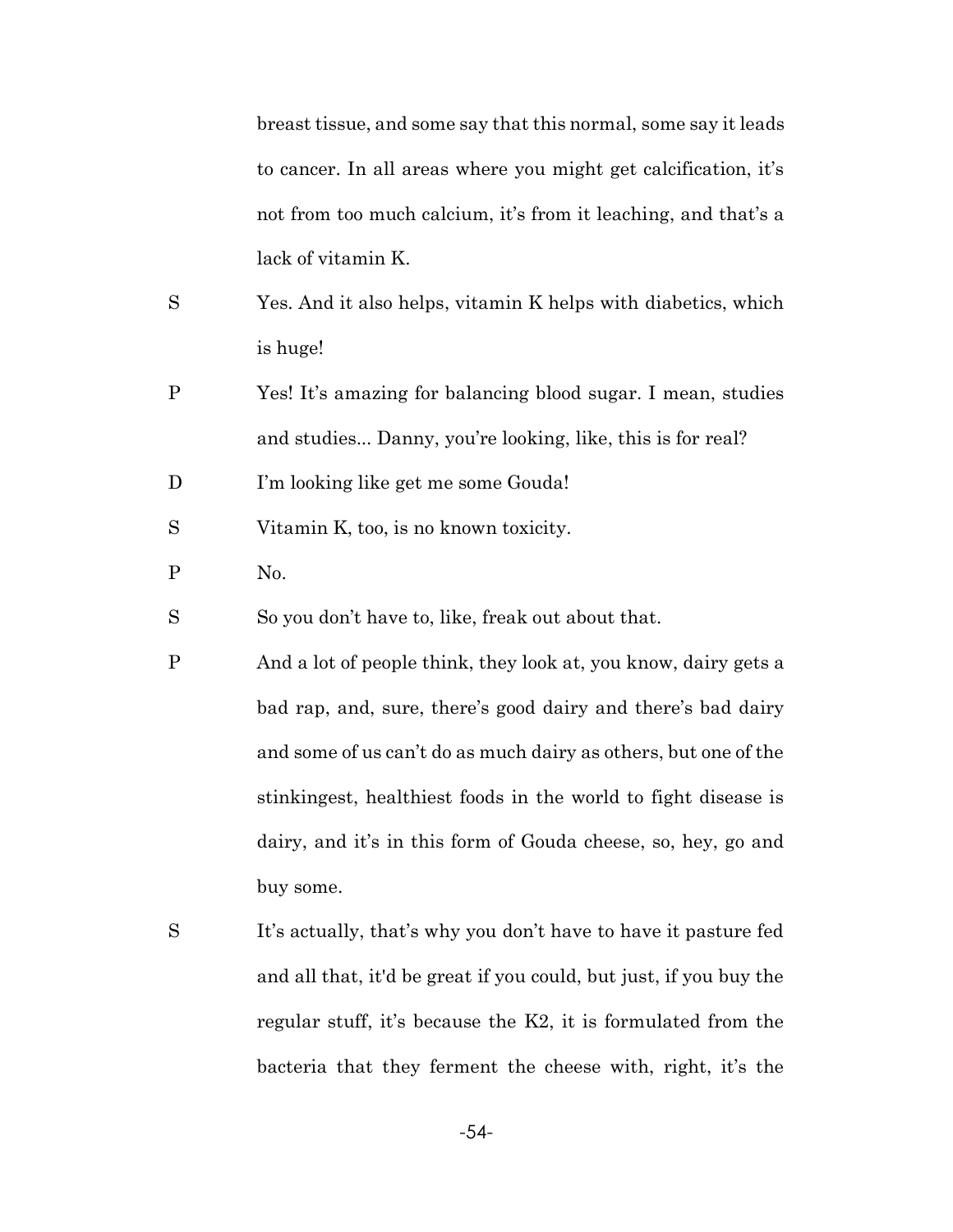bacteria that's produced and it's an MK-7, it's what they call MK-7, where MAKE...

P Menaquinone, or something, was it called?

S Yes. And MK-4 is the one that's made in the Nattō and all of that kind of stuff.

P Yes. But they say it's so beyond powerful, the MK-7 in the Gouda, that it's just, like, amazing. I've got to say one thing, I forgot to say this; you're at the store, your children are freaking out, they're hungry and you're going into the store and maybe you go and you think, oh, I'll buy my child, like, a little snack bar or a granola bar or whatever, stop, go buy some Gouda for them, because periodontal disease, dental decay and all these things, the vitamin K2.That's why these people follow the Weston A Price diet a lot of times for their children is to heal their cavities and heal their teeth, and they buy the vitamin butter oil and, you know, they do the pasture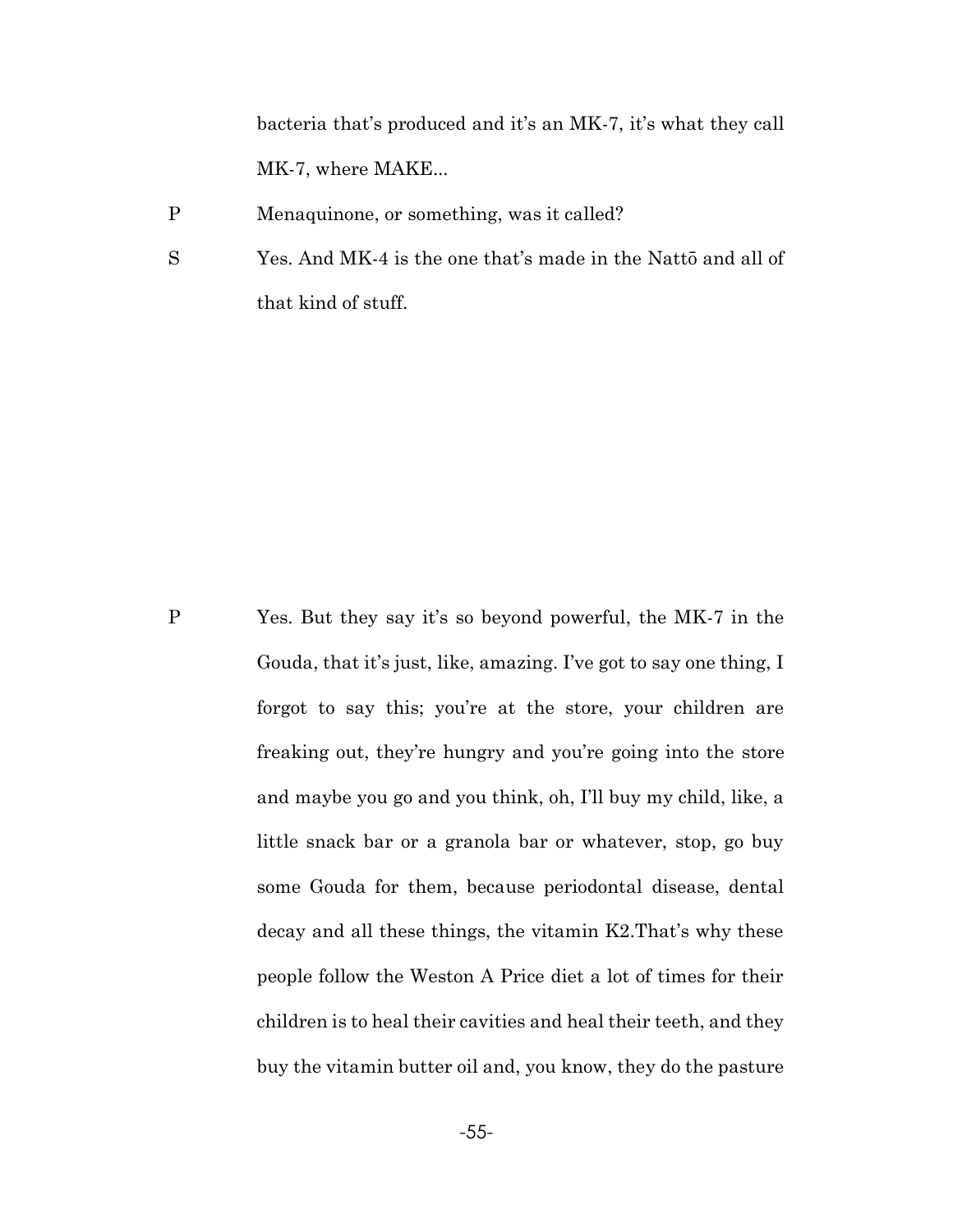products...

- P It's much cheaper just to buy Gouda and you get more of a vitamin K2 hit.
- S Yes, it is the best thing you can do for your children's teeth, I mean, your own, but especially children.
- P And so that's a good idea. You know, sometimes when I want a snack in the afternoon and I'm, like, at a grocery store or something I'm, like, well, what, I've got to go home now, load these groceries, I need a snack on the way home.
- S Gouda!
- P So Gouda, for you and your kids, pass it back, eat it.
- D I dig that, because I love cheese, oh!
- P And so if you're going to do cheese why not make it the superfood way?
- D That's true yes.
- S And do you know why I love the Gouda, you can choose to have maybe the child-friendly soft, lovely one, or the aged one that has those, it almost, like, has little salt crystals that are formed.
- D Cracklies, cracklies.
- S Oh, I love the cracklies!
- P I like the soft, and I wondered this, I wanted to know if you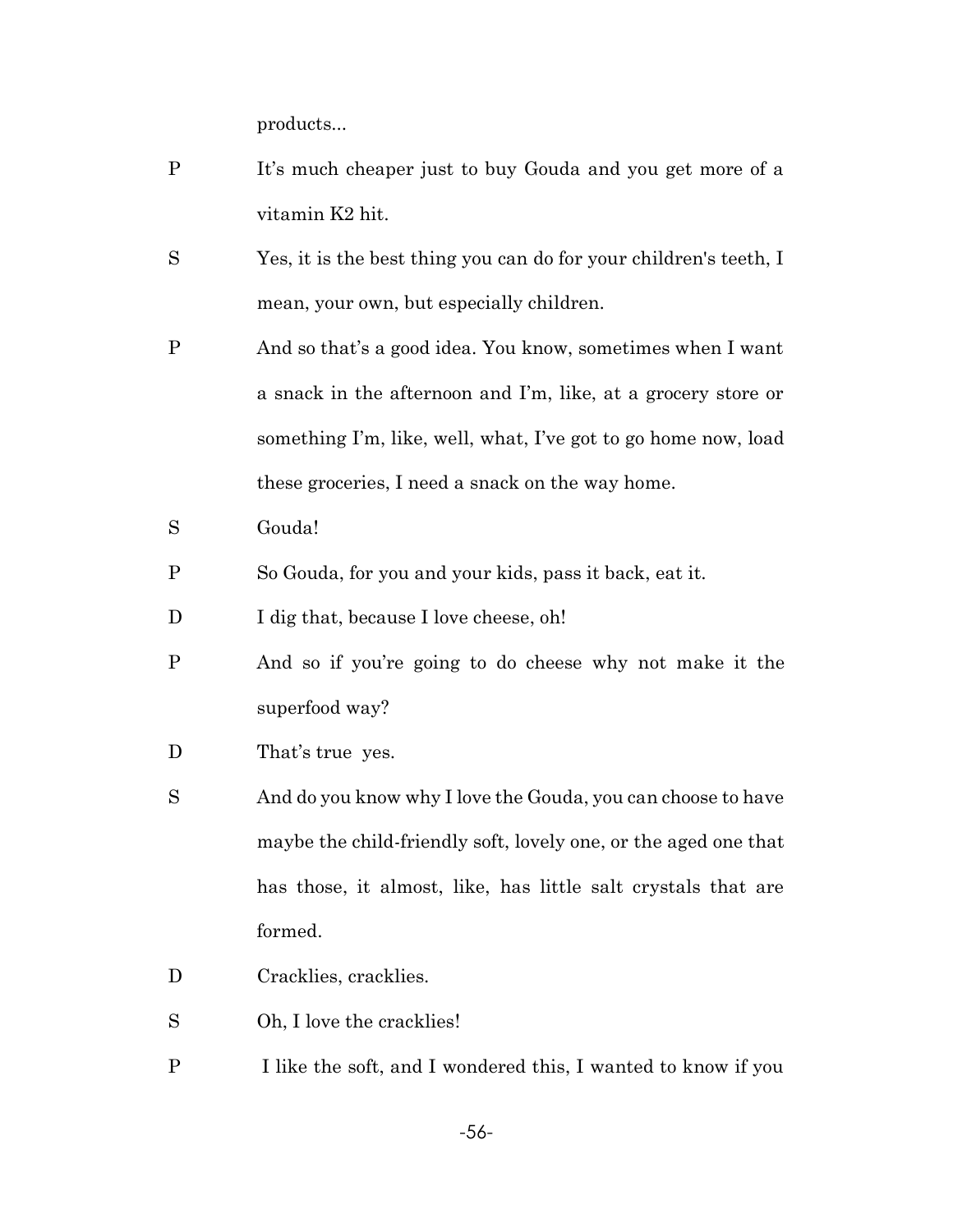know this, Serene?

| S            | I looked in and looked in and looked in, and all the             |
|--------------|------------------------------------------------------------------|
| $\mathbf P$  | And you can't find it?                                           |
| S            | Yes, I can't find out that the aged is any better than the soft, |
|              | so I do both.                                                    |
| P            | I love the soft, okay.                                           |
| S            | And the smoked!                                                  |
| D            | Yes.                                                             |
| S            | Oh, my goodness, smoked Gouda is amazing.                        |
| D            | It's hard to beat smoked Gouda.                                  |
| $\mathbf{P}$ | I'm not a smoky cheese person, but, hey.                         |
| D            | Thank you all so much for tuning in again, it sounds like        |
|              | many of you have been with us from the beginning based on        |
|              | emails we got over the past couple of weeks, and that means      |
|              | a lot to us, we never take that for granted, and we're doing it  |
|              | for you.                                                         |
| P            | Okay, guys, see you here next week.                              |

D See you

[00:44:12]

# **Advertisement:**

**S Hey, we want to talk about BarkBox. BarkBox is a**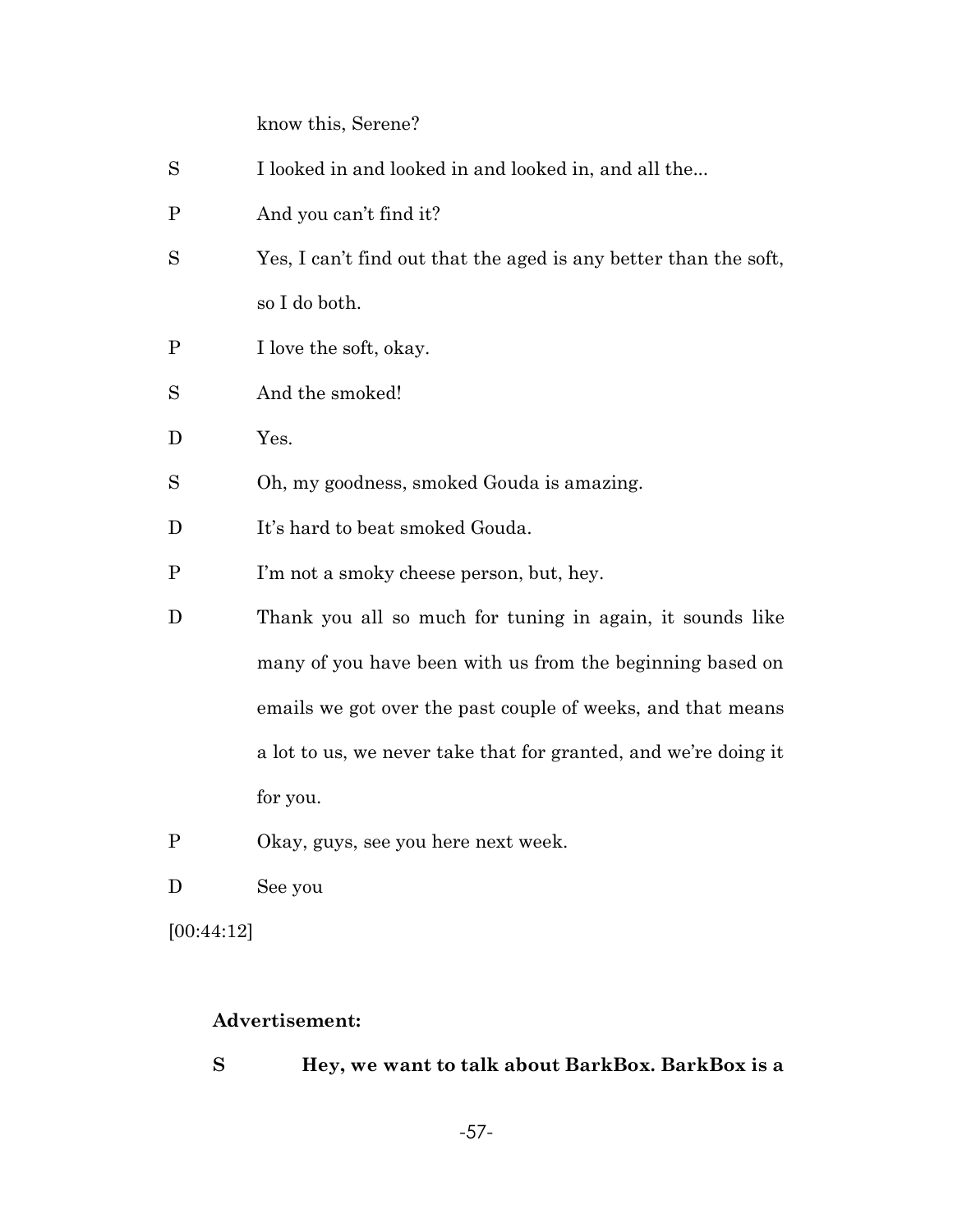**delivery of four to six natural treats and these super-fun toys, and they come as a surprise every month, right, you get this little box for your doggy.**

**P I don't know who's happier, you or the dog?**

- **P Well, my kids actually are more happy because the first time we got BarkBox it arrived and there were these, they give you natural treats, and so all this training, like, we have a husky, and those dogs should be trained, right, they're smart, intelligent dogs, but our dog was just being lazy, but they got these toys and they got these treats in BarkBox, and serious training started happening immediately. All afternoon all they were doing, training the dog with these beautiful treats, and my kids were so happy! The toys were so fun, my puppy played, and my toddler played with the toys!**
- **S Yes, I know!**
- **P And my boys are teenagers and they were playing with the toys. It's just fun, you know, you get this box, you never know what's going be in it every month but you know it's going to be natural and**